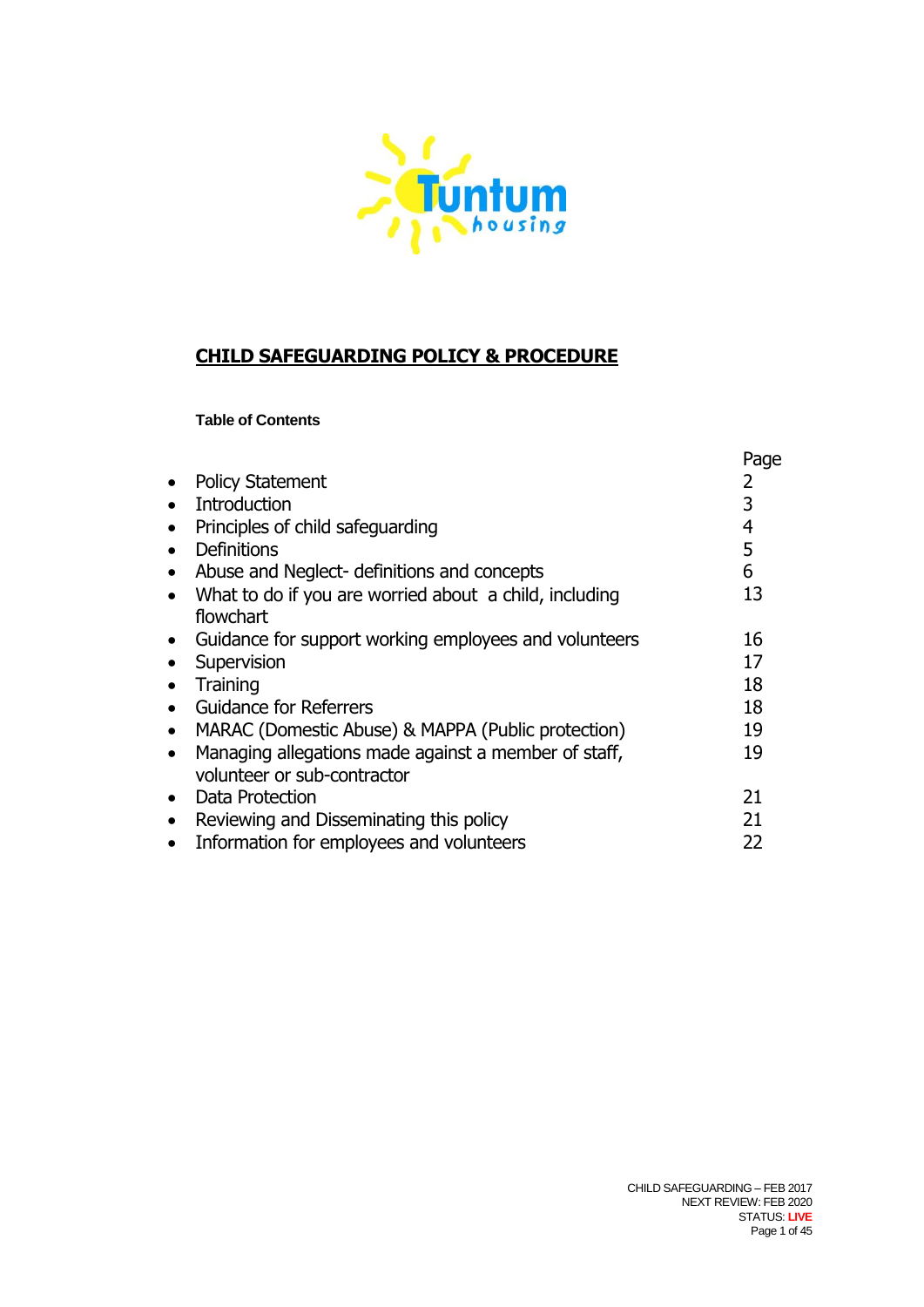

#### **CHILD SAFEGUARDING POLICY**

Children and young people have the right and be safe in the services provided for them and the activities they choose to participate in.

All children and young people have the right to live their lives to the fullest potential, to be protected, to have the opportunity to participate in and enjoy any activity and to be treated with dignity and respect.

#### **CHILD SAFEGUARDING STATEMENT**

Tuntum Housing Association is committed to ensuring that all children and young people are protected and kept safe from harm whilst engaged in services organised and provided by us. Tuntum Housing Association will also safeguard the welfare of children and young people who use our services by protecting them from abuse. Tuntum Housing Association acknowledges its duty to act appropriately to any allegations, reports or suspicions of abuse.

Tuntum Housing Association recognises its responsibilities under the terms of the Children Act 2004, earlier Children's Acts and other relevant legislation to make arrangements for ensuring that its functions are discharged having regard to the need to safeguard and promote the welfare of Children and young people.

## **In implementing this safeguarding policy Tuntum Housing Association will:**

- Ensure that all employees and volunteers understand their legal responsibility to protect children and young people from harm, abuse and exploitation.
- Ensure that all employees and volunteers are aware of the need to prioritise the safeguarding of children over the safeguarding and support of vulnerable adults where a conflict may arise.
- Ensure that all employees and volunteers understand their responsibility to work to the standards that are detailed in the organisation's Safeguarding Children Policy and Procedures and work at all times towards maintaining high standards of practice.
- Ensure that all employees and volunteers understand their duty to report concerns that arise about a child or young person, or a worker's conduct towards a child/young person, to the designated Senior Worker.
- Ensure that the Senior Worker understands their responsibility to refer any child safeguarding concerns to the statutory child safeguarding agencies (i.e. Police and/or Social Care).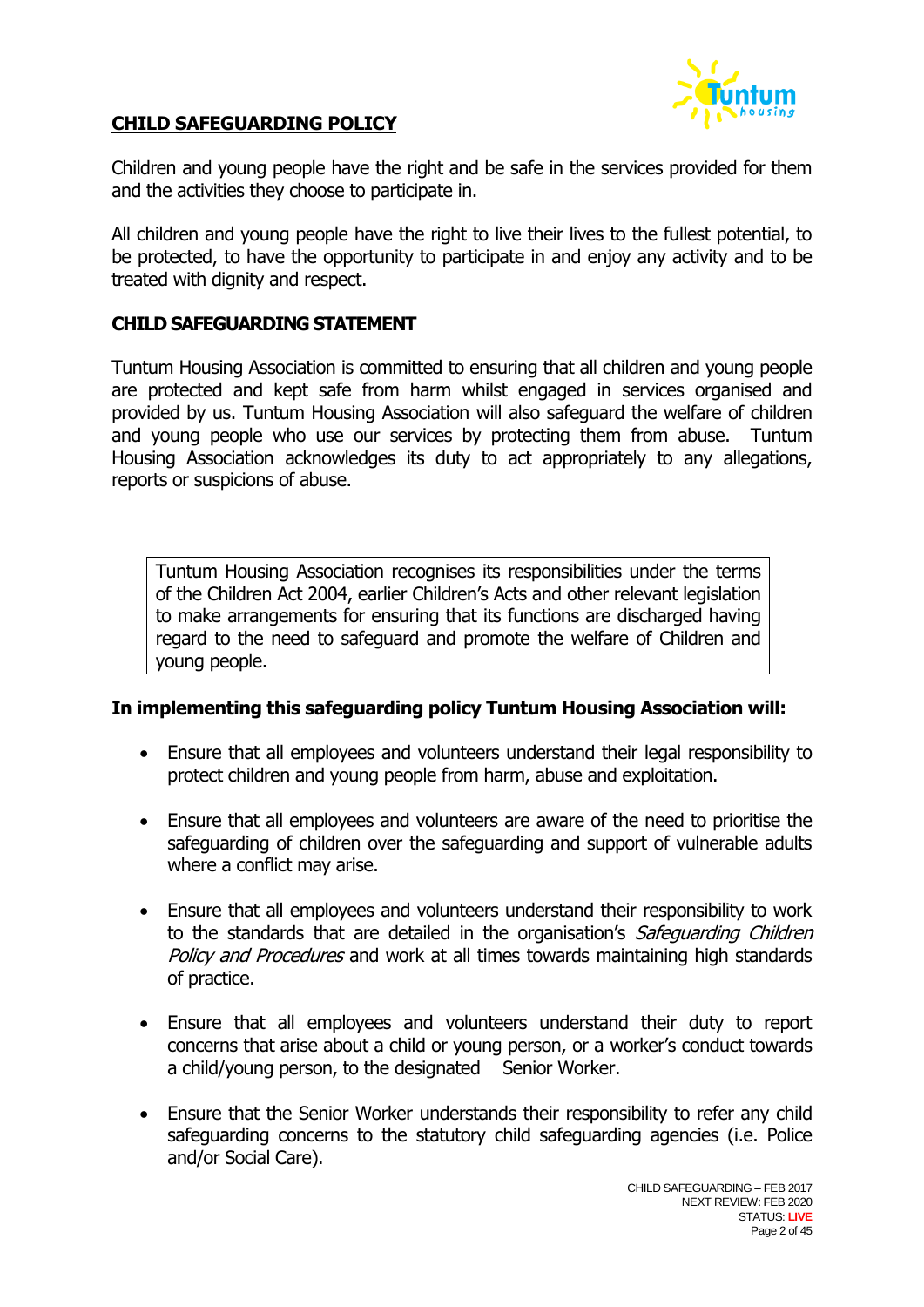- Ensure that any procedures relating to the conduct of employees and volunteers are implemented in a consistent and equitable manner.
- Provide opportunities for all employees and volunteers to develop their skills and knowledge particularly in relation to the safeguarding of children and young people.
- Ensure that children and young people are enabled to express their ideas and views on a wide range of issues and will have access to the organisation's Complaints and Compliments Procedure.
- Abide by the relevant authority's Child Protection Procedures, and all other protocols issued by local Safeguarding Children Boards in each area we operate in, including encouraging full participation by clients in processes (e.g. Child Protection Conferences, and family group conferences where applicable).
- Ensure that clients are encouraged to be involved in the work of the organisation and, when requested, have access to all guidelines and procedures.
- Keep up-to-date with local and national developments relating to the safeguarding of children and young people, by circulating local and national updates and good practice guidance.
- Ensure that Safeguarding is treated as a key organisational priority by ensuring that appropriate resource is made available and senior managers are responsible and accountable for the implementation of policy and procedure across the organisation.
- Ensure that recruitment and human resources management take account of the need to safeguard and promote the welfare of children and young people, including arrangements for appropriate checks on new staff and volunteers, which will be clearly stated in all adverts and application packs.

The policy affects every Tuntum Housing Association board member, staff member, volunteer, students and anyone working on behalf of and/or representing Tuntum Housing Association.

**This policy should not be confused with the Common Assessment Framework (CAF) but should be read in conjunction with the Nottingham City Council Safeguarding Children Procedures 2016.**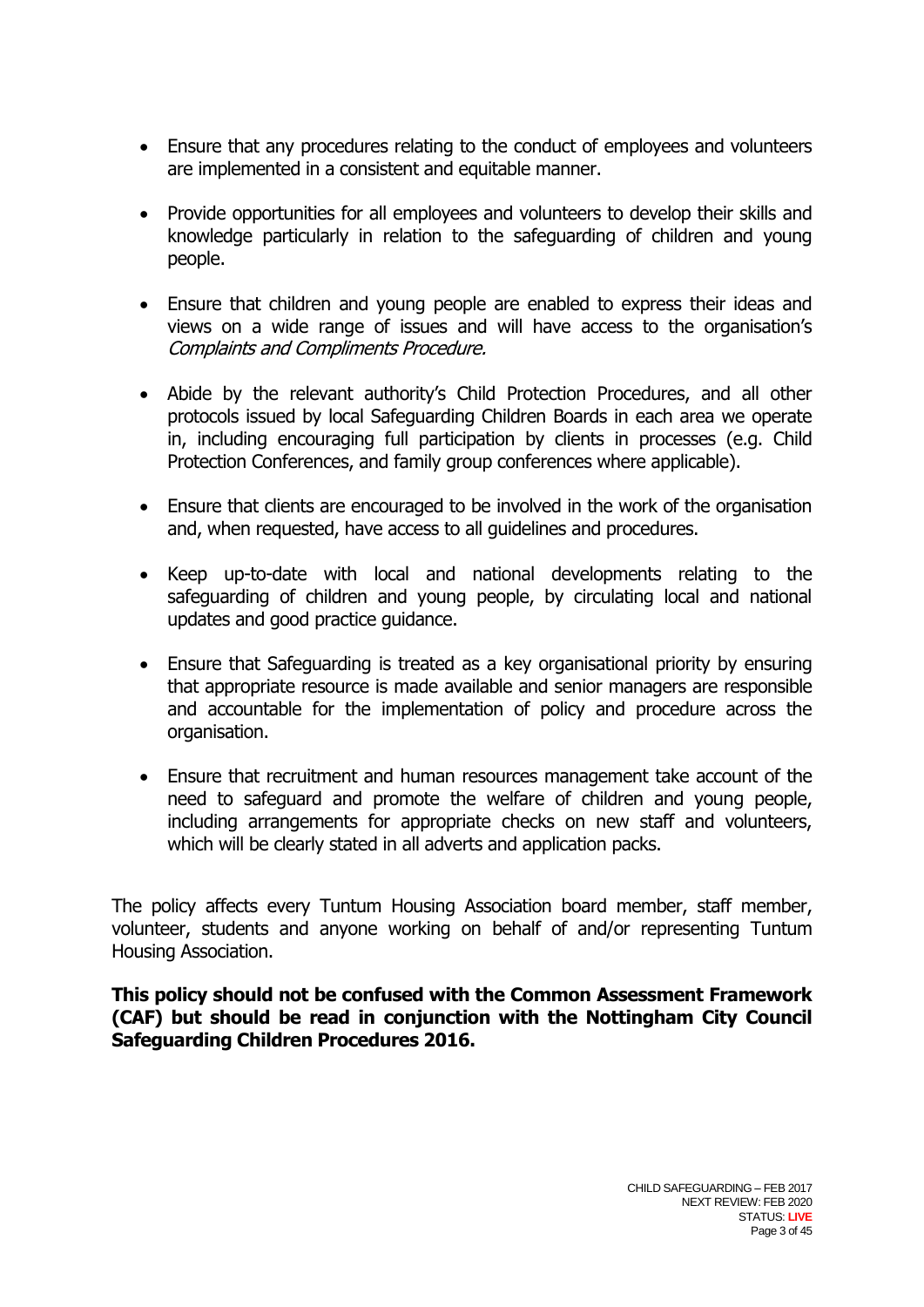## **Introduction**

This policy has been produced to set out the guidelines and expectations for all staff in relation to safeguarding children and young people. The procedures have been designed to ensure that the welfare and protection of any child and/or young person with whom we have contact. This policy must be applied in all situations in which we come in to contact with children, regardless of the frequency of contact or reason for contact.

It is acknowledged that all employees and volunteers have the potential to be involved in identifying and potentially preventing abuse. Therefore clear procedures are provided to assist and support them in this potentially difficult process.

## **DEFINITIONS**

**Children:** In this document, as in the Children Acts 1989 and 2004, **a child** is anyone who has not yet reached their 18th birthday. 'Children' therefore means 'children and young people' throughout. The fact that a child has reached 16 years of age, is living independently or is in further education, is a member of the armed forces, is in hospital, in prison or in a Young Offenders' Institution, does not change his or her status or entitlement to services or protection under the Children Act 1989. The following definitions are taken from Working Together 2006.

**Safeguarding and Promoting Welfare** is defined as:

- protecting children from maltreatment
- preventing impairment of children's health or development
- ensuring that children are growing up in circumstances consistent with the provision of safe and effective care undertaking that role so as to enable those children to have optimum life chances and to enter adulthood successfully

**Child Protection** is part of safeguarding and promoting welfare. The term is used to refer to the activity that is undertaken to protect specific children who are suffering or are at risk of suffering significant harm.

The terms children or young person is used to refer to anyone under the age of 18 years. Please note: vulnerable adults such as people over 18 with learning difficulties are covered by a companion policy on the safeguarding of vulnerable adults. The term parent is used as a generic term to represent anyone with legal parental responsibility.

The terms board members, staff and volunteers are used to refer to employees, volunteers and anyone working on behalf of and/or representing the Tuntum Housing Association: this includes temporary, agency and contractors.

All children and young people irrespective of their age, class, religion, culture, disability, gender, ethnicity or sexual preference have the right to safeguarding.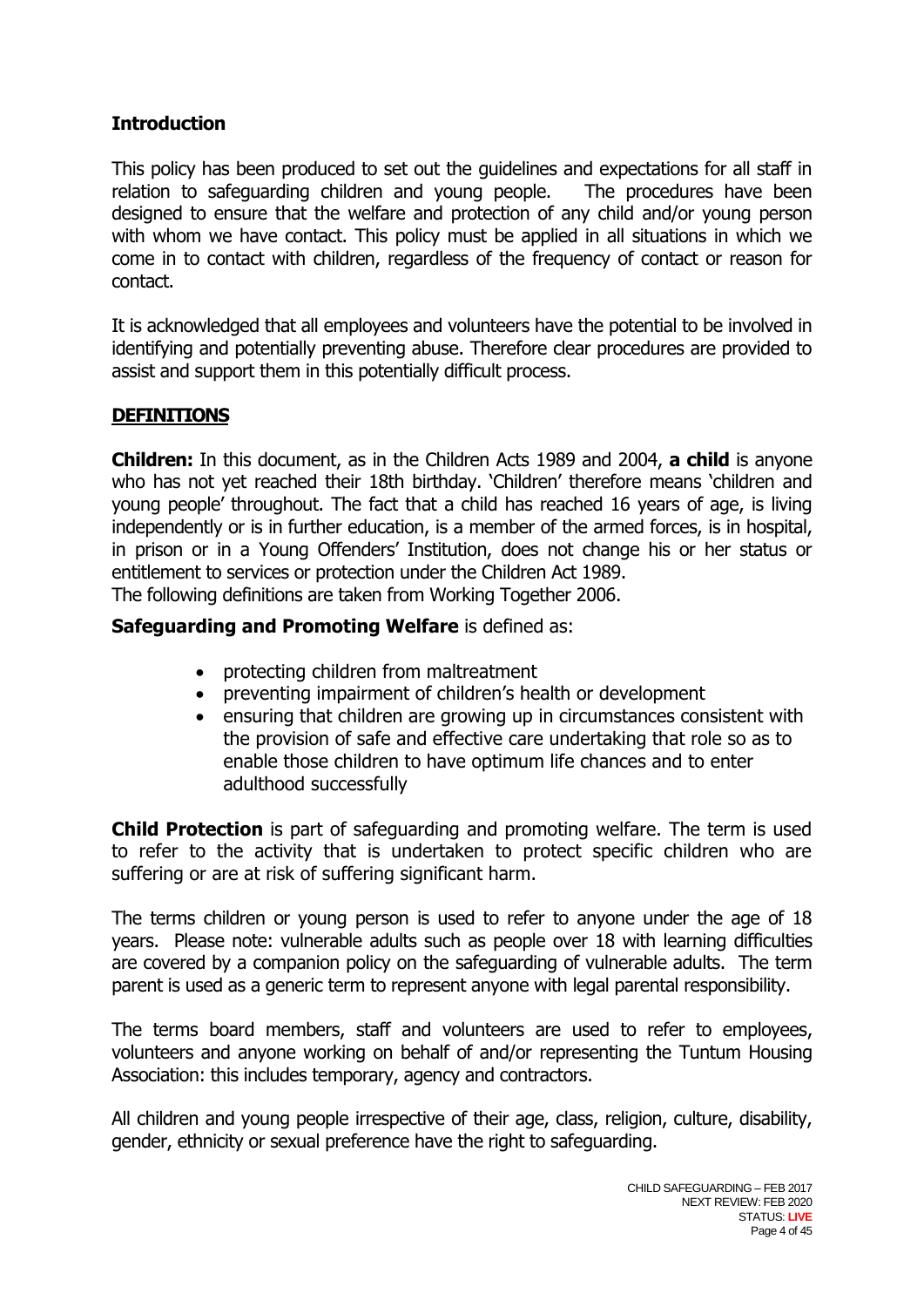**Children in need** are children who are defined as being 'in need', under s17 of the Children Act 1989 and are those whose vulnerability is such that they are unlikely to reach or maintain a satisfactory level of health or development, or their health and development will be significantly impaired, without the provision of services (s17(10) of the Children Act 1989), plus those who are disabled. The critical factors to be taken into account in deciding whether a child is in need under the Children Act 1989 are:

- What will happen to a child's health or development without services being provided and
- The likely effect the services will have on the child's standard of health and development.

Local Authorities have a duty to safeguard and promote the welfare of children in need. All areas should have a 'continuum of need' to identify the different levels of support required depending on the different situation of each child.

## **AIMS OF THE POLICY**

Tuntum Housing Association accepts the moral and legal responsibility to: implement procedures, to provide a duty of care for children and young people, safeguard their well being and protect them from abuse when they are engaged in services organised and provided by Tuntum Housing Association or when they come into contact with Tuntum Housing Association staff, those on work experience/students, Board members and volunteers.

**Employees and volunteers need to be able to identify where there may be a problem. It is not within the remit of Tuntum Housing Association employees and volunteers to prove there is a problem.** Employees and volunteers need to know how to obtain fast and professional advice, and refer any concerns to relevant specialists and designated officers. The welfare of children/young people is the primary concern.

## **Principles of child safeguarding**

All children/young people whatever their age, culture, disability, gender, language, ethnic origin, religious belief, sexual orientation or Transgender status have the right to protection from abuse.

All employees and volunteers have a legal duty and responsibility to report concerns and suspected abuse. This includes concerns about other members of staff, volunteers or contractors. Poor practice that has the potential to impact negatively on clients, their children or members of the public should also be raised with a line manager. It is the responsibility of all employees and volunteers to work to avoid the need for a Serious Case Review by taking early preventative action.

Staff are required to abide by Tuntum Housing Association's Code of Conduct and the Child Safeguarding Procedures issued by local Safeguarding Children Boards in each area that we operate in.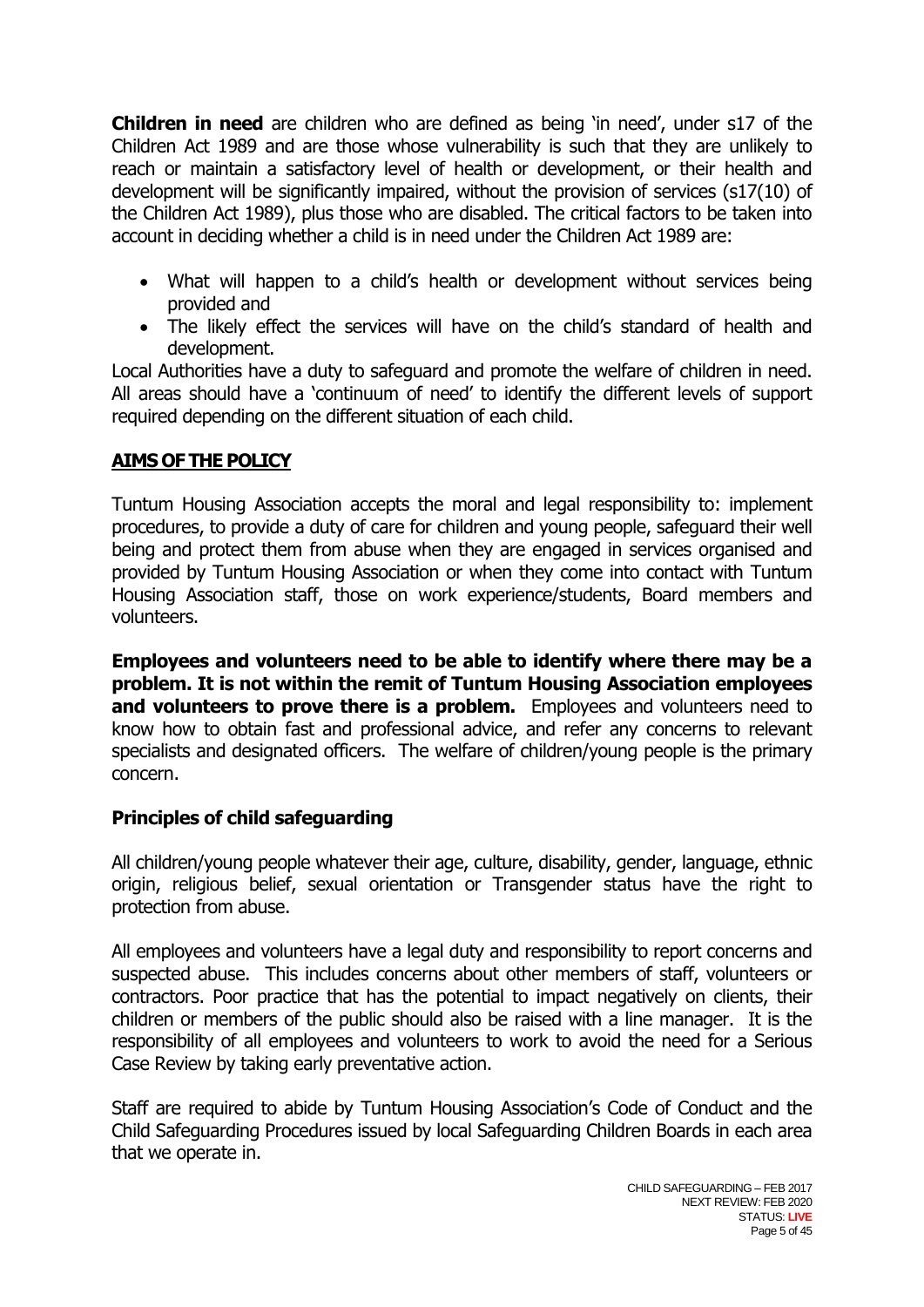Professionals working in housing services may become aware of conditions that could have an adverse impact on children, and are obliged under section 11 of the Children Act (2004) to comply with certain duties in the provision of services to children and young people.

Confidentially shall be upheld in line with current Data Protection and Human Rights legislation. However, this legislation and any potential confidentiality issues should never be a barrier or reason not to report child abuse or neglect.

All employees and volunteers who have lone working contact, or potential for lone working contact, with any client will be subject to an enhanced DBS check (see Lone Working procedure).

Anne Longfield, OBE, the Children's Commissioner for England (March 2015) has stated that her priorities will be:

- working with children to make sure their interests are at the forefront of decision making nationally and locally
- securing real improvements for the most vulnerable children in the country's care system
- making sure adults and professionals understand and act on, the signs displayed by children who are abused or neglected
- securing real commitments from all the major political parties to make children a key priority as they go into the election in May, including to renew their commitments to helping the poorest, most disadvantaged children.

Tuntum Housing Association aims to do this by:

- Raising an awareness throughout the Tuntum Housing Association and beyond of the statutory "duty of care" relating to children and young people and actively encourage good practice amongst all staff, board members and volunteers.
- Creating a safe and healthy environment within all its services, avoiding situations where abuse or allegations of abuse may occur.
- Respecting and promoting the rights, wishes and feelings of children and young people. Listening to children and young people, minimising dangers and working closely with other agencies.
- Recruiting, training, supervising and supporting staff, Board members and volunteers who work with children and young people to adopt best practice to safeguard and protect children and young people from abuse, and themselves against false allegations. Staff and volunteers who work with children and young people will be subject to the appropriate level Criminal Records Bureau check.
- Responding to any allegations appropriately and implementing the appropriate disciplinary and appeals procedures.
- Requiring staff, Board members and volunteers to adopt and abide by the Tuntum Housing Associations' Child Safeguarding Policy together with Procedures and Good Practice Guidelines that may be published from time to time.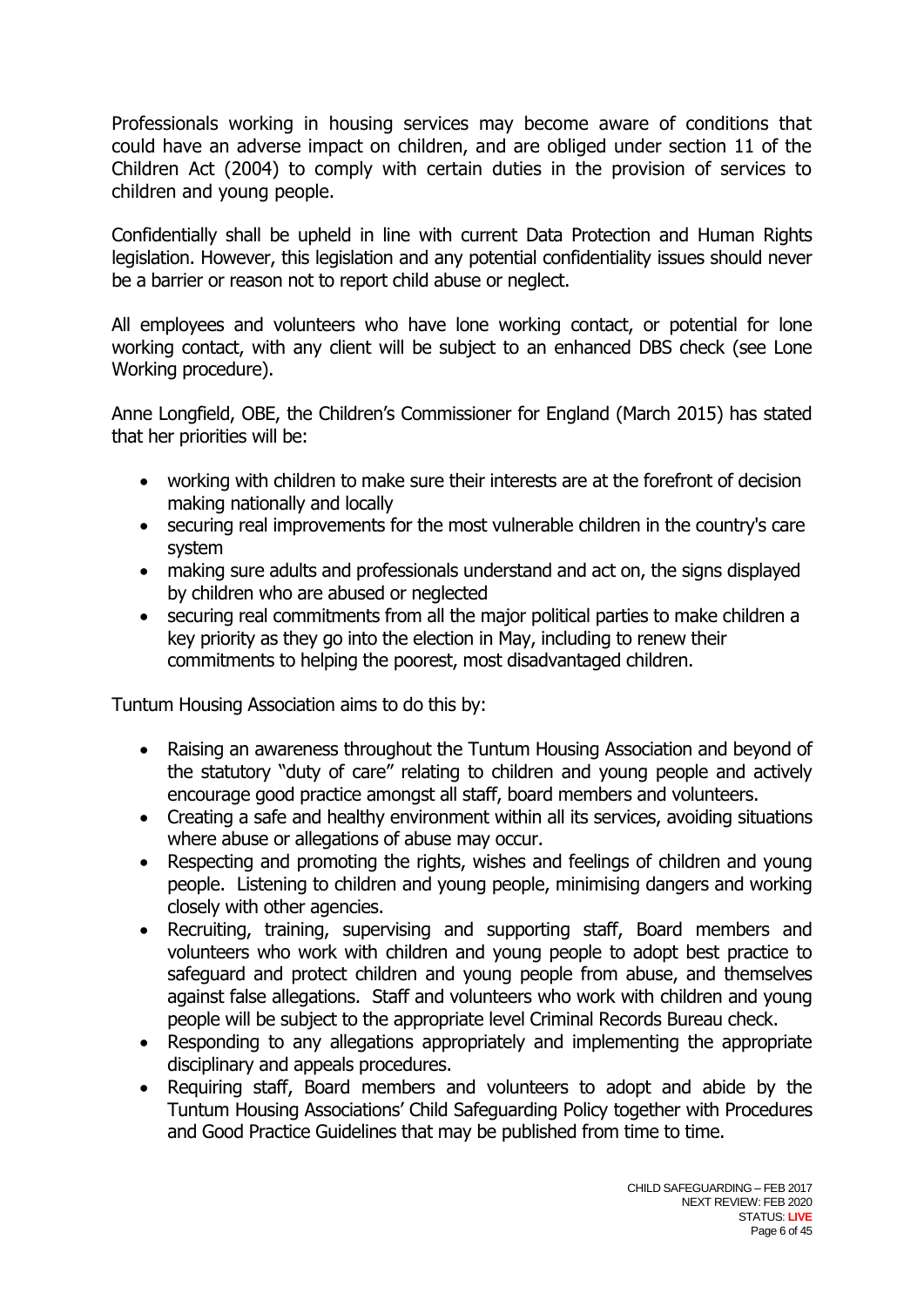## **Action to achieve these aims:**

The general safety and well being of children and young people will be promoted within all Tuntum Housing Association services and Good Practice Guidelines developed so that good working practices are maintained.

- Training will be given to staff, Board members and volunteers across the Tuntum Housing Association on Child Safeguarding Procedures and Good Practice and further training to enable them to recognise the potential signs and indicators of abuse and to improve good practice.
- Procedures will be provided for staff, Board members and volunteers describing the actions they should take if they have concerns or encounter a case of alleged or suspected child abuse.
- Assessment processes to ensure senior managers (Heads of Service / Directors) are aware of the extent to which people under their responsibility have contact with children and young people and an assessment of risk to the safety of children and young people in specific activities or situations.

## **THE PROMOTION OF THE SAFETY OF CHILDREN AND YOUNG PEOPLE**

Tuntum Housing Association recognises its staff could have the potential to abuse children or young people. Tuntum Housing Association will therefore ensure that unsuitable people are prevented from working with children and young people.

#### Recruitment and Selection

The following procedures will be adhered to for the safety of children and young people:

- All staff with access to children and young people whether voluntary or paid must provide at least two references, which must be received and accepted as satisfactory to Tuntum Housing Association before employment commences. One referee must be current, or if the applicant is not employed, the most recent employer.
- References must cover the last three years of employment and if in education be provided by the course tutor. Referees must be previous employers, not friends and must not be related to the applicant.
- All new staff with access to children and young people are to be advised that the Tuntum Housing Association will require them to complete pre-employment enhanced DBS (Disclosure and Barring Service) checks.
- Confirmation of employment will be subject to the receipt of necessary clearance.
- Existing staff who have changed jobs and in the opinion of the Line Manager / Personnel, new duties bring them into contact with young people must complete DBS checks.
- DBS disclosures should be renewed every 3 years
- Where applicable, all appointments that involve substantial contact with children and young people, both paid and voluntary, will be subject to a probationary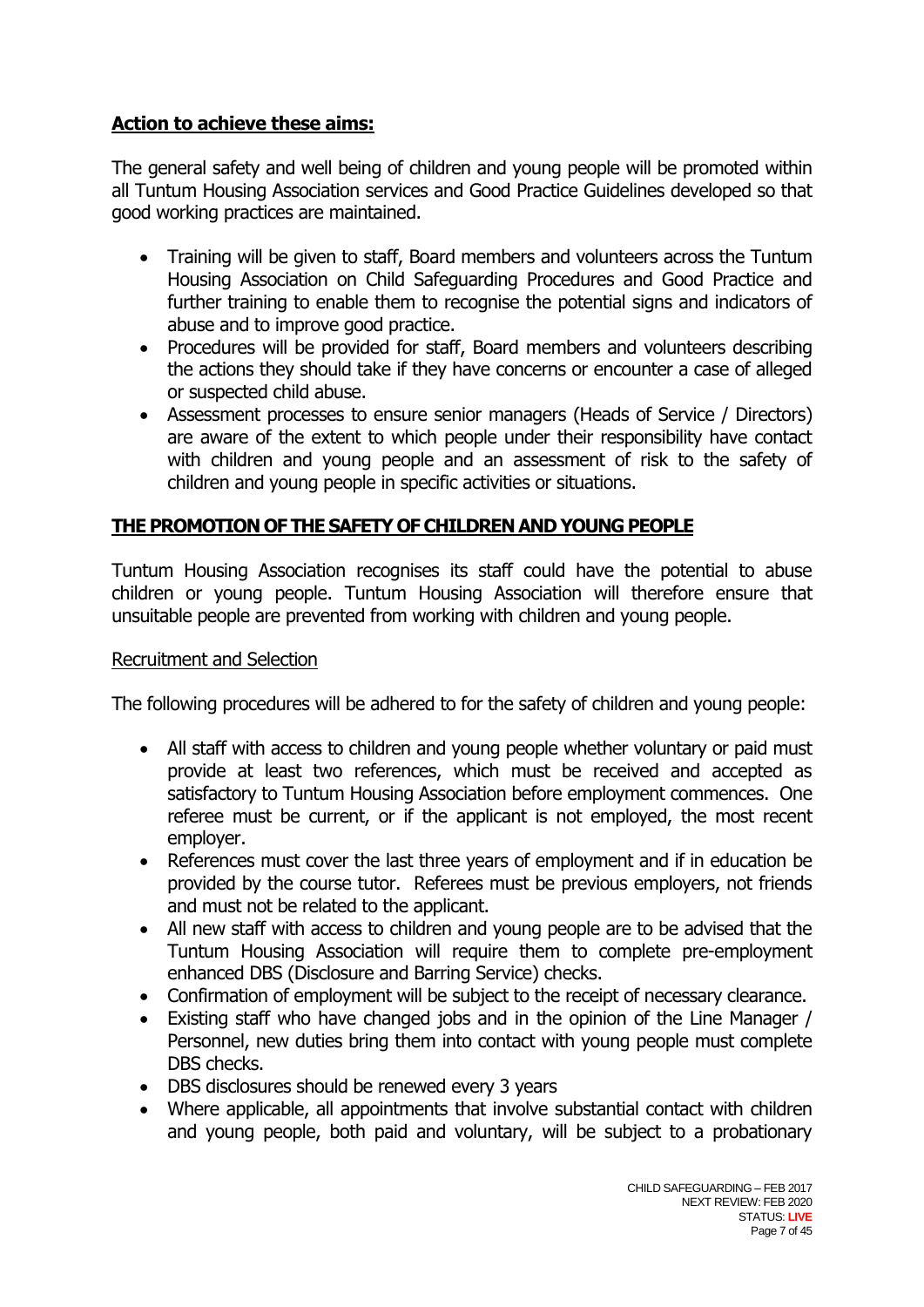period and will not be confirmed unless the Line Manager is confident that the applicant can be safely entrusted with children and young people.

 It will be made clear to applicants that have a substantial contact with Children and young people that the position is exempt from the provisions of the Rehabilitation of Offenders Act 1974.

#### Work Experience

Tuntum Housing Association, when requested, occasionally offers work experience placements across the Tuntum Housing Association. Although primarily designed to help young people become familiar with the workplace, it is also beneficial to Tuntum Housing Association as it provides a direct link to an important part of the community we serve. Any person who has been banned from working with children has the duty to inform a manager of this fact before they can work in direct contact with a work experience person. Staff should not travel alone with a work experience student unless this has been approved by the school.

Tuntum Housing Association works through personnel to provide forwardly planned and structured work experience placements. When the Tuntum Housing Association offers a work experience placement to students, line managers have a responsibility for their health, safety and welfare. Under health and safety law, these students will be regarded as employees.

#### Use of Contractors

Tuntum Housing Association and its staff, Board members and volunteers should take care that contractors doing work on behalf of the Tuntum Housing Association are monitored appropriately. Any contractor or sub-contractor, engaged by the Tuntum Housing Association in areas where workers are likely to come into contact with children and young people, should have a similarly robust Child Safeguarding Policy, or failing this, must comply with the terms of this policy.

Contractors will be monitored by the Officer responsible for the contract and record the degree of compliance with this policy.

## **INDUCTION AND TRAINING**

Appropriate training will be given to enable staff, Board members and volunteers to recognise their responsibilities with regard to their own good practice and the reporting of suspected poor practice and concerns or allegations of abuse and to inform members of staff of expected conduct and situation to avoid in order to protect themselves from allegations.

This will include the following:

All staff will receive an introduction to this policy.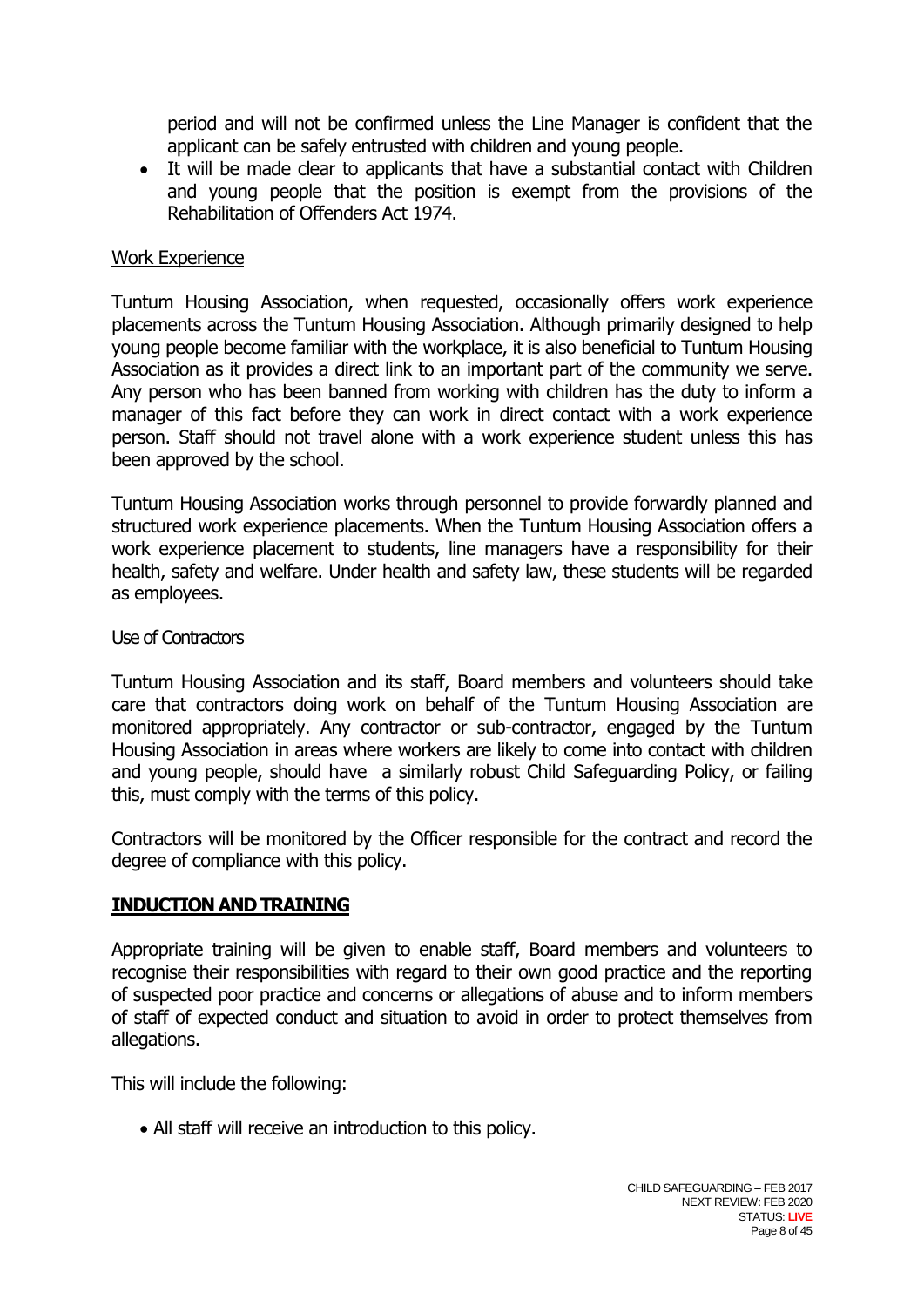- All staff with some possible contact with children and young people will receive follow up training on best practices
- Staff who regularly come in contact with children and young people will attend appropriate Child Safeguarding training on a regular basis
- The designated person (defined in section 5) and other relevant staff members will attend inter-agency training and update training as necessary.

## **POLICY REVIEW**

This policy will be reviewed every three with the next review in February 2020, in accordance with broader guidance and legislation, and taking into account feedback from staff and service users.

The Tuntum Housing Association Board will ultimately be responsible for ensuring that the policy is reviewed, although they may wish to delegate the review process.

Any changes to the policy will need the authorisation of the Tuntum Housing Association Board. Until such authorisation is given the existing policy will continue to apply unless the existing policy contradicts any new legal requirements or responsibilities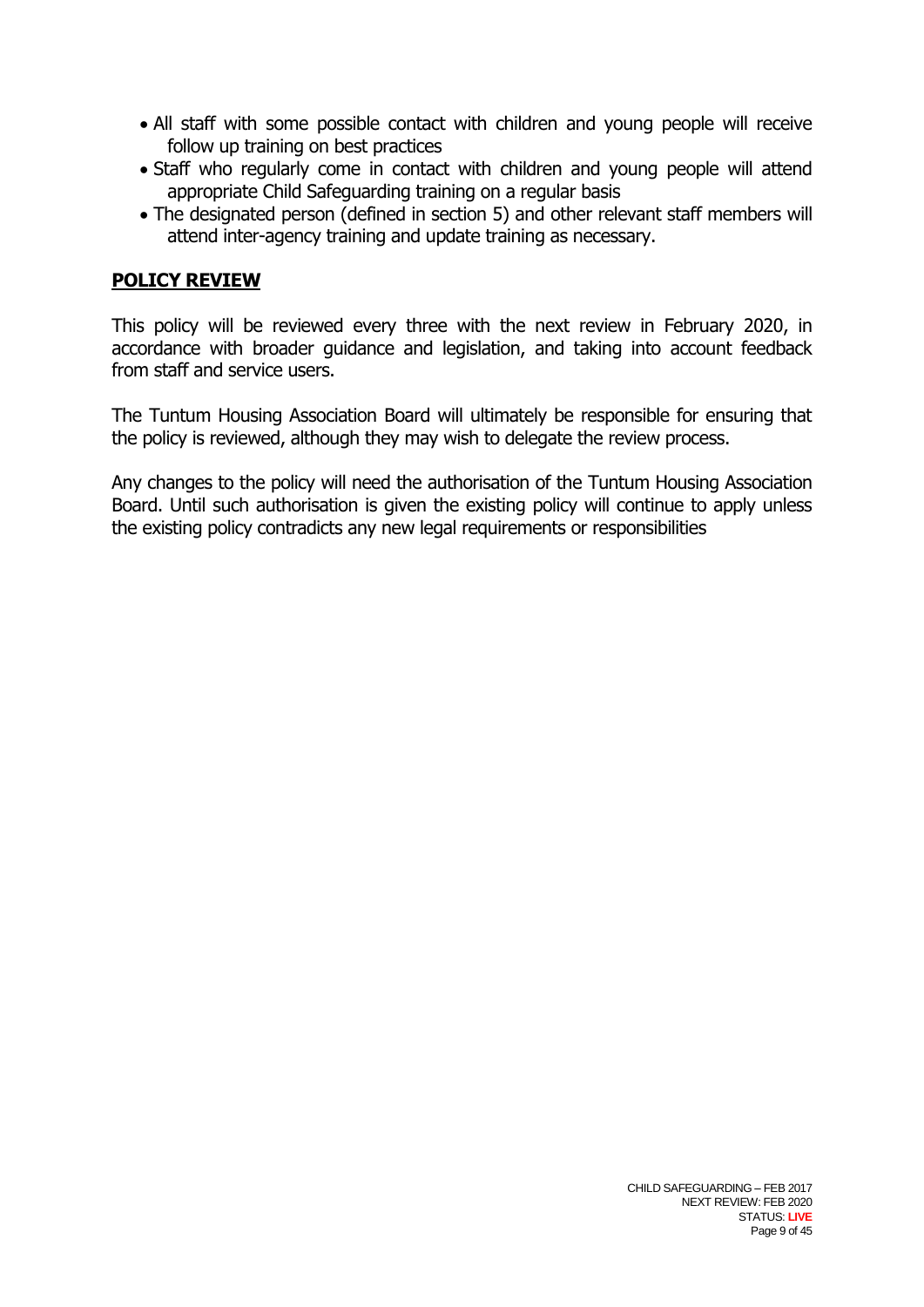# **CHILD SAFEGUARDING PROCEDURES**

These procedures inform staff, Board members and volunteers of what actions they should take if they have concerns or encounter a case of alleged or suspected child abuse, i.e. response actions. The procedures apply to all Tuntum Housing Association staff, board members and volunteers.

## **Responding To Concerns and Allegations: General Procedures**

It is important that all staff, board members and volunteers are aware that the first person that has concerns or encounters a case of alleged or suspected abuse is not responsible for deciding whether or not abuse has occurred. However, staff, Board members and volunteers do have a duty of care to the child or young person which means they must report any suspicions they may have.

Children may be abused or placed at risk or harm:

- Within a family.
- Within an institution.
- Within the community.
- By someone they know.
- By a stranger.
- By anyone over 18

These procedures also apply to parents/carers:

- Acts of omission (failing to report)
- Acts of commission (abusing or neglecting the child by inflicting harm)
- Factitious disorder by proxy, where a parent or carer deliberately fabricates the history of an illness.

These procedures apply when staff become aware of suspected abuse or significant harm.

In general there are 4 situations that staff, Board members and volunteers may need to respond to a concern or case of alleged or suspected abuse:

- Responding to a child or young person disclosing abuse, i.e. they make an allegation of abuse
- Responding to allegations or concerns about a member of staff, Board member or volunteer from your own observation or due to a complaint.
- Responding to allegations or concerns about or from any other person, i.e. parent, carer, other service user, voluntary/statutory agencies.
- Observations whilst working with service users and their families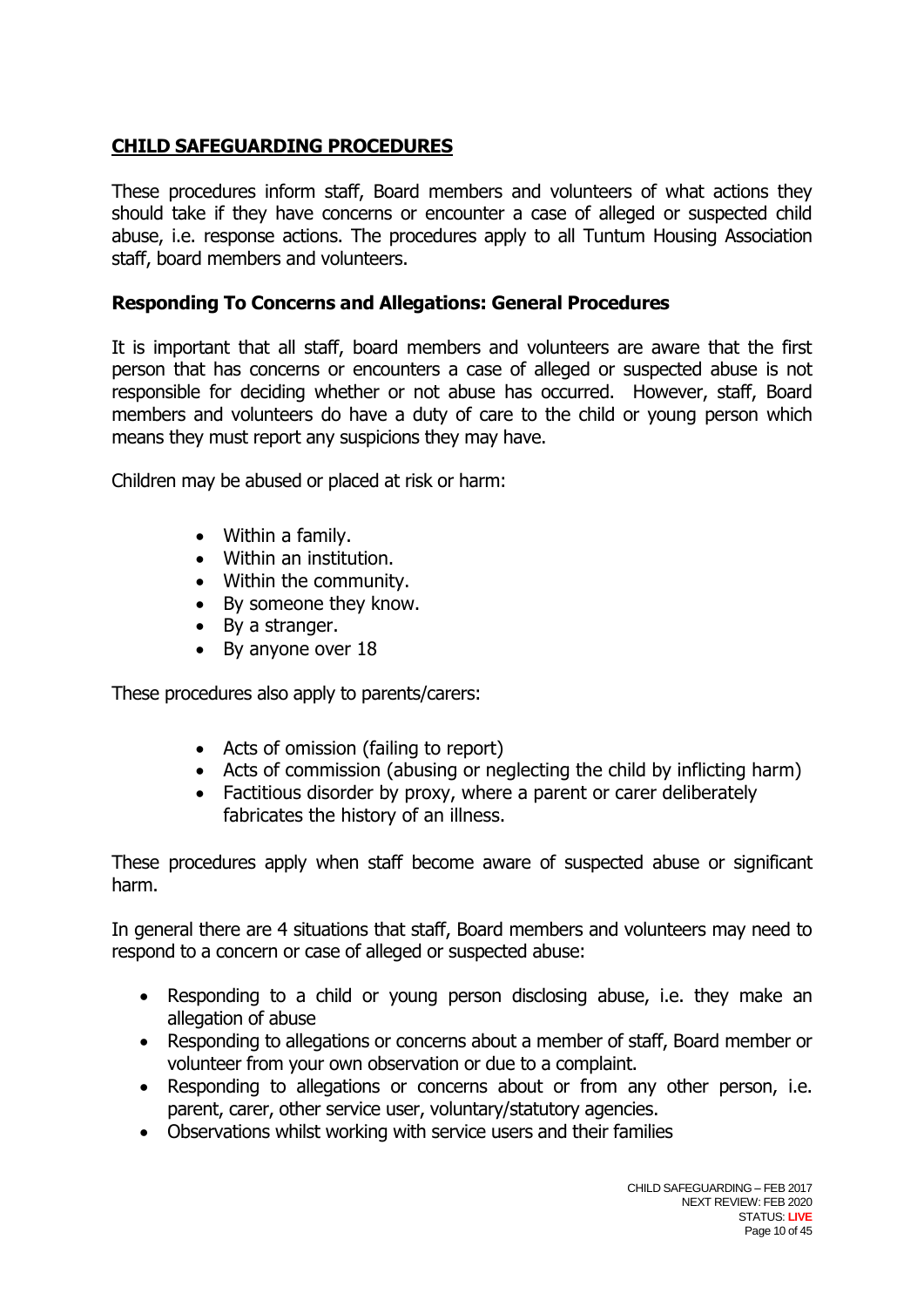## **SIGNS OF ABUSE**

The following may help staff be aware of possible signs of abuse but *these do not necessarily mean that the child has been abused:*

**Physical Abuse** – may involve hitting, shaking, poisoning, burning or scalding, drowning, suffocating or otherwise causing physical harm to a child. Factitious Disorder is also classed as physical abuse. Physical harm may also be caused when a parent or carer feigns the symptoms of, or deliberately causes ill health to a child whom they are looking after. The situation is commonly described using terms such as factitious illness by proxy or Munchausen's by proxy.

#### **Indicators:**

Blood in whites of eyes, small bruises on head, bruising on rib cage, maybe associated with shaking. Burns and scolds on hands, feet, buttocks, groin. Cigarette burns. Linear marks, weal marks. Bruised eyes or ears. Multiple bruising. Grip/slap marks. Bite Marks. Injuries found to be at different stages. Unconscious Child. Injuries/fractures in children who are not mobile. Alleged unnoticed fractures in young children.

NB This is not an exhaustive list

## **The Impact of Physical Abuse**

Physical abuse can lead directly to neurological damage, physical injuries, pain, disability or death. Harm may be caused to children both by the abuse itself, and by the abuse taking place in a wider family or institutional context of conflict and aggression. Physical abuse has been linked to aggressive behaviour, emotional and behavioural problems, and educational difficulties. Violence is pervasive and the physical abuse of children frequently co exists with domestic abuse.

Changes to the law have clarified the term "reasonable chastisement". Smacking and other forms of corporal punishment that leave marks or injuries should be considered as physical abuse.

**Emotional Abuse** – is the persistent emotional ill treatment of a child which causes severe and persistent side effects on the child's emotional development. It may involve conveying to the children that they are worthless or unloved, inadequate or valued only in so far as they meet the needs of another person. It may feature age or developmentally inappropriate expectations being imposed on children. These may include interactions that are beyond the child's development capability as well as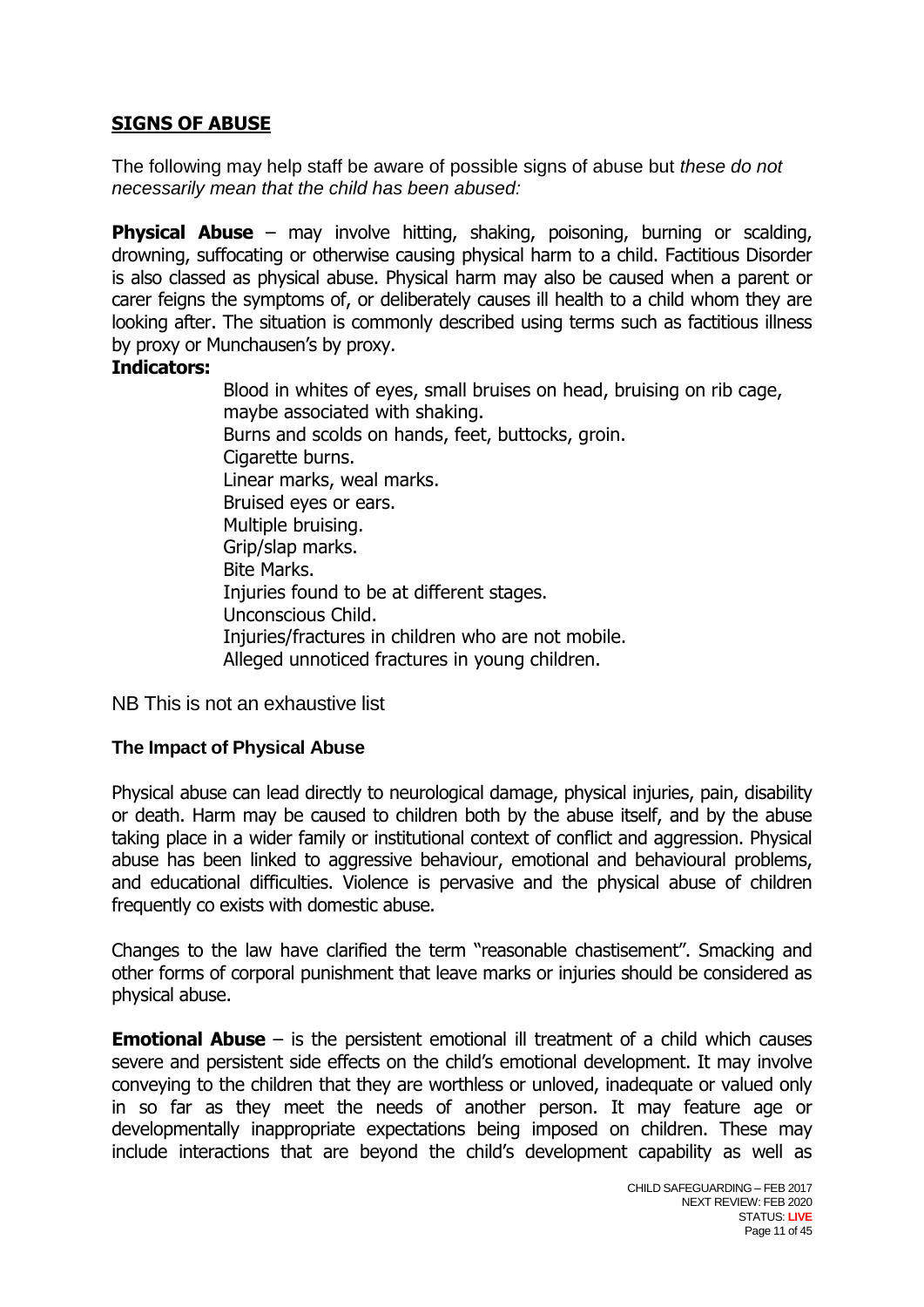overprotection and limitation of exploration and learning or preventing the child participating in normal social interaction. It may involve seeing or hearing the ill treatment of another. It may involve serious bullying causing children to feel frightened or in danger, or the exploitation or corruption of children. Some level of emotional abuse is present in all types of ill treatment of a child, though it can still occur alone.

- Excessive overreaction to mistakes
- Continual self-deprecation
- Excessive rocking, thumb sucking, hair twisting
- Extreme compliance/aggression
- Drug, alcohol and substance misuse
- Significant peer relationship difficulties
- Lack of self-esteem.
- Withdrawn, aggressive behaviour, self harm, mutilation, substance abuse and suicide attempts.
- Eating disorders.
- Degrading or humiliating punishments.
- Children who appear unused to praise or encouragement.
- Children who are rejected by parent/carer/sibling.
- Bullving at school.
- Recent research shows a link between children who are very small and emotional abuse.

## **The Impact of Emotional Abuse**

There is increasing evidence of the adverse long-term consequences for children's development where they have been subject to sustained emotional abuse, including the impact of serious bullying and racism. Emotional abuse has an important impact on a developing child's mental health, behaviour and self-esteem. It can be especially damaging in infancy. In families where the child experiences a low level of emotional warmth and a high level of criticism, negative incidents may have a more damaging impact on the child. Underlying emotional abuse may be as significant as other forms of abuse in terms of its impact on the child. Where there is domestic abuse, the emotional impact on the child should always be carefully assessed. Adult mental health problems and parental substance misuse may be features in families where children are exposed to emotional abuse.

**Sexual Abuse** – involves forcing or enticing a child or young person to take part in sexual activities including prostitution, whether or not the child is aware of what is happening. The activities may involve physical contact, including penetrative (e.g. rape or buggery) or non-penetrative acts. They may involve non-contact activities such as involving children in looking at, or in the production of sexual online images, pornographic material, or watching sexual activities, or encouraging children to act in sexually inappropriate ways.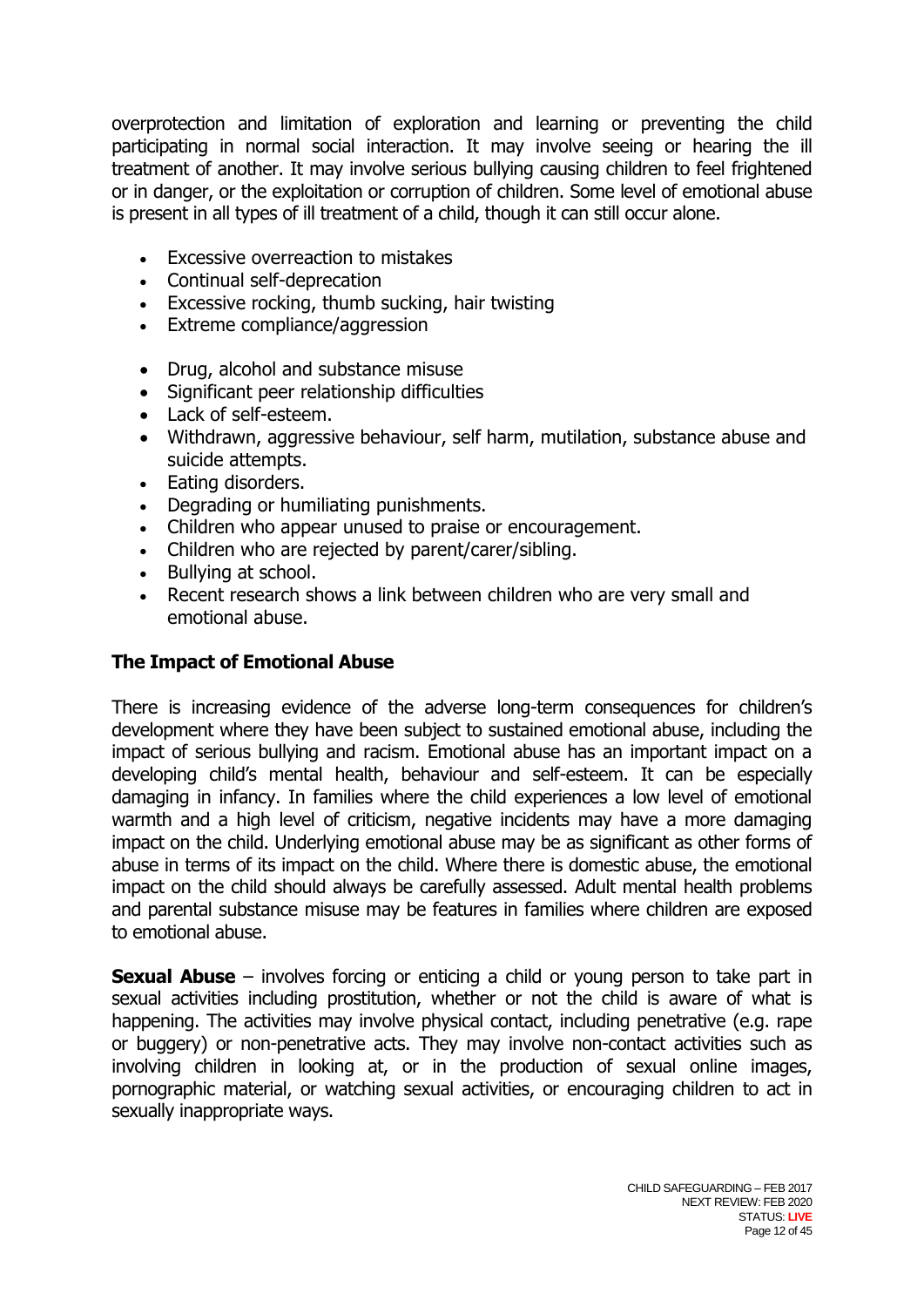- Sexual awareness inappropriate to child's age, including provocative sexual behaviour
- Self harm
- **Pregnancy**
- Sexually transmitted diseases
- Sudden changes in behaviour or school performance
- Fear of undressing for gym
- Depression/withdrawal/eating disorders
- Drug, alcohol, substance abuse
- Nightmares/disturbed sleep patterns
- Significant changes in behaviour/personality
- Persistent offending, non-school attendance.

## **Child Sexual Exploitation (CSE)**

Sexual exploitation of children and young people under 18 involves exploitative situations, contexts and relationships where young people (or a third person or persons) receive 'something' e.g. food, accommodation, drugs, alcohol, cigarettes, affection, gifts, money, as a result of them performing, and/or another or others performing on them, sexual activities. Child sexual exploitation can occur through the use of technology without the child's immediate recognition; for example being persuaded to post sexual images on the Internet/mobile phones without immediate payment or gain. In all cases, those exploiting the child/young person have power over them by virtue of their age, gender, intellect, physical strength and/or economic or other resources. Violence, coercion and intimidation are common, involvement in exploitative relationships being characterised in the main by the child or young person's limited availability of choice resulting from their social/economic and/or emotional vulnerability. The Impact of CSE

Sexual exploitation results in children and young people suffering harm, and causes significant damage to their physical and mental health. Some young people may be supported to recover whilst others may suffer serious life-long impairments which may, on occasion, lead to their death, for example through suicide or murder.

## **The Impact of Sexual Abuse**

Disturbed behaviour including self-harm, inappropriate sexualised behaviour, sadness, depression and a loss of self-esteem, have all been linked to sexual abuse. The adverse effects of sexual abuse may endure into adulthood. The severity of impact on a child is believed to increase the longer abuse continues, the more extensive the abuse, and the older the child. A number of features of sexual abuse have also been linked with severity of impact, including the relationship of the abuser to the child, the extent or premeditation, the degree of threat and coercion, sadism, and bizarre or unusual elements. A child's ability to cope with the experience of sexual abuse, once recognised or disclosed, is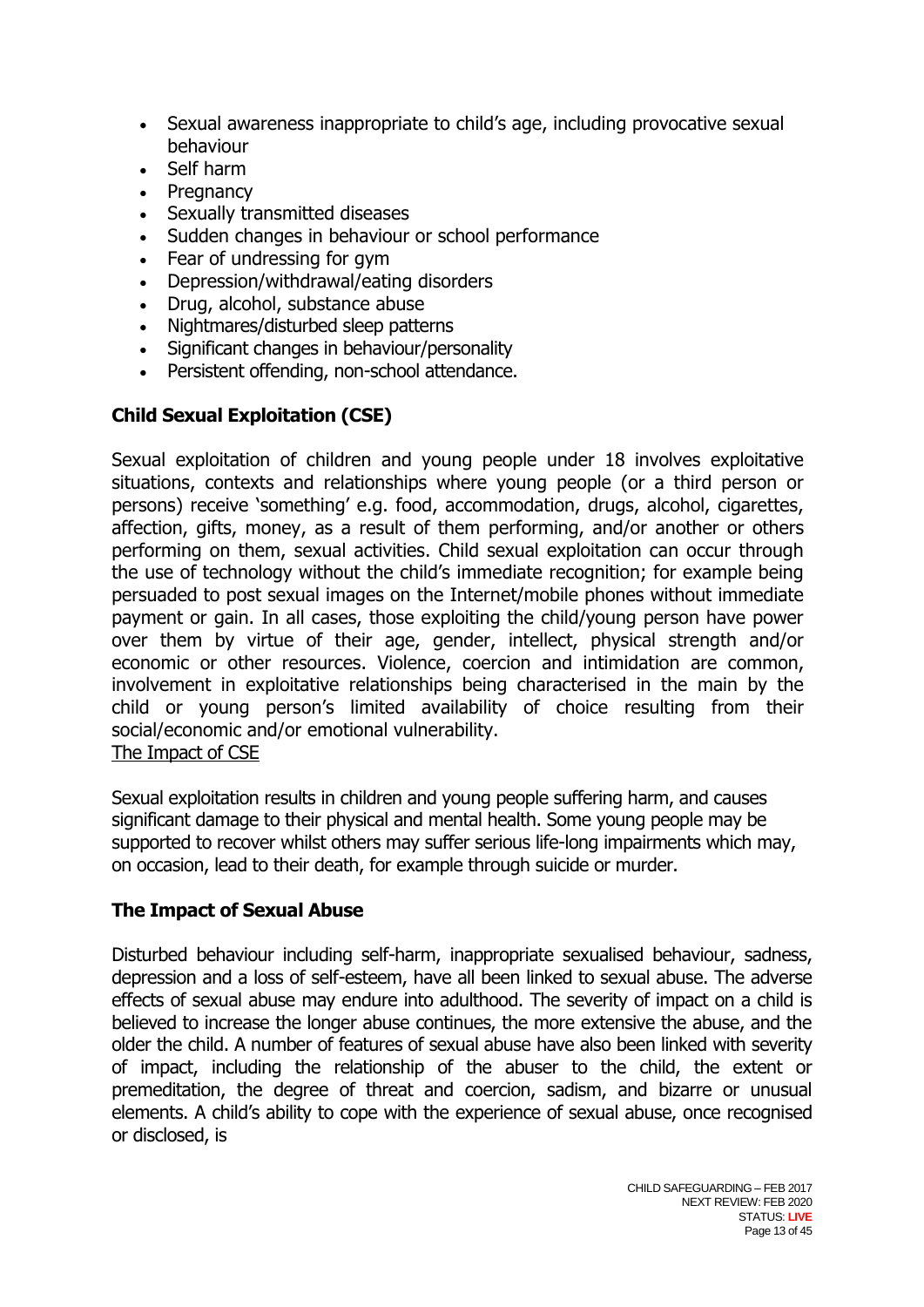strengthened by the support of a non-abusive adult carer(s) who believes the child, helps the child understand the abuse, and is able to offer help and protection. A significant proportion of sex offences are committed by teenagers

and, on occasion, such offences are committed by younger children. Parents, carers and practitioners need to identify the difference between consenting and abusive, appropriate or exploitative peer relationships. Employees and volunteers should not dismiss some abusive sexual behaviour as 'normal' between young people and should not develop high thresholds before taking action. A proportion of adults who sexually abuse children have themselves been sexually abused as children. They may also have been exposed as children to domestic abuse and discontinuity of care. However, it would be quite wrong to suggest that most children who are abused will inevitably go on to become abusers themselves. There is an increasing use of new technologies to involve or expose children to sexual abuse. Children may or may not be aware of their vulnerability to exploitation through this medium. The use of new technologies across the world and throughout the UK may necessitate complex and specialist investigations. Further guidance should always be sought if this is suspected. See The Child Exploitation and Online Protection Centre (CEOP) for more information.

**Neglect -** is the persistent failure to meet a child's basic physical and/or psychological needs, likely to result in the serious impairment of the child's health or development. Neglect may occur during pregnancy as a result of maternal substance misuse. Once a child is born it may involve a parent or carer failing to provide adequate food, shelter or clothing, failing to protect the child form physical harm or danger, or failure to ensure access to medical care or treatment. It may also be neglect of or unresponsiveness to the child's basic emotional needs.

- Constant hunger, tiredness and/or poor personal hygiene
- Untreated medical problems, slow growth and development
- Destructive tendencies
- Social isolation
- Poor self esteem and/or relationship with peers
- Excessive rocking, hair twisting, thumb sucking

## **The Impact of Neglect**

Severe neglect of young children has adverse effects on children's ability to form attachments and is associated with major impairment of growth and intellectual development. Persistent neglect can lead to serious impairment of health and development, and long-term difficulties with social functioning, relationships and educational progress. Neglect can also result in death. Neglected children may also experience low self esteem, feelings of being unloved and isolated. The impact of neglect varies depending on how long children have been neglected, the children's age, and the multiplicities of neglectful behaviours children have been experiencing. Childhood obesity is a significant problem for many children. It can have short and long term effects on the physical and emotional well being of the child. In many cases parents will work with practitioners to enable their child to reduce the risks. In circumstances where obesity is seriously impairing the health and development of a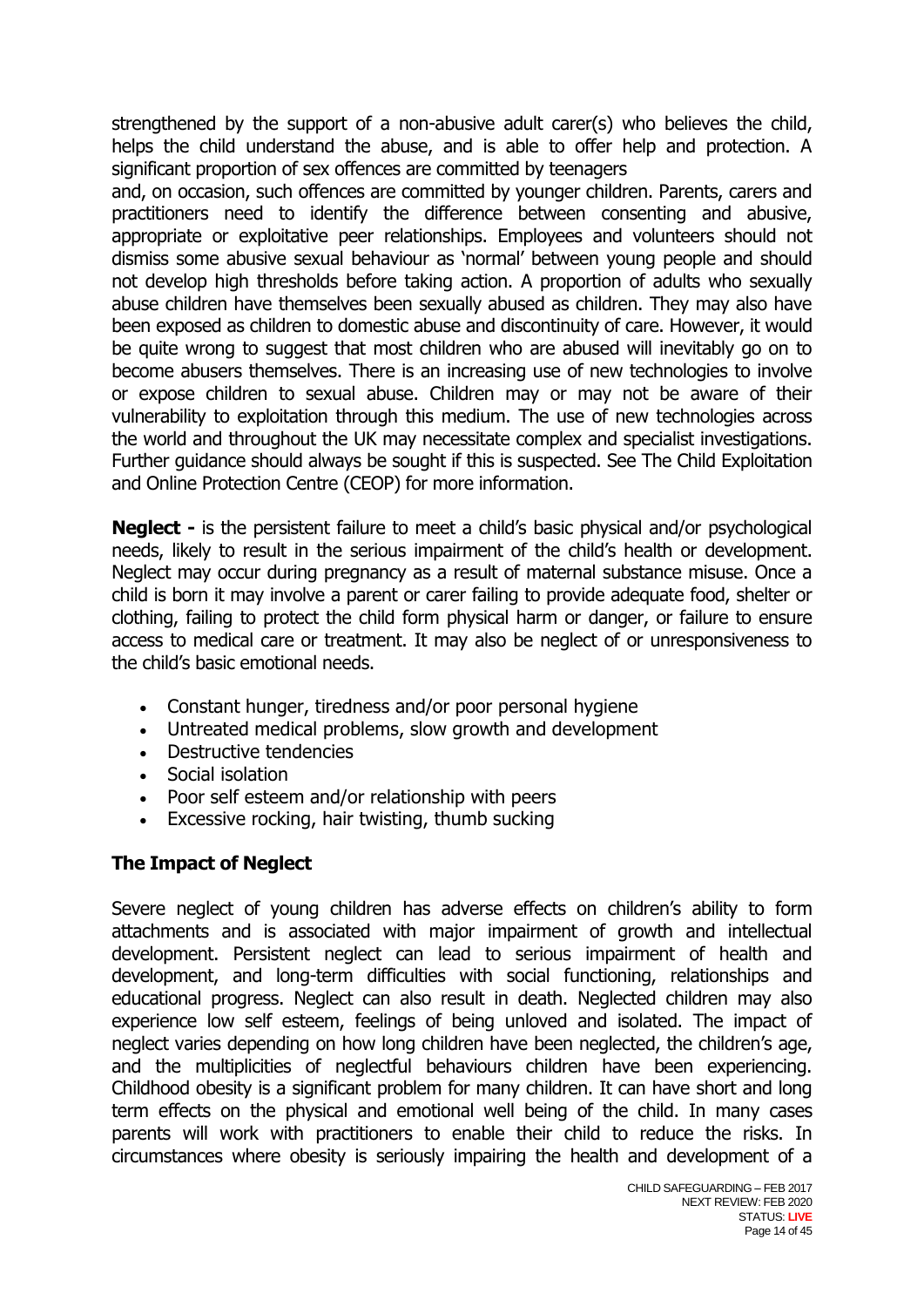child, consideration should be given to the capacity of the parent(s) to meet the needs of the child.

## **Abuse of Disabled Children**

Disabled children are at increased risk of abuse and those with multiple disabilities are at even more significant risk both of abuse and neglect. Parents of disabled children may experience multiple stresses. This group of children may be particularly vulnerable to abuse for a number of reasons including:

- Having fewer social contacts than other children.
- Receiving intimate personal care from a larger number of carers.
- Having an impaired capacity to understand what they are experiencing is abuse or to challenge the abuser.
- Having communication difficulties resulting in difficulties in telling people what is happening.
- Being reluctant to complain for fear of losing services.
- Being particularly vulnerable to bullying or intimidation.
- Being more vulnerable to abuse by peers than other children.

Disability is defined as:

• A major physical impairment, severe illness and/or a moderate to severe learning difficulty.

• An ongoing high level of dependency on others for personal care and the meeting of other basic needs.

A growing area of concern is Mate crime, based on Hate crime. Hate crime is defined as:

'Any criminal offence which is perceived, by the victim or any other person to be motivated by a hostility or prejudice based on a personal characteristic'

Mate crime as:

'People with learning disabilities are often befriended by people who then exploit them. These are groups and individuals who pretend to be friends but who are really taking advantage of people'

## **Bullying**

Bullying may be defined as deliberately hurtful behaviour, usually repeated over a period of time, where it is difficult for those bullied to defend themselves. It can take many forms, but the three main types are physical (e.g. hitting, kicking, theft), verbal (e.g. racist or homophobic remarks, threats, name calling) and emotional (e.g. isolating an individual from the activities and social acceptance of their peer group). There is increasing use of new technologies as a tool for bullying and such incidents should be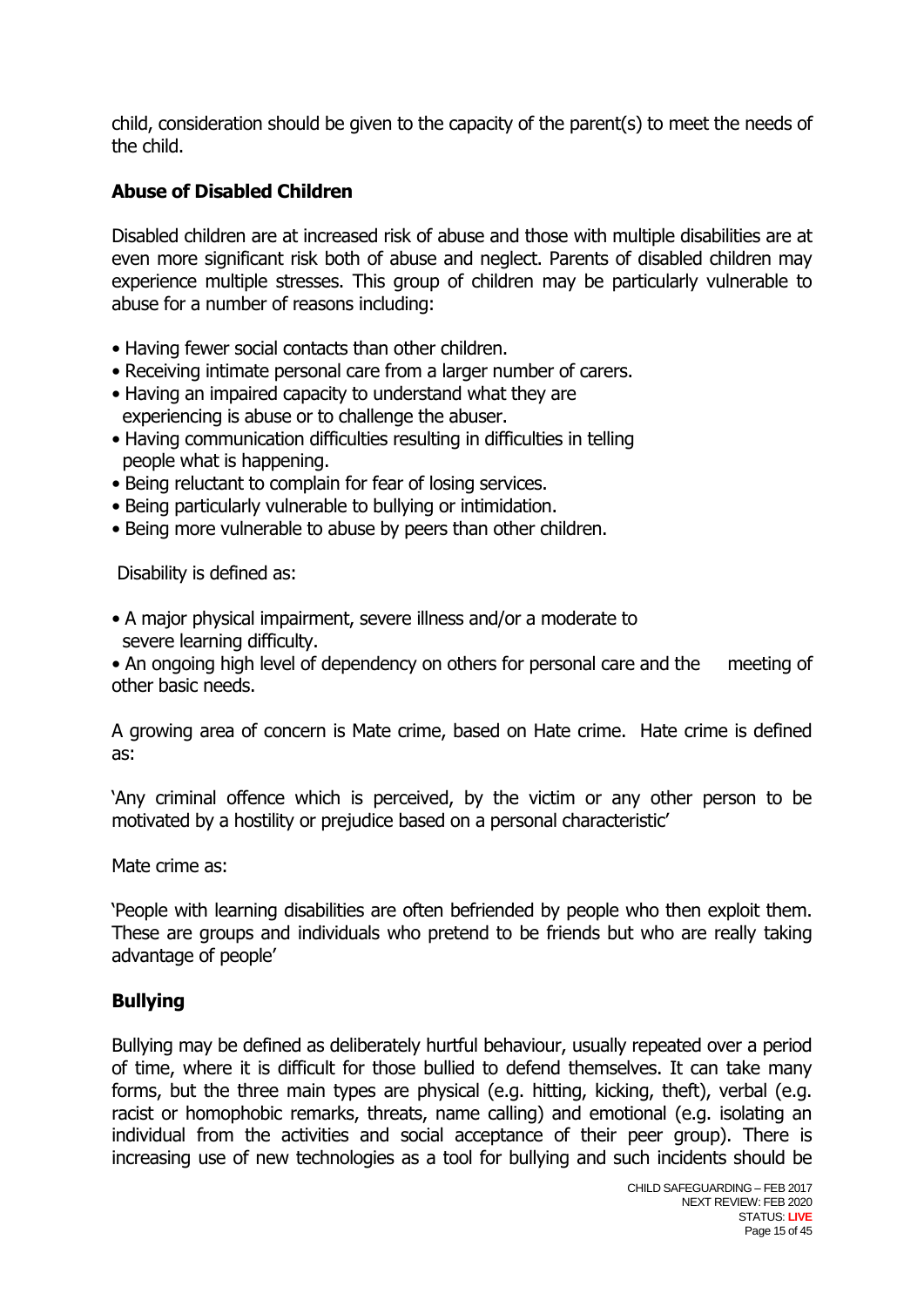taken seriously. The damage inflicted by bullying can frequently be underestimated. It can cause considerable distress to children, to the extent that it affects their health and development or, at the extreme, causes them significant harm (including self-harm). All settings in which children are provided with services or are living away from home should have rigorously enforced anti-bullying strategies. Bullying affects a child's self esteem and they may feel too ashamed to tell even their parents about what is going on. The long term effects of bullying can be as severe as traumatic stress disorder and children may need professional support both in the short and longer term. Schools and education are critical partners in a co-ordinated preventative approach, if relevant.

## **Self harm and Suicidal Behaviour**

Children and young people who harm or attempt to harm themselves should be taken seriously. The self-harming behaviour in itself may cause impairment of the child's health or development and in some circumstances present significant harm or the risk of significant harm. Additionally consideration should always be given to the possibility that the self-harming behaviour may indicate that the child or young person has experienced trauma and/or abuse and neglect. Some young people harm themselves as a way of dealing with the stresses of serious illness or the pressures of "everyday life" that may arise with their family, peer group, school etc. Self-harming behaviour may also arise alongside eating disorders and/or drug misuse.

## **Female Genital Mutilation (FGM)**

Female genital mutilation (FGM) is a collective term for procedures that include the removal of part or all of the external female genitalia for cultural or other nontherapeutic reasons. The practice is medically unnecessary, extremely painful and has serious physical and mental health consequences both at the time and in later life. The procedure is typically performed on girls of 4 -13 years but may be performed on new born babies or on young women. FGM can result in death. FGM is a criminal offence (Prohibition of Female Circumcision Act

2003). Under the act it is an offence to arrange, procure, aid or abet female genital mutilation. Parents/carers may be liable under this act. It is also an offence to allow the procedure to be undertaken in another country. Where a member of employees and volunteers becomes aware that a girl is at risk of FGM a referral should be made to Children's Social Care.

## **Forced Marriage**

A forced marriage is one that is conducted without the full consent of both parties and where duress is a factor. Forced marriage can amount to sexual and emotional abuse and put children at risk of physical abuse. In circumstances where there are concerns that a child is at imminent risk of a forced marriage urgent referrals should be made to Children's Social Care. In the case of a young person at risk of forced marriage it is likely that an initial discussion with the parent, carer or other community member may significantly increase the level of risk to the young person.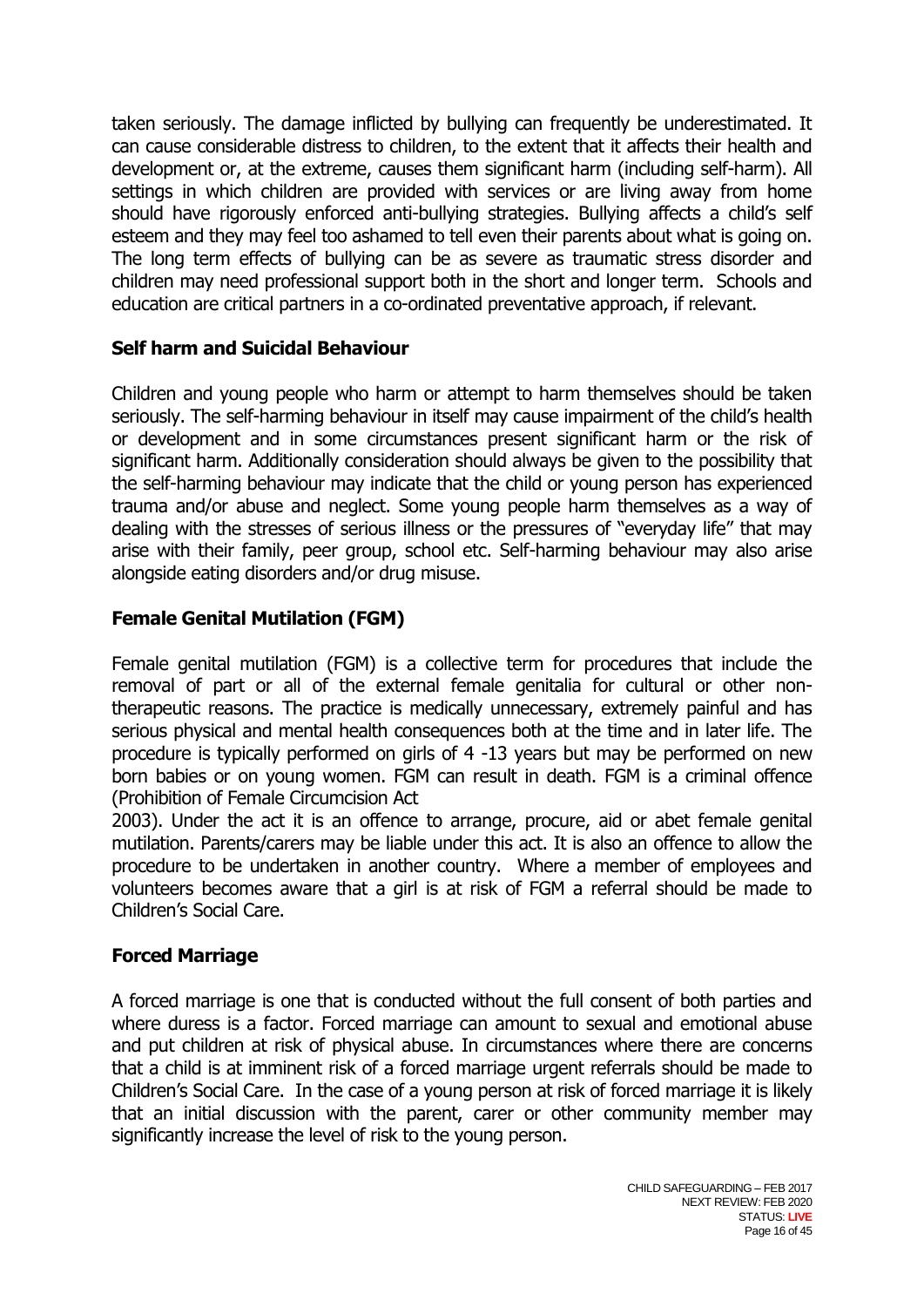## **Domestic Violence and Abuse**

The cross-government definition of domestic violence and abuse is:

"Any incident or pattern of incidents of controlling, coercive, threatening behaviour, violence or abuse between those aged 16 or over who are, or have been, intimate partners or family members regardless of gender or sexuality. The abuse can encompass, but is not limited to: •psychological •physical •sexual •financial •emotional"

Prolonged and/or regular exposure to domestic abuse can have a serious impact on a child's development and emotional wellbeing, despite the best efforts of the victim parent to protect the child. Domestic abuse has an impact in a number of ways. It can pose a threat to an unborn child, because assaults on pregnant women frequently involve punches or kicks directed at the abdomen, risking injury to both mother and foetus. Older children may also suffer blows during episodes of violence. Children may be greatly distressed by witnessing the physical and emotional suffering of a parent and fearful for their own and other's safety. The emotional, psychological and physical development of children may be harmed or significantly harmed by living in a household where there is domestic abuse. The amendment made in section 120 of the Adoption and Children Act 2002 clarifies the meaning of "harm", to make explicit that "harm" will include, for example, impairment suffered from seeing or hearing the ill-treatment of another. Both the physical assaults and psychological abuse suffered by adult victims who experience domestic abuse can have a negative impact on their ability to look after their children. The negative impact of domestic abuse is exacerbated when, for example, the abuse is combined with drink or drug misuse; children see or hear the abuse; children are drawn into the abuse or pressurised into concealing assaults. Children's exposure to parental conflict, even where violence is not present, can lead to serious anxiety and distress. Research shows that there is a very close correlation between domestic abuse and the abuse of children. Where there is evidence of domestic abuse in a household, the emotional and physical wellbeing of any children should be considered. Conversely where it is believed that a child is being abused, those involved with the family should be alert to the possibility of domestic abuse.

## **Parental Alcohol and Substance Misuse**

As with parental illness it is important not to generalise or make assumptions about the ability of an alcohol or substance misusing parent to care for a child. It is however important to assess the impact that the behaviour has, or is likely to have on the child. Some parents manage their substance misuse in a way that allows them to meet the needs of their children where as others are more chaotic in their usage and are unable to consistently prioritise the needs of their children. Children are particularly vulnerable when their parents are attempting to withdraw from drug or alcohol use, particularly if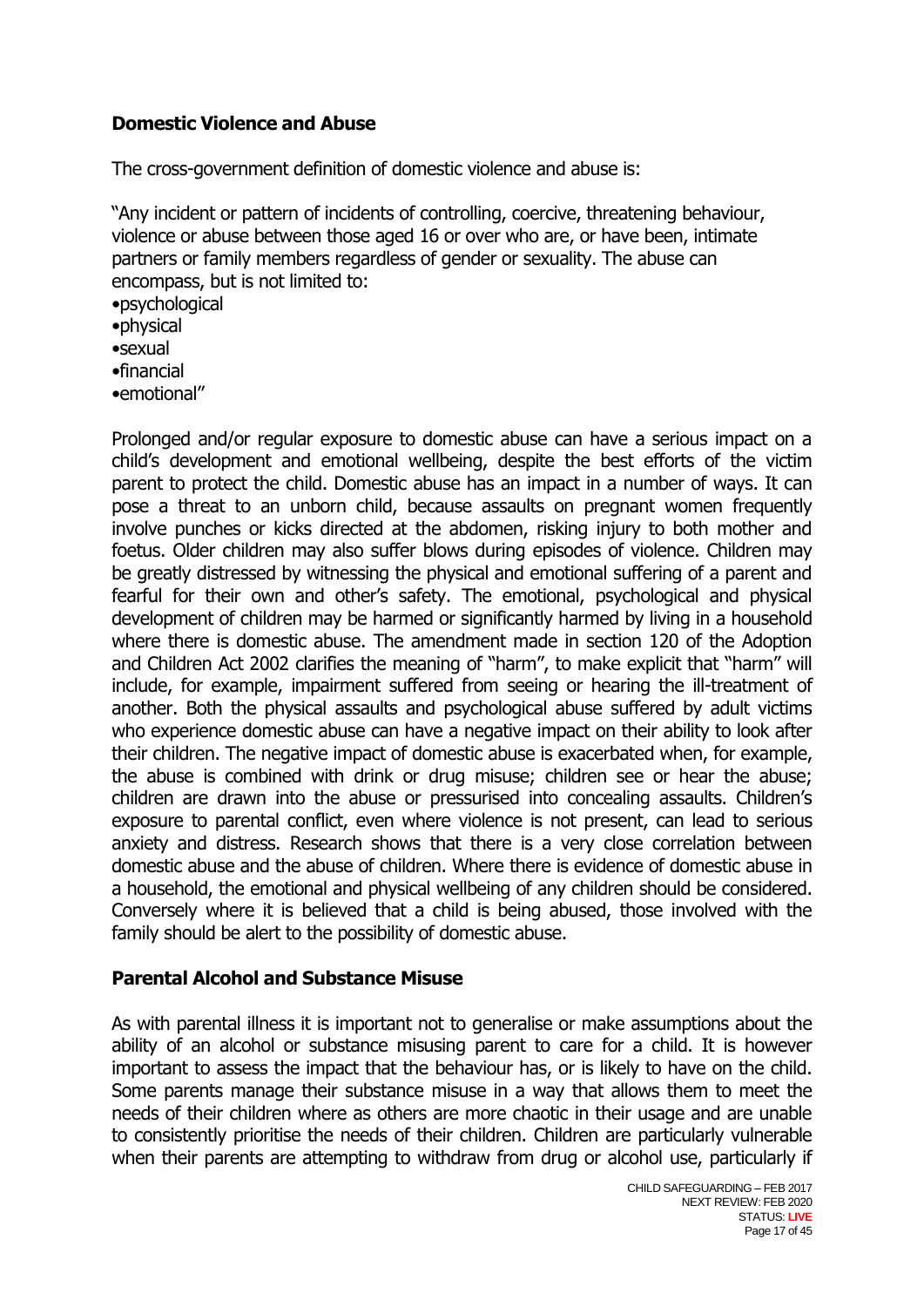this is not being professionally supervised. Some parents' caring skills are diminished by the use of drugs or alcohol; others may experience psychological problems that place the child at risk of injury, neglect or emotional harm. Parents who are chaotic drug users may struggle to prioritise the children's needs and fail to provide enough money to meet their basic requirements for food, housing and warmth.

Children may also be at physical risk from drugs (including prescribed drugs) left insecurely stored and from the paraphernalia, such as needles, to which they may have access. Even when the physical danger is minimised it is important to assess the emotional impact on children who are exposed to long term parental drug or alcohol misuse. This can link to neglect (see above) and should be monitored by anyone visiting the property.

## **Alcohol and substance misuse by young people**

Dependent or chaotic substance misuse amongst young people is a major factor in youth crime and anti social behaviour. It may also bring young people into networks of older individuals who exploit them, including sexual exploitation. The risks associated with young people's substance misuse do not

necessarily only arise from the substance or its how it is taken, but factors such as the frequency of use, where it is taken, volume of consumption, levels of intoxication, competence of the young person and knowledge of the effects of the substances must be considered as relevant to the assessment of the risks of significant harm. Practitioners who identify alcohol and/or substance misuse by a young person should ensure that appropriate assessments are carried out.

## **Disguised Compliance**

'Disguised compliance' involves a parent or carer giving the appearance of co-operating with child welfare agencies to avoid raising suspicions, to allay professional concerns and ultimately to diffuse professional intervention

[\(https://www.nspcc.org.uk/globalassets/documents/information-service/factsheet](https://www.nspcc.org.uk/globalassets/documents/information-service/factsheet-disguised-compliance.pdf)[disguised-compliance.pdf\)](https://www.nspcc.org.uk/globalassets/documents/information-service/factsheet-disguised-compliance.pdf)

There may be instances where it appears seriously detrimental to a child or young person to remain in the family home and statutory services and other practitioners appear unwilling to sanction removal. There could be many reasons for this, but disguised compliance by the family could be one of them. If you are aware of information that clearly indicates a child or young person remains at risk of harm in a setting and it contradicts the information other services appear to be receiving you must seek support from a manager immediately and escalate the concerns to an appropriate level.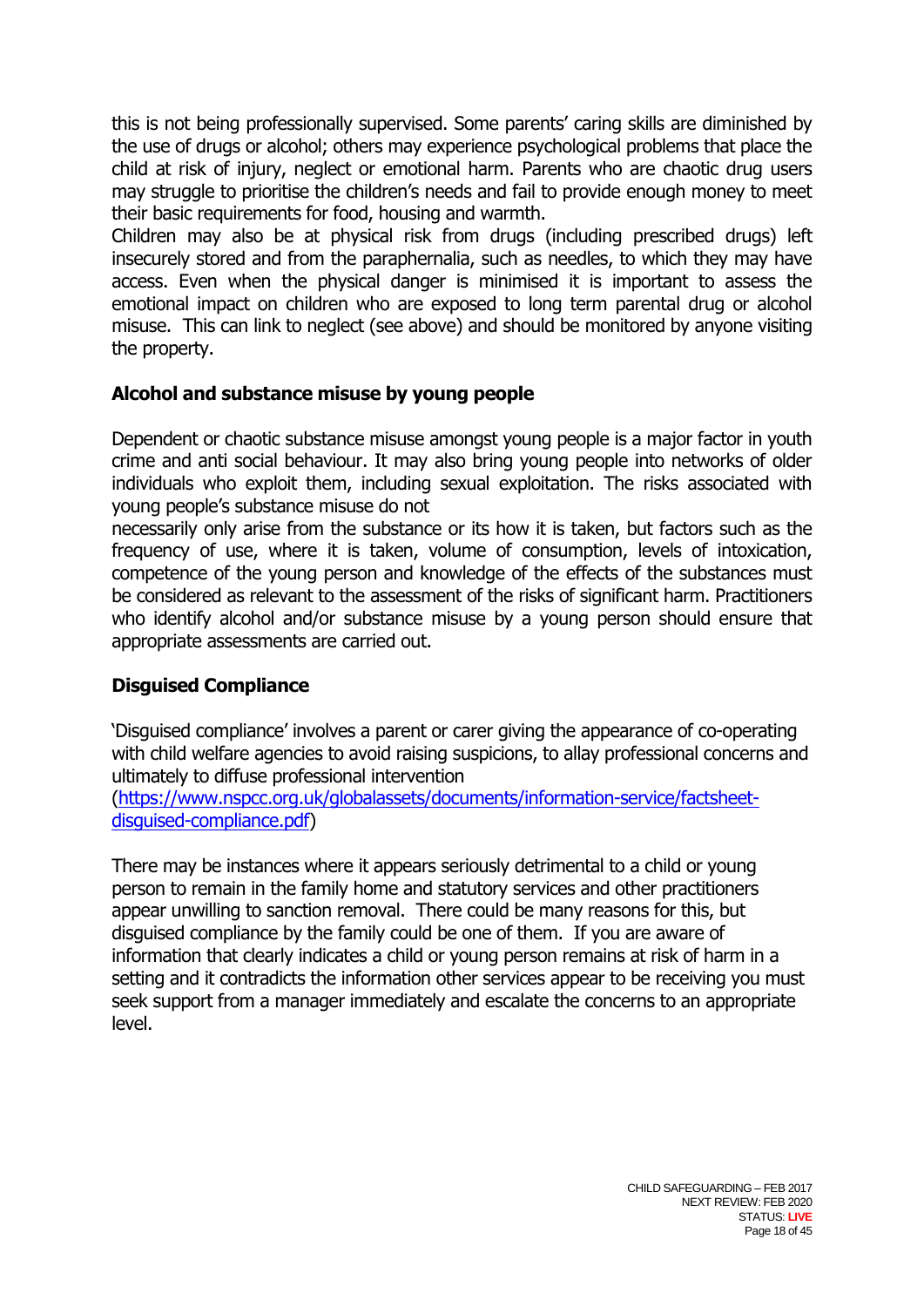## **Safeguarding Children and Young People Against Radicalisation and Violent Extremism**

**Radicalisation** is defined as the process by which people come to support terrorism and extremism and, in some cases, to then participate in terrorist groups.

"**Extremism** is vocal or active opposition to fundamental British values, including democracy, the rule of law, individual liberty and mutual respect and tolerance of different faiths and beliefs. We also include in our definition of extremism calls for the death of members of our armed forces, whether in this country or overseas" (HM Government Prevent Strategy 2011)

Since the publication of the **[Prevent Strategy](http://trixresources.proceduresonline.com/nat_key/keywords/a_prevent.html)**, there has been an awareness of the specific need to safeguard children, young people and families from violent extremism. There have been attempts to radicalise vulnerable children and young people to hold extreme views including views justifying political, religious, sexist or racist violence, or to steer them into a rigid and narrow ideology that is intolerant of diversity and leaves them vulnerable to future radicalisation.

Keeping children safe from these risks is a safeguarding matter and should be approached in the same way as safeguarding children from other risks. Children should be protected from messages of all violent extremism including, but not restricted to, those linked to extreme Islamist ideology, or to Far Right / Neo Nazi / White Supremacist ideology, various paramilitary groups, and extremist Animal Rights movements.

Prevent, in the context of counter-terrorism is intervention before any criminal offence has been committed with the aim of preventing individuals or groups from committing crimes.

## **2. Risks**

Children and young people can be drawn into violence or they can be exposed to the messages of extremist groups by many means. These can include through the influence of family members or friends and/or direct contact with extremist groups and organisations or, increasingly, through the internet. This can put a young person at risk of being drawn into criminal activity and has the potential to lead to the child suffering Significant Harm.

This may take the form of a "grooming" process where the vulnerabilities of a young person are exploited to form an exclusive friendship which draws the young person away from other influences that might challenge the radical ideology. The risk of radicalisation is the product of a number of factors and identifying this risk requires that practitioners exercise their professional judgement, seeking further advice as necessary. It may be combined with other vulnerabilities or may be the only risk identified.

On-line content in particular social media may pose a specific risk in normalising radical views and promoting content that is shocking and extreme; children can be trusting and not necessarily appreciate bias that can lead to them being drawn into these groups and adopt their extremist views.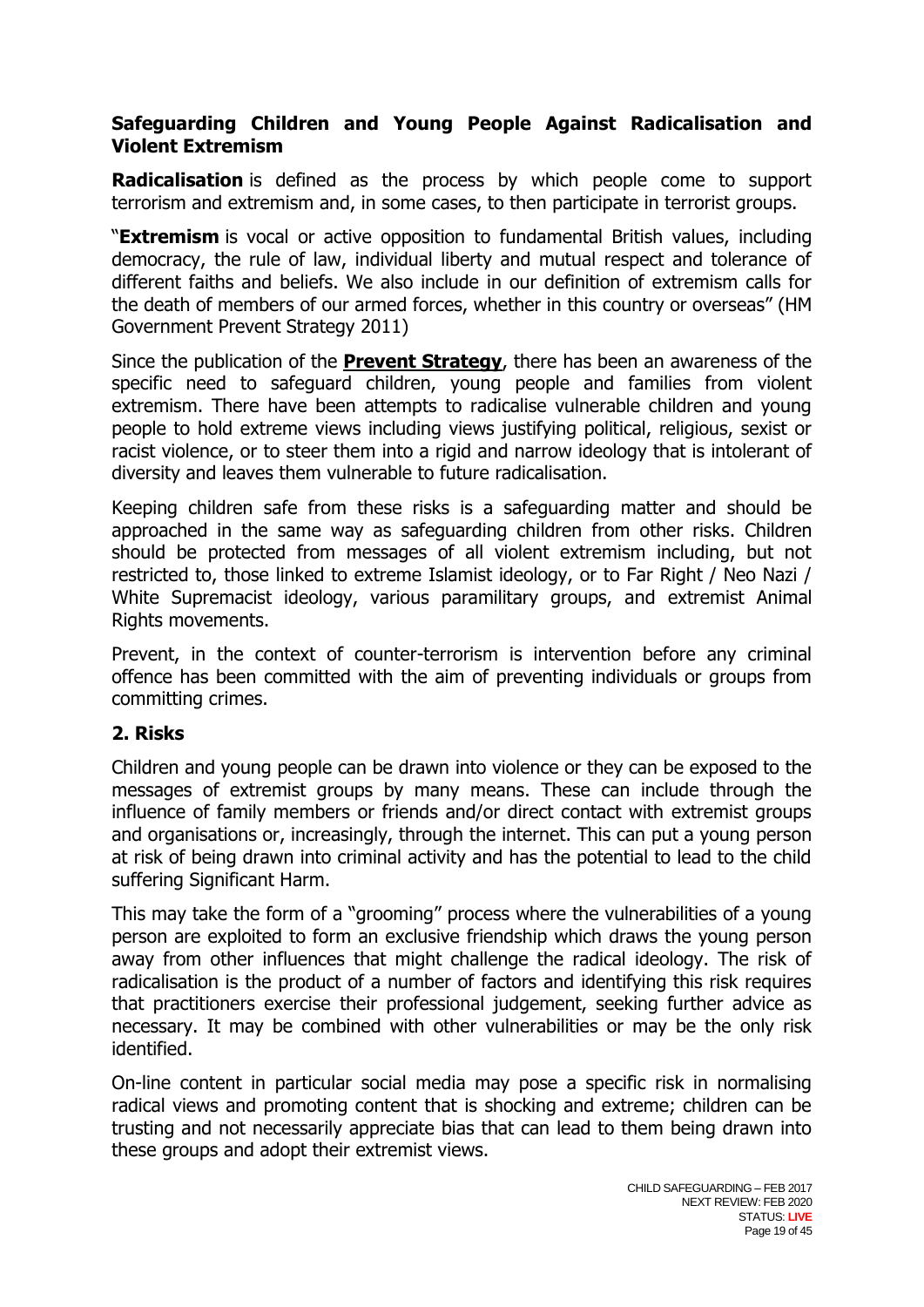There is some evidence that specific groups such as young Muslim women have been targeted for radicalisation and grooming, leading to attempts to travel to the Middle East and place themselves at risk.

# **3. Indicators**

There is no standard template for radicalisation, but issues that may make an individual vulnerable to radicalisation can include:

- Identity Crisis Distance from cultural / religious heritage and uncomfortable with their place in the society around them;
- Personal Crisis Family tensions; sense of isolation; adolescence; low selfesteem; disassociating from existing friendship group and becoming involved with a new and different group of friends; searching for answers to questions about identity, faith and belonging;
- Personal Circumstances Migration; local community tensions; events affecting country or region of origin; alienation from UK values; having a sense of grievance that is triggered by personal experience of racism or discrimination or aspects of Government policy;
- Unmet Aspirations Perceptions of injustice; feeling of failure; rejection of community values;
- Criminality Experiences of imprisonment; previous involvement with criminal groups.

However those closest to the individual may first notice the following changes of behaviour:

- Use of inappropriate language;
- Possession of violent extremist literature;
- Behavioural changes:
- The expression of extremist views;
- Advocating violent actions and means;
- Association with known extremists;
- Seeking to recruit others to an extremist ideology.

It should be borne in mind that someone radicalised over the internet may exhibit little change in behaviour.

Practitioners should ensure that assessments place behaviour in the family and social context of the young person, and include information about the young person's peer group and conduct and behaviour at school. Holding radical or extreme views is not illegal, but inciting a person to commit an act in the name of any belief is in itself an offence. The safeguarding aim should be to engage with the young person and, if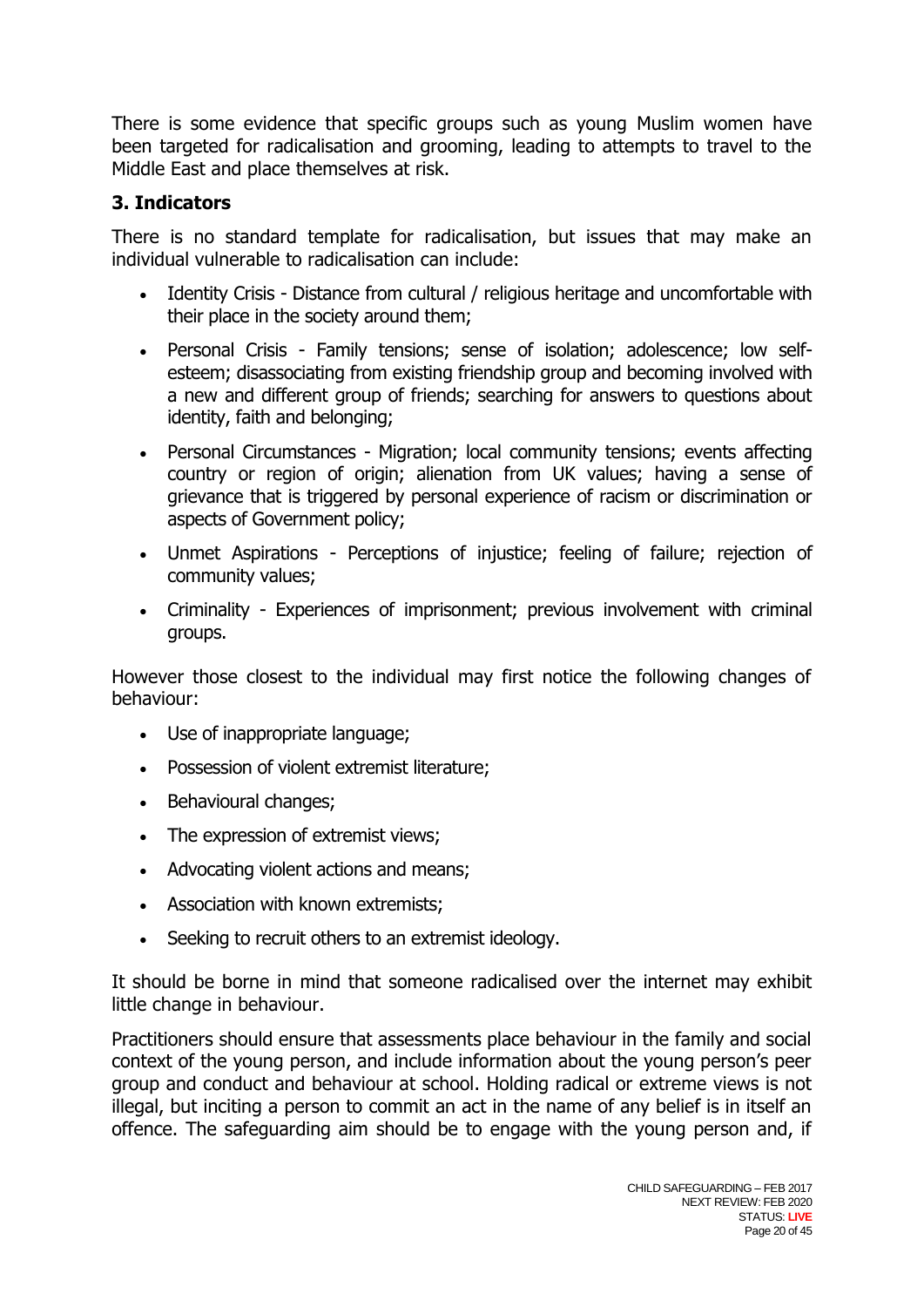there is a cause for concern, to ensure that such views are constructively challenged before an offence is committed.

## **4. Protection and Action to be Taken**

Any practitioner identifying concerns about the child or young person should report them to the identified lead person within their organisation and/or line manager, who will discuss these concerns with the police Prevent Team.

The Police Prevent Team is best contacted via:

**[Prevent@Nottinghamshire.pnn.police.uk](mailto:Prevent@Nottinghamshire.pnn.police.uk)** who will then discuss with you whether a formal referral is required.

Consideration should be given to the possibility that sharing information with parents may increase the risk to the child and therefore may not be appropriate. However, experience has shown that parents are key in challenging radical views and extremist behaviour and should be included in interventions unless there are clear reasons why not.

Wherever possible the response should be appropriately and proportionately provided from within the normal range of universal provision of the organisation working with other local agencies and partners. Responses could include curriculum provision, additional tutoring or mentoring, additional activities within and out of school and family support.

Where a higher level of targeted and multi-agency response is indicated and where concerns are identified in respect of potential signs of radicalisation which indicate the child young person is vulnerable, the person raising the concerns should discuss their concerns with the police Prevent Team who will decide if a referral to the Channel Panel is required. This Panel reviews and refers individuals to programmes that challenge extremist ideology. This may also result in a formal multi-agency assessment being conducted.

## **5. Issues**

Protecting children and young people from radicalisation and extremism is in many respects comparable to the procedure for protecting children from forced marriage or gang related activity; in that initially concerns may be inconclusive and protecting a child or young person against a potential risk can be dependent on a wider range of factors than an intervention after an actual act of abuse has occurred.

Reporting online material, which promotes extremism such as illegal or harmful pictures or videos, can be done through the **[Report online material promoting](https://www.gov.uk/report-terrorism)  [terrorism or extremism website.](https://www.gov.uk/report-terrorism)** Although professionals should follow the **[Referral Procedures](http://nottinghamshirescb.proceduresonline.com/p_referrals.html)**, non professionals may make a report anonymously.

This is a developing area of work and more detailed guidance and training opportunities will be made available in due course.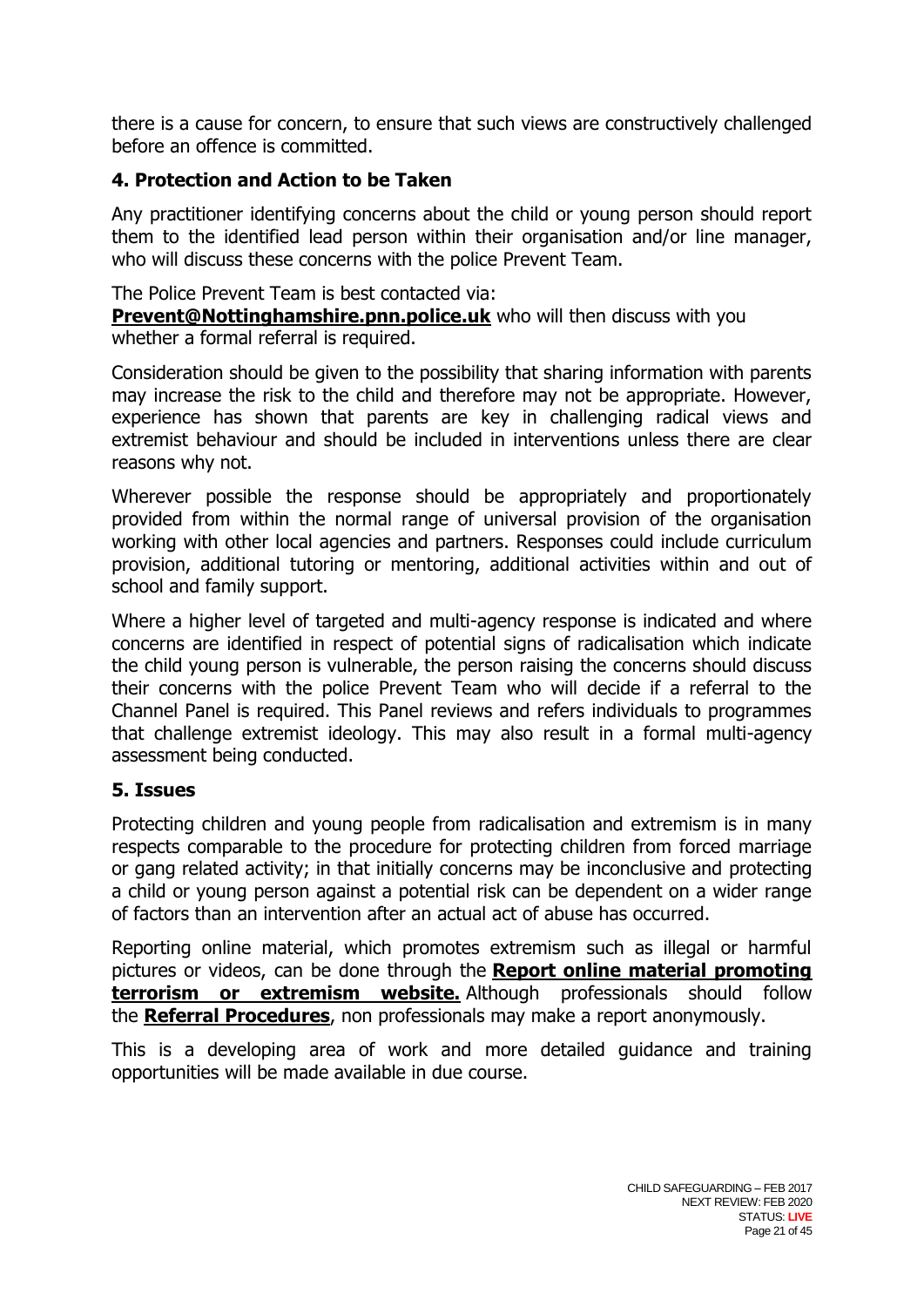## **PROCEDURES**

#### **What to do if you are Worried about a Child**

Tuntum Housing Association recognises that it has a duty to act on reports or suspicions of abuse, or where there are suspicions that the child is suffering or likely to suffer significant harm. It also acknowledges that taking action in cases of child abuse is never easy. However the safety of the child should override any doubts or hesitations. When worrying changes are observed in a child's or young person's behaviour, physical condition or appearance, or there are suspicions or even a 'gut feeling' that something is not right, employees and volunteers will adhere to the following procedures:

## **PROCEDURE WHERE THERE ARE CONCERNS ABOUT A CHILD/YOUNG PERSON (Complete Child Concern Form – Appendix 3)**

Take an informal approach initially and seek an explanation for concerns with the service user/child/young person without raising questions of abuse.

- 1. Initially talk to a child/young person about what you are observing. It is okay to ask questions, for example: "I've noticed that you don't appear yourself today, is everything okay?" But never use leading questions.
- 2. Listen carefully to what the child / young person has to say and take it seriously.
- 3. Always explain to children and young people that any information they have given will have to be shared with others.
- 4. Record what was said as soon as possible after any disclosure.
- 5.
- 6. Gather as much information as possible which may include other colleagues who may have had some involvement with them and other agencies. Refer to guidance on significant harm and definition of abuse.
- 7. Enquire whether there are siblings in the household.
- 8. Discuss your concerns with Senior Worker, or designated person.
- 9. Consider making an enquiry into the Child Protection Register, through the Senior **Worker**
- 10.Consider asking Children's Services for advice (without making formal referral).
- 11.Decide upon your next course of action, which could be no action or recommending a referral to Children's Services.
- 12.The person who receives the allegation or has the concern should complete the proforma and ensure it is signed and dated.
- 13.If no referral is made then record your concerns on the Child Concern Form and monitor the situation carefully.
- 14.If it is decided to make a referral, then consent issues need to be addressed. Service users need to be consulted if not seen recently to seek their consent to refer and a decision needs to be made about seeking consent from parent/family. If possible we need to seek their agreement to making referrals to Children's Services but this should only be done where such discussion and agreement seeking does not place a child at increased risk.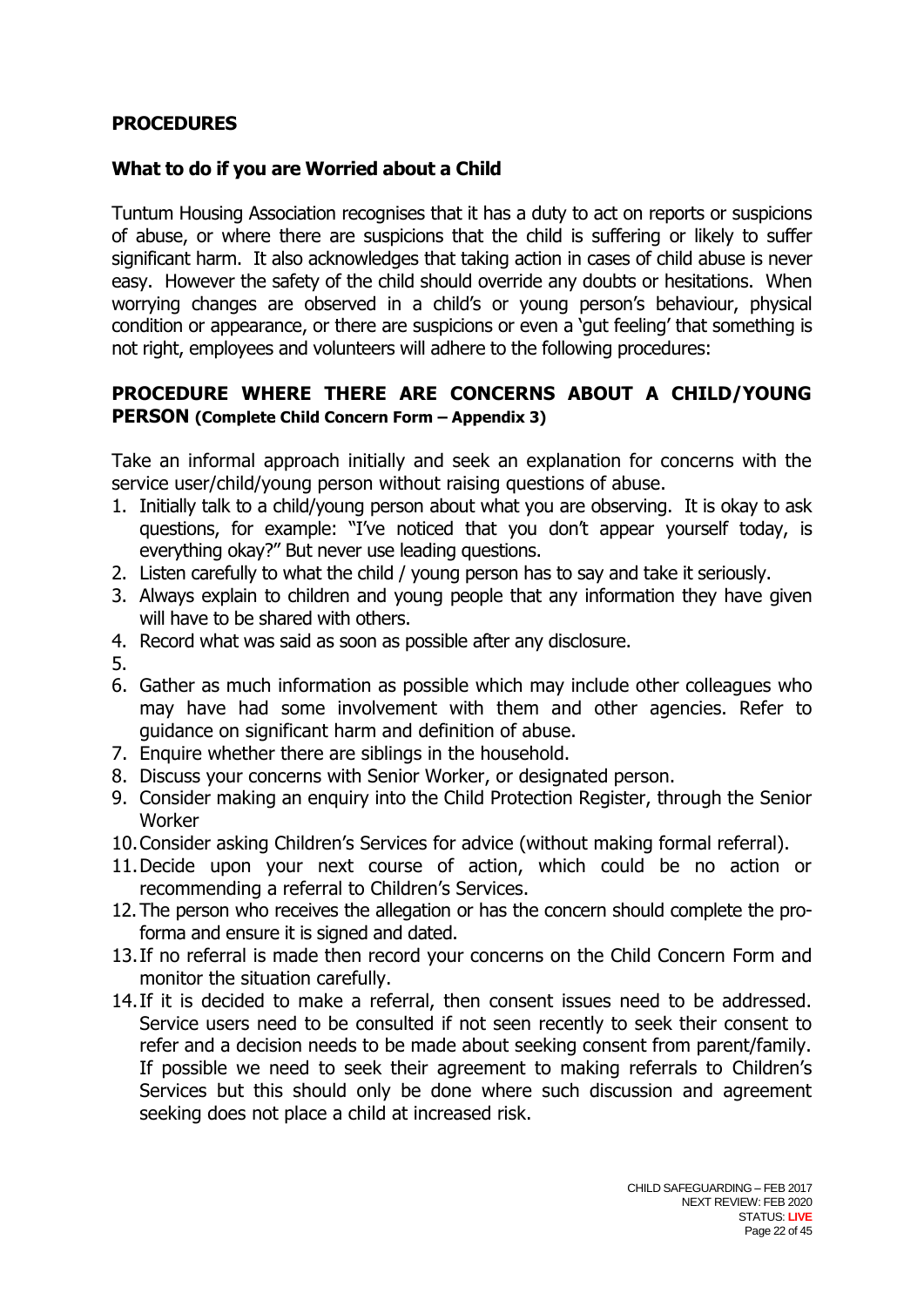15.Complete the referral form and pass to Senior Worker, who is responsible for making the referral to Children's Services. If the referral is by telephone, send the form through within 24 hours.

## **PROCEDURE FOR DISCLOSURE OF ABUSE BY CHILD/YOUNG PERSON**

The guidance process should normally be kept confidential, and the privacy of our service users respected. However, there are limitations to this confidentiality and service users need to be made aware of this. If a service user/child reveals something which leads you to believe they were at risk of, or have already suffered significant harm, then you cannot keep this confidential, and the service user/child needs to be aware of this.

- 1. If during any contact with a service user/child it appears they may be about to disclose an issue in relation to Child Protection, ensure you remind service users of the limits of confidentiality.
- 2. If the service user continues to disclose to you, use your training/experience to listen and note all significant detail of the discussion.
- 3. Enquire, sensitively, if there are other siblings in the household, as the living situation needs to be included when referring to Children's Services.
- 4. Confirm with the service user/child that you will have to record this information, manually and that you may have to share this with other colleagues and agencies, and will involve a referral to Children's Services.

## **PROCEDURE WHERE CONCERNS ARE RAISED BY SOMEONE ELSE OTHER THAN THE PERSON THEMSELVES OR YOU**

- 1. If the person concerned is a colleague within Tuntum Housing Association refer them to these procedures and the Senior Worker.
- 2. If the person concerned is a colleague within another organisation refer them to their own line manager and their Child Protection procedures.

If the person concerned is a parent/carer or member of the public refer them to Children's Services for advice.

## **GUIDANCE FOR EMPLOYEES, STUDENTS AND VOLUNTEERS**

## **Reporting Incidents – Role of the Referrer**

It is the duty of any member, or Tuntum Housing Association employee or volunteers to report any concerns about a child being subjected to abuse, receive a disclosure or are aware of Board Members, or colleagues behaving in an inappropriate manner. All reports are confidential and will be handled in the same way and with respect to the person raising the concern regardless of the outcome.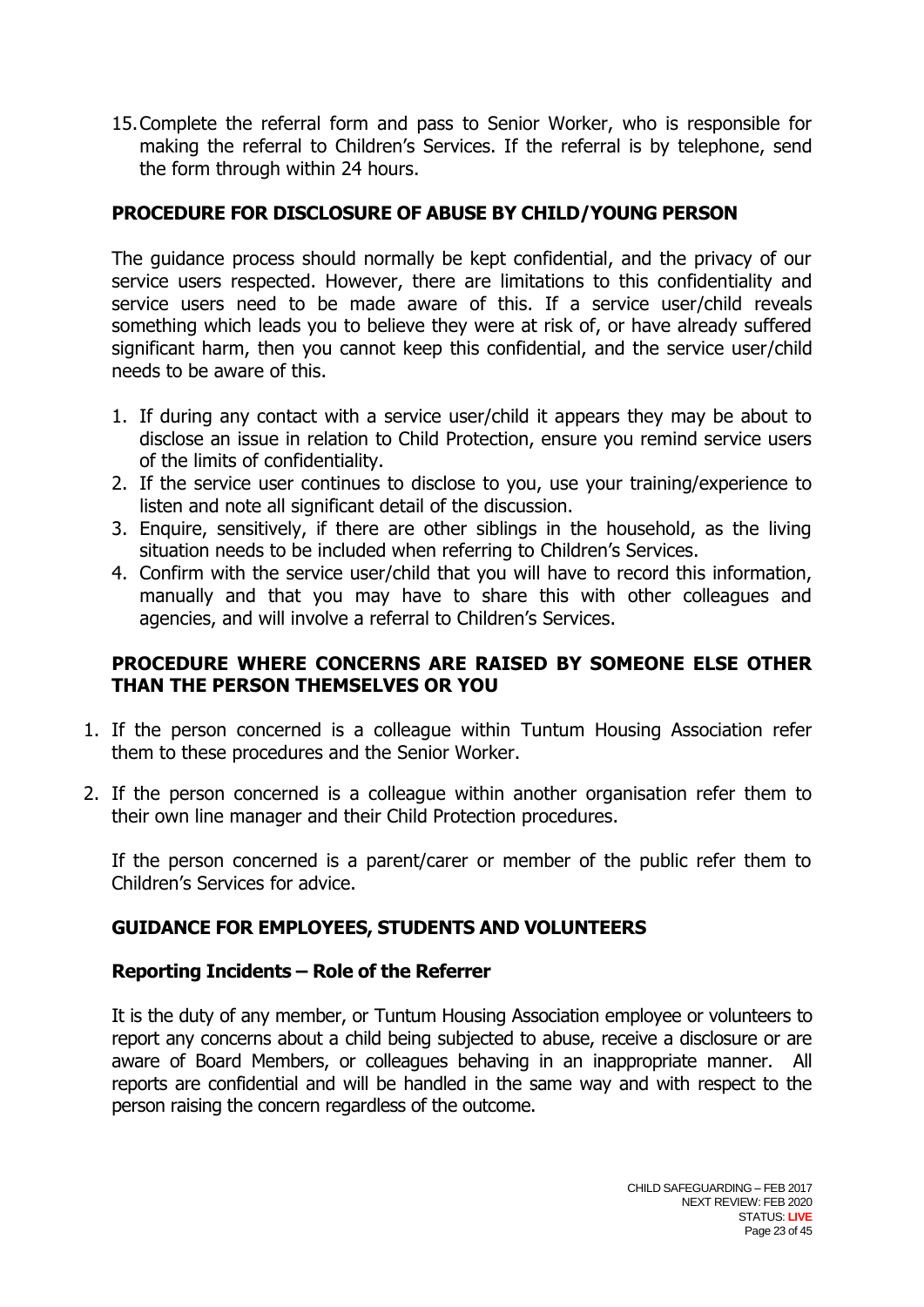You should record in writing all the details that you are aware of and what was said using the child or young person's own words, immediately. In your record you should, using the form in Appendix 3, include the following:

- a) The date and time
- b) The child or young persons name, address and date of birth
- c) What is the risk?
- d) Who is at risk?
- e) What is the seriousness/immediacy of the risk?
- f) The nature of the allegation
- g) What is already known about the client / child that may contribute to the risk?
- h) Is there anyone else involved / at risk?
- i) What action has already been taken and by whom?
- j) Your observations e.g. a description of the child or young persons behaviour and physical and emotional state and a description of any visible injuries. Records details of any visible injuries on a body map
- k) Exactly what the child or young person said and what you said. Record the child or young persons account of what has happened as close as possible.
- l) Sign and date what you have recorded.

Do not ask questions, other than the child or young persons name, address and date of birth. Reassure the child or young person that they have done the right thing in telling you. Ask the child if they have told anyone else and keep an open mind.

## **Don't...**

- Panic
- Promise to keep secrets
- Ask for details of the abuse
- Make a child repeat the story unnecessarily
- Ever try to deal with the problem of sexual abuse alone
- Ever confront the person being accused of the abuse
- Destroy evidence, e.g. in the case of sexual assault don't let the child who has been assaulted change their clothes, wash, bathe or shower.

The report should be immediately passed to the Senior Worker who is responsible, in conjunction with the Head of Specialist Housing, for making the referral to Children's Services.

The following illustrates the basic response actions that should be followed in each of the above situations.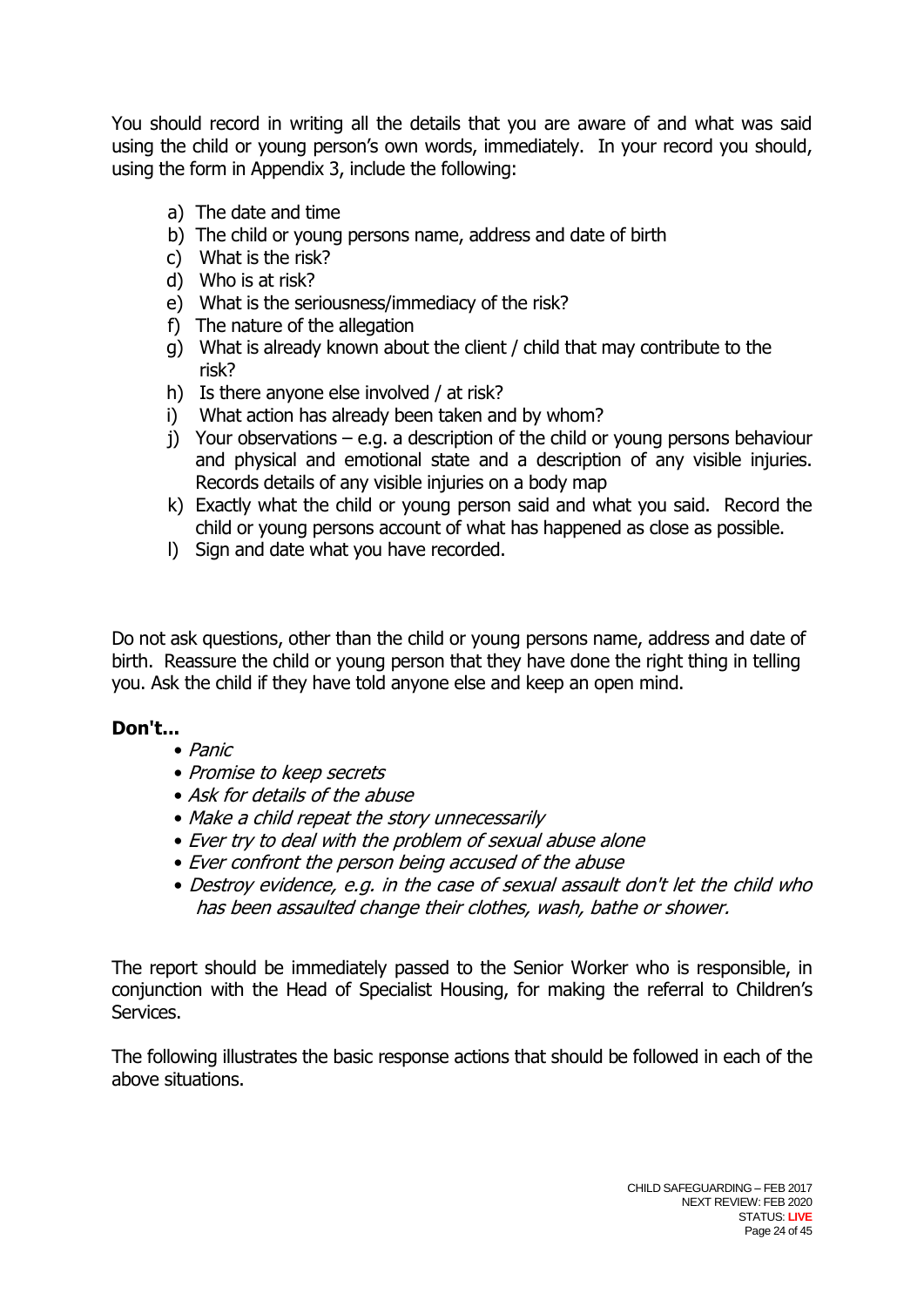#### **Basic response procedures and actions**



#### **In the case of an emergency where a child is in danger please phone 999 immediately before filing a report**

**Please note:** It is not the place of any officer of Tuntum HA to investigate allegations therefore all allegations will involve investigating authorities as soon as possible to protect both those making allegations and those who may be the subject to those allegations.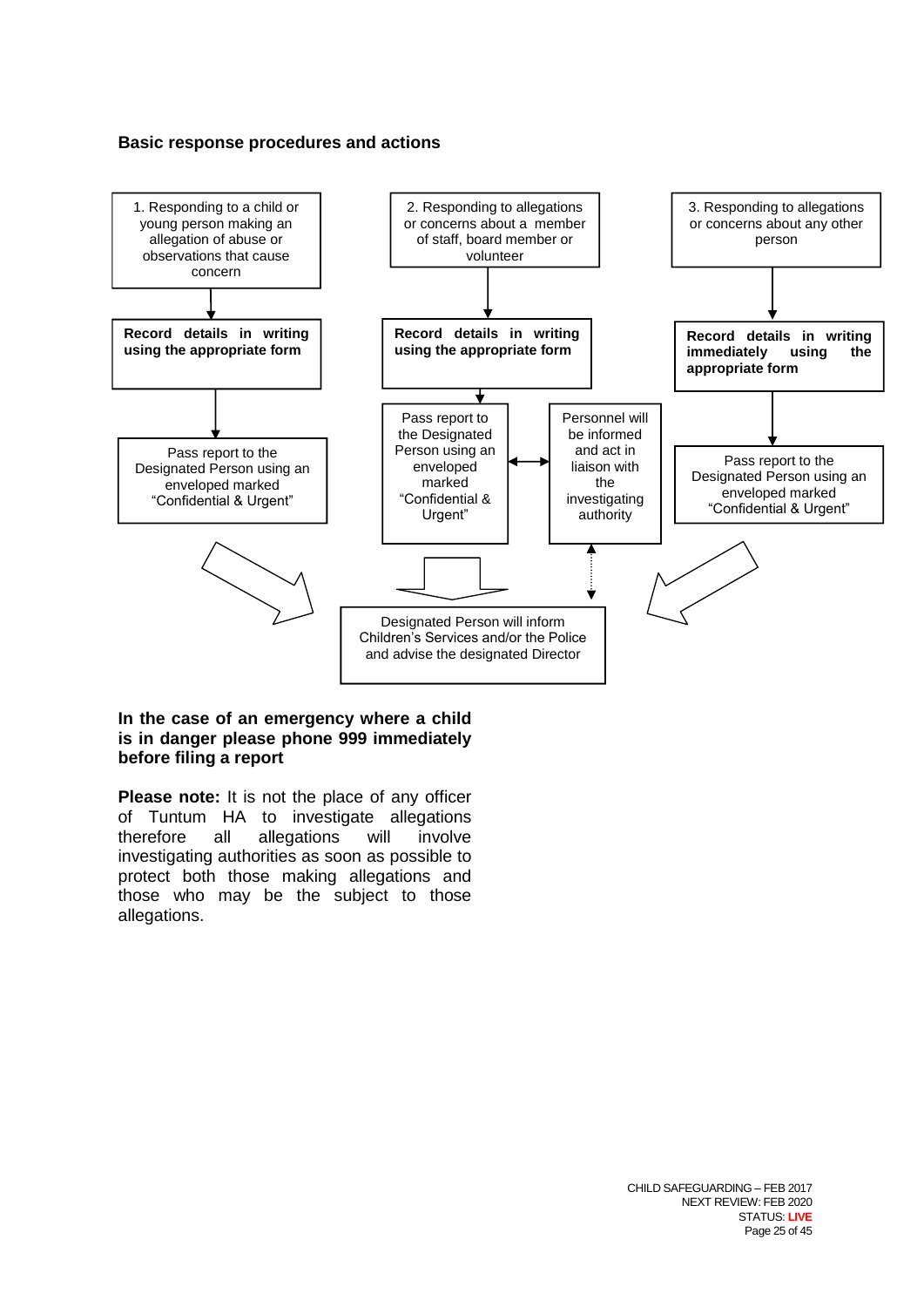## **Guidance for Employees and volunteers**

All employees, students and volunteers are to be aware that any document related to child or adult safeguarding concerns could potentially be a used as a legal document. This means these documents could be used in a court of law if deemed necessary. Due to this all written evidence must be recorded in an accurate, concise and timely manner. This includes notes taken immediately following the concern observed, must be scanned and attached to the relevant client record. All relevant facts must also be recorded in the case notes and the Safeguarding tab must be filled in with dates and times of incidents.

If an employee, student or volunteer has any concerns or is unsure about anything related to child and adult protection, including perceived poor or inappropriate practice, then they need to speak to the Senior Worker, or if they are not available another member of the management team. With any child or adult safeguarding concerns the employee or volunteer is to follow the flowchart that is in this policy (above), which should also be readily available in your office.

Concerns can be raised by many methods these include:

- A child or young person alleges that abuse has taken place or that they feel unsafe.
- A parent / carer discloses information that gives the worker cause for concern.
- The parent / carer behaves in a manner that gives rise for concern in relation to their ability to safeguard their child, for example, substance misuse, criminal activity, mental health problems, domestic abuse.
- A third party or anonymous allegation is received.
- A child or young person's appearance, behaviour, play, drawing or statements cause suspicion of abuse and/or neglect.
- A child or young person reports an incident(s) of alleged abuse which occurred some time ago.
- The child or young person's friends or associates are giving cause for concern e.g. offering alcohol, drugs or money. There may also be issues around the power relationships that cause concern.
- A report is made regarding the serious misconduct of a worker, volunteer, sub-contractor or other agency staff member towards a child or young person.

All child safeguarding concerns must be reported immediately. Any child and adult safeguarding matters take priority over everything else (for example other appointments are to be cancelled if necessary). Employees, students and volunteers must liaise with their line manager regarding any future visits to the Service User due to potential risk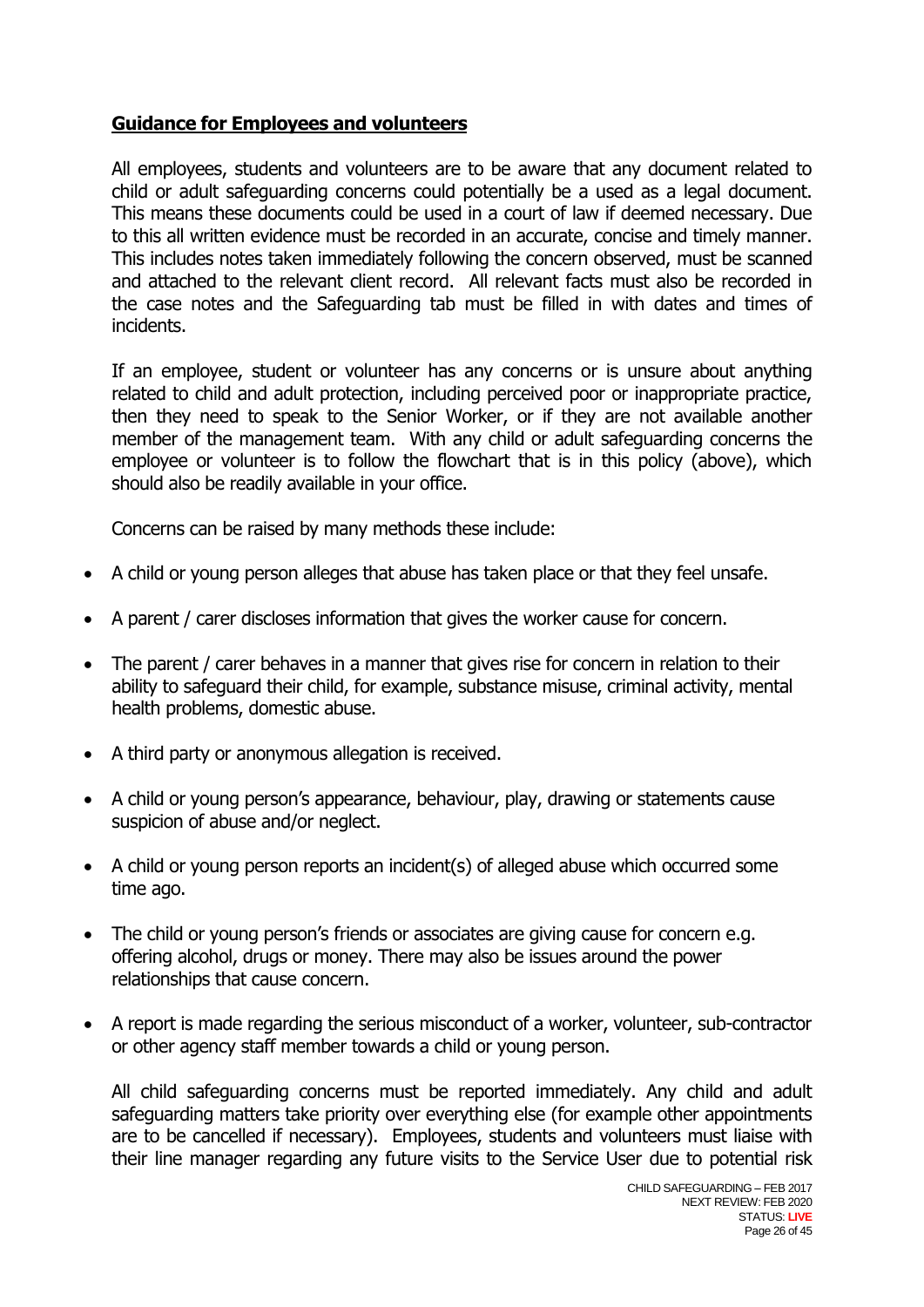issues. The risk assessment should be updated immediately and signed by the Keyworker and their line manager (see flowchart).

When a report is received regarding a potential Child or Adult Protection concern, the Referrer will ensure as much information as possible is obtained by the employee, student or volunteer, including the following:

- Time/date/location of risk
- What is the risk?
- Who is at risk?
- What is already known about the client / child that may contribute to the risk?
- What is the seriousness/immediacy of the risk?
- Is there anyone else involved / at risk?
- What action has already been taken and by whom?

The Referrer should then assess with the employee or volunteer the seriousness of the risk. They will decide whether the incident should be phoned through to Children's Social Care or monitored internally.

If it is to be reported to Social Care, the Referrer should phone the incident through. Details of the time, date and who they spoke to **must** be recorded. This should be supported, in writing, and emailed securely to Children's Social Care, within **48 hours**. The letter must include all of the risk details highlighted in the phone call, including any risks to employees and volunteers visiting that person or property. A copy of the letter must be scanned into the clients file.

The employee or volunteer must then follow up this referral the next working day for feedback from Children's Social Care. It is important to note that they may not be able to give much feedback, depending on the nature of their enquiries. If this is the case and a potential risk to employees and volunteers has been highlighted as a result of the referral, the risk assessment should reflect new risk management plans to address this. Children's Social Care should be informed of such a risk. The response needs to be updated on the log, recording any further action required by Tuntum Housing Association or Children's Social Care.

## **Supervision**

As well as reporting initial concerns to the Referrer, employees, students and volunteers should inform their line manager (if they are different). All child or adult safeguarding issues MUST be discussed with the line manager in regular, minuted supervision sessions and updates given within the Team Meeting.

Line managers and support workers should be aware that dealing with Child Safeguarding issues can be potentially distressing. Employees and volunteers should be aware that the Westfield counselling service is available free of charge to all employees. For contact information speak to HR.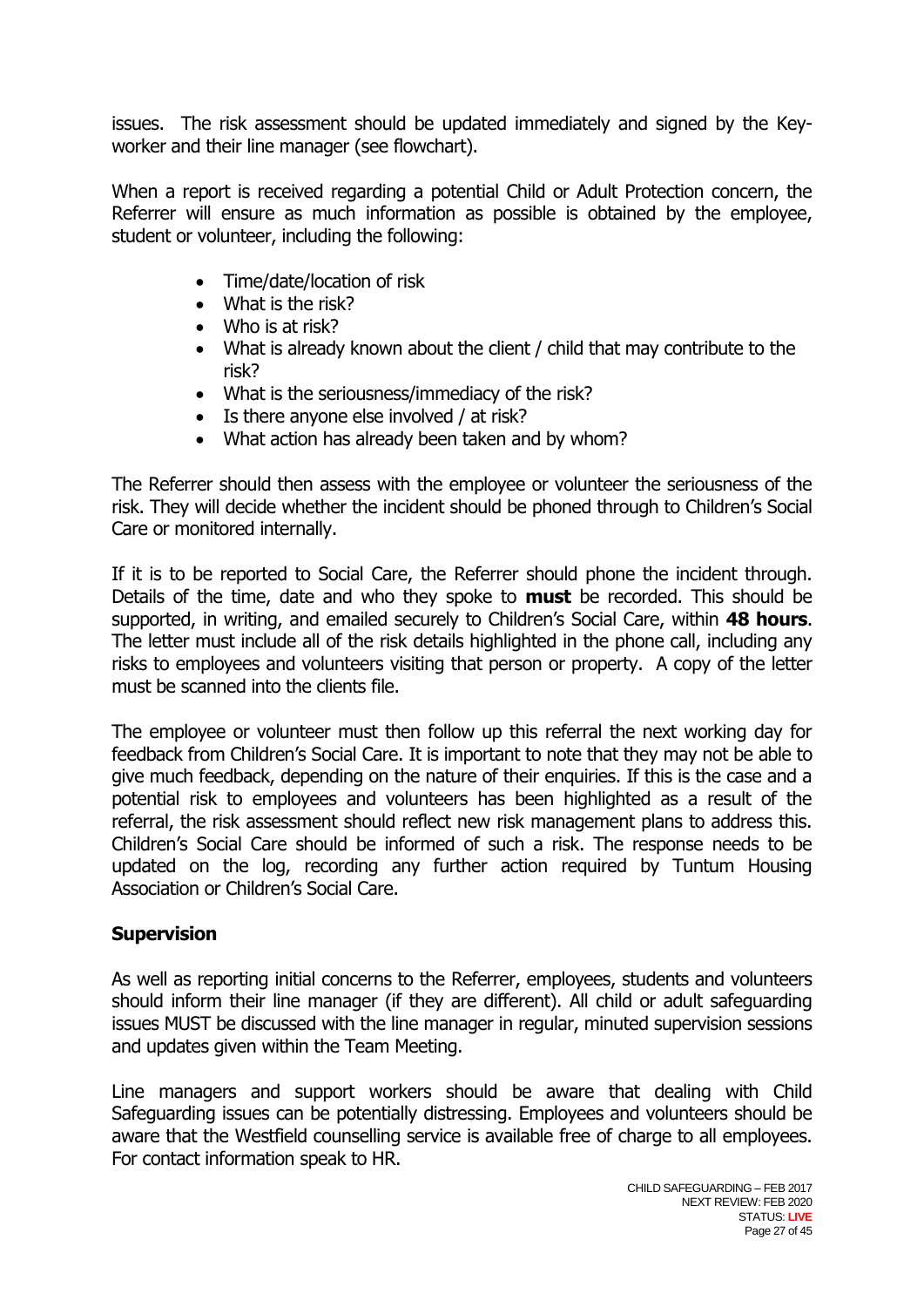## **Training for staff and volunteers**

Tuntum Housing Association will ensure that **all** staff members and volunteers who may come in to contact with children or young people, whether paid or unpaid, undertake training to gain a basic awareness of the signs and symptoms of child abuse and how to report concerns. Safeguarding training should be prioritised for new employees and volunteers and must be completed within six months of the start of employment.

Staff and volunteers should attend child and adult protection training every two years as a minimum. Training is usually delivered by local Safeguarding Units, and this is the preferred method of delivery. However where local training is not available, employees and volunteers should attend the in-house training available in order to ensure that their knowledge is refreshed and updated. Local area Safeguarding Units may offer online training as an alternative to traditional group training.

Senior Workers / Head of Service are responsible for ensuring that all employees and volunteers receive appropriate training. They should ensure that the training record held centrally by HR is updated as appropriate.

#### **Guidance for Referrers**

**All Senior Workers and Heads of Service are designated Referrers.**

#### **They are responsible for ensuring all local safeguarding information is recorded on the correct form.**

All concerns raised with Referrers, even if they do not result in a referral to Children's Social Care, should be recorded using the internal safeguarding form and stored in the safeguarding folder.

Child and Adult Safeguarding should be a standard item on every team meeting agenda. This is to ensure that if a Senior Worker or Head of Service was absent the chair would be able to follow up on a case if it has not been concluded.

**Role of the Referrer** – The designated Referrers are responsible for ensuring that ALL Child and Adult Protection concerns are dealt with and monitored in the appropriate way, though it is the responsibility of the designated worker for carrying out the actions. Referrers are responsible for ensuring concerns are logged and recorded correctly, and ensuring the necessary reporting through to, and follow up with, Children's Social Care.

## **MARAC – Domestic Abuse**

MARAC is a **M**ulti **A**gency **R**isk **A**ssessment **C**onference where the main statutory services and some of the voluntary sector services meet to discuss the 'High Risk' domestic abuse cases. They take place at least once a month, more often if there is a larger geographical area to cover; the assessment/referral is via the DASH form, (Domestic Abuse, Stalking, Harassment and Honour-Based Violence). The form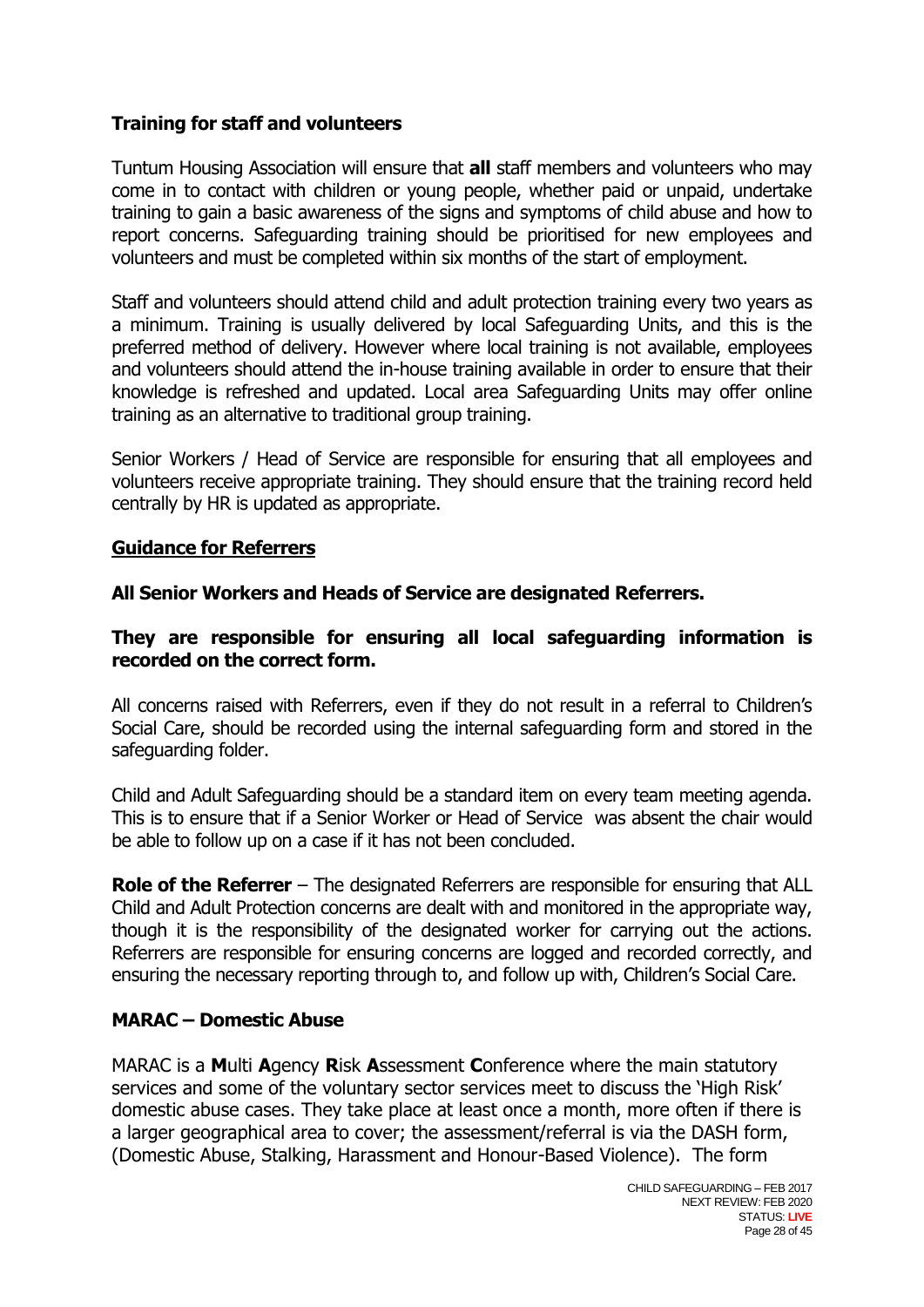should be sent to the local MARAC service (in some areas, the local IDVA service too) and the agenda is then sent out 8 working days before the case is due to be heard.

If you refer a case to MARAC and either you or an Tuntum Housing Association representative is unable to attend, you must complete a MARAC research form (format may vary from area to area) and send it to the MARAC by 12 noon of the day preceding the MARAC. At the meeting, all relevant information is shared and actions agreed; these actions are the responsibility of the agency to which they are assigned. Periodically, agencies will be sent out a spreadsheet detailing all incomplete actions; these should be addressed at the earliest possible opportunity.

Please place your local MARAC procedures in the safeguarding folder. All staff should attend local DASH training; however, if you need advice on a case please ask your line manager, another manager or contact our Domestic Abuse specialist teams through Central Services.

**Multi-Agency Public Protection Arrangements** (MAPPA) is the name given to arrangements in [England](http://en.wikipedia.org/wiki/England) and [Wales](http://en.wikipedia.org/wiki/Wales) for the "responsible authorities" tasked with the management of registered sex offenders, violent and other types of sexual offenders, and offenders who pose a serious risk of harm to the public.<sup>[\[1\]](http://en.wikipedia.org/wiki/Multi-Agency_Public_Protection_Arrangements#cite_note-0)</sup> The "responsible authorities" of the MAPPA include the [National Probation Service,](http://en.wikipedia.org/wiki/National_Probation_Service_(England_and_Wales)) [HM Prison Service](http://en.wikipedia.org/wiki/HM_Prison_Service) and [England and Wales Police Forces.](http://en.wikipedia.org/wiki/Policing_in_the_United_Kingdom) MAPPA is coordinated and supported nationally by the Public Protection Unit within the [National Offender Management Service.](http://en.wikipedia.org/wiki/National_Offender_Management_Service) MAPPA was introduced by the Criminal Justice and Courts Services Act 2000 and was strengthened under the [Criminal Justice Act 2003.](http://en.wikipedia.org/wiki/Criminal_Justice_Act_2003) MAPPA 3 meetings should be attended by an Area Manager or Service Manager; MAPPA 2 can be attended by local support staff or Service Managers.

## **Managing Allegations Made Against a Member of Staff or Volunteer**

An allegation is **not** a concern about the quality of care or practice or a complaint; an allegation may relate to a person who works with children who has:

- behaved in a way that has harmed a child, or may have harmed a child;
- possibly committed a criminal offence against or related to a child; or

• behaved towards a child or children in a way that indicates they may pose a risk of harm to children.

Tuntum Housing Association will ensure that any allegations made against employees and volunteers will be dealt with swiftly and in accordance with these procedures:

 The worker receiving the report must ensure that that the child is safe and away from the person against whom the allegation is made.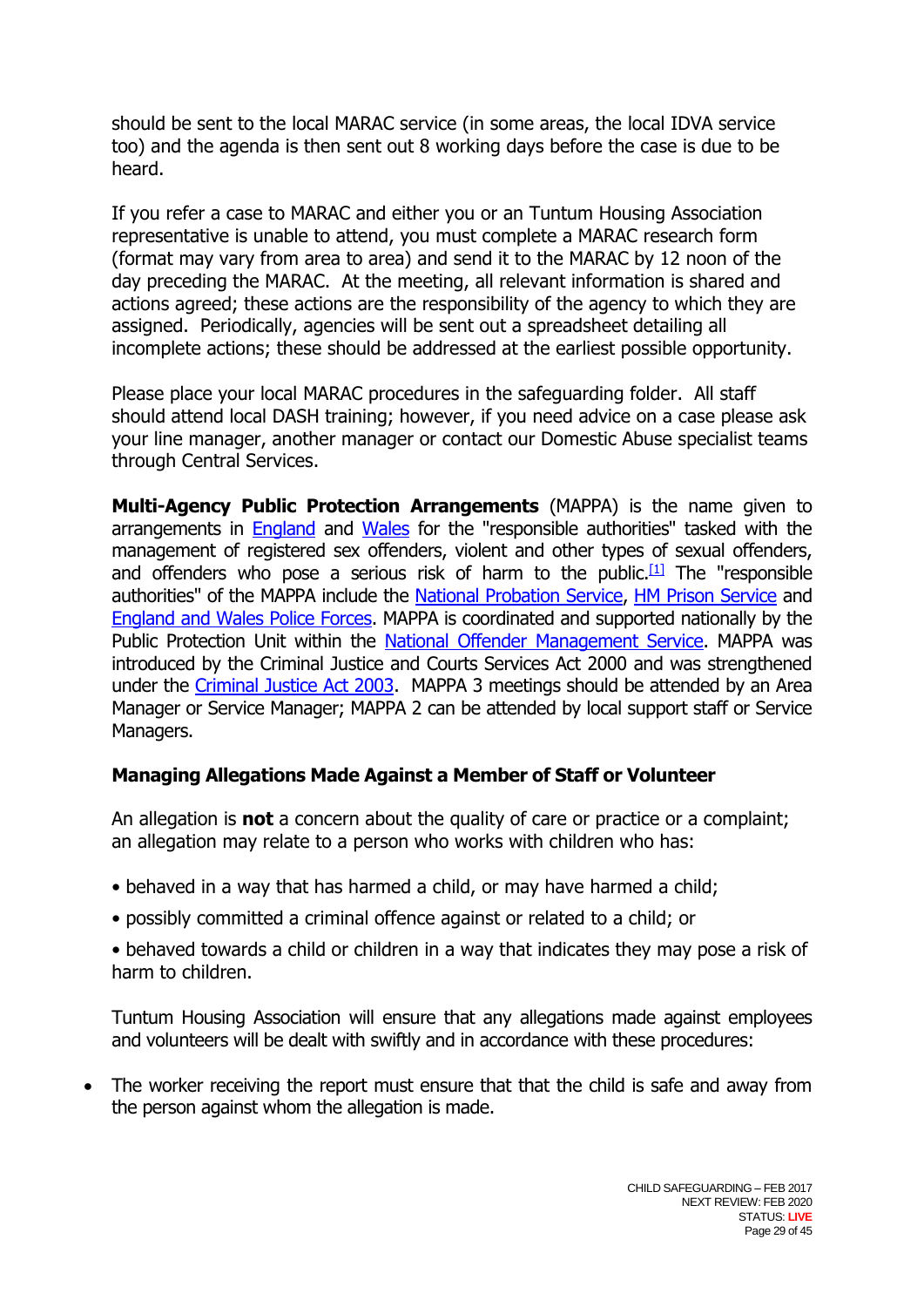- A member of the senior management team should be informed immediately. In the case of an allegation involving a member of the management team, the allegation should be taken to someone higher up. For example if the allegation is against a Senior Worker, a member of SMT (senior management) must be notified. This person must be independent of the allegations being made. In the eventuality that the allegation is made against the Chief Executive Officer, the Head of HR should be notified for guidance.
- The notified senior managers should adhere to the quidance laid out in the area's Child Safeguarding Procedures.
- The person reporting the concerns to the manager should also inform his/her line manager if appropriate. The notified manager should inform the line manager of the member of employees and volunteers about who the allegations are or in their absence a member of the Senior Management Team.
- The responsible officer should contact the Local Authority Designated Officer (LADO) within the local Safeguarding Unit for advice on how to proceed with the immediate situation, within one working day, even if the allegations are made directly to the Police. Outside of working hours the Emergency Duty Team can give advice and/or in the event of an emergency situation arising, the police should be contacted.
- The individual who first received/witnessed the concern should make a full written record of what was seen, heard and/or told as soon as possible after observing the incident/receiving the report. It is important that the report is an accurate and factual description. The manager (if appropriate) can support the worker during this process but must not complete the report for the worker. This report must be made available on request from either the police and/or social services.
- Regardless of whether a police and/or social care investigation follows, Tuntum Housing Association will ensure that an internal investigation takes place and consideration is given to the implementation of disciplinary procedures. This may involve an immediate suspension and/or ultimate dismissal dependant on the nature of the incident.
- The Independent Safeguarding Authority may be informed about the allegations, and outcome. This will be decided as part of the LADO process.
- Please see Freedom of Speech policy in relation to whistleblowing
- Any staff member about whom an allegation is made will be immediately removed from work dealing with clients; this may or may not include suspension without prejudice. Support will be offered through the HR department whilst an investigation is ongoing.
- Any individual (paid worker or unpaid volunteer) removed (i.e. dismissed) from work such as looking after children (or would have, had the person not left first) because the person poses a risk of harm to children, must be referred to the Disclosure and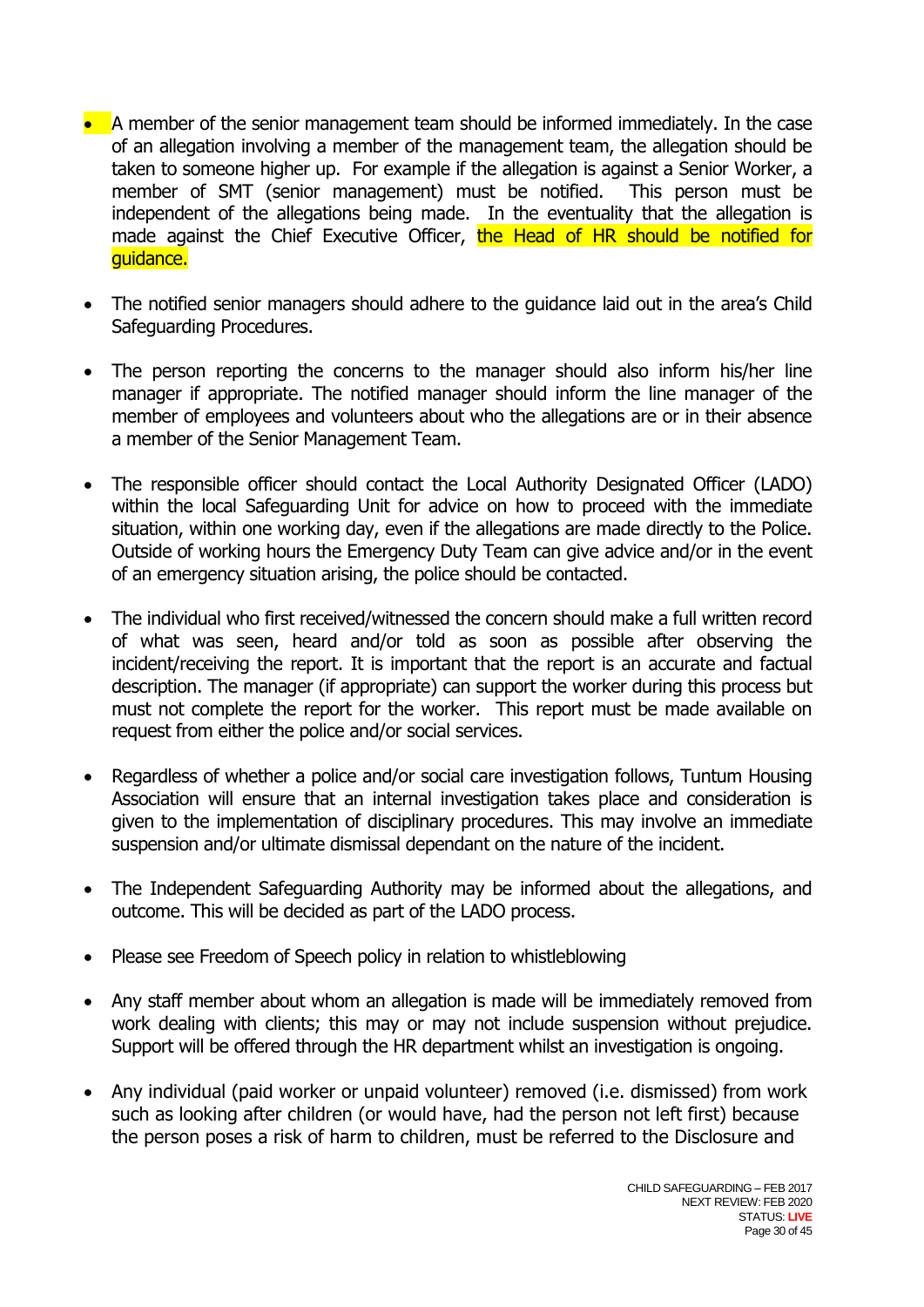Barring Service. It is an offence for the organisation to fail to make a referral without good reason.

## **Data Protection & Confidentiality**

It is acknowledged that we may have a legal duty to breach a service user's confidentiality if they are deemed to be a risk to themselves or others. This should be clearly identified with service users at referral, assessment, sign up and reviews. All service users should also sign at least two documents (assessment and referral confidentiality waivers) to state they understand the company's policy on this subject and that they are happy to accept support under this proviso. In addition, any comment that leads a employees and volunteers member to believe confidentiality may have to be breached, should be discussed with the service user immediately providing it is safe to do so.

At assessment all service users should be made aware that Tuntum Housing Association operates an information-sharing policy with partner agencies, and that concerns may be passed on to other relevant agencies even if they do not warrant a full child or adult safeguarding referral.

Under our Data Protection policy, client records will be destroyed after twenty years.

Please see Data Protection & Confidentiality Policy for full guidance – all disclosures must follow the procedures laid out in this policy.

## **Reviewing and Disseminating this Policy**

The Safeguarding portfolio holders will review this policy every three years. We will wherever possible involve clients in its review.

- The policy will be disseminated to all employees and volunteers through the established methodology, through the governance structure and in local team meetings.
- Safeguarding must be an agenda item at every contract team meeting, Operational Management Team meeting, Senior Management Team meeting and Board meeting.
- Corporate portfolio holders for Safeguarding must ensure that information, updates and good practice guidance is regularly and promptly circulated.
- All employees and volunteers will be required to sign that they have read, understood and agree to be bound by this policy.
- The Safeguarding portfolio holders will review safeguarding practice annually and prepare a report to the Board.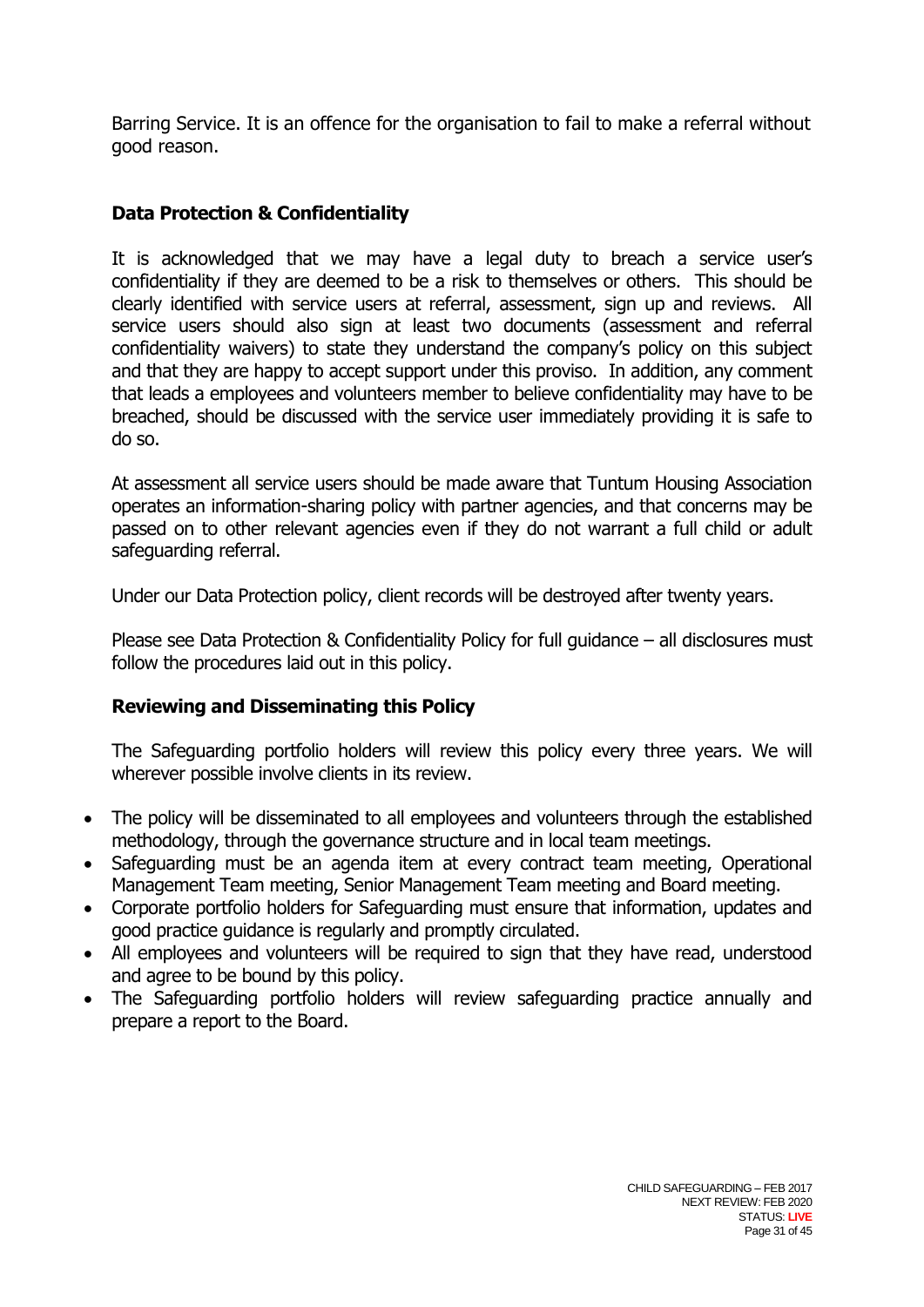## **Information for Employees, Students and Volunteers**

#### Relevant Acts and Legislation

There is no single piece of legislation that covers child safeguarding, but rather a number of different laws and government and local guidance.

Legislation covering child safeguarding can be divided into two main categories: **civil law** (divided into public law that puts in place systems and processes in order to minimise the risk of children coming to harm and lays out what action should be taken if children are at risk; and private law that deals with family proceedings such as divorce and contact); and **criminal law** that deals with people who have offended or are at risk of offending against children. In practice, some Acts may include both provisions that relate to civil law and provisions that relate to criminal law.

Since the NSPCC was founded in 1884, it has played a central role in influencing and drafting legislation to protect children.

## **The Children Act 1989**

The current child safeguarding system is based around [The Children Act 1989](http://www.opsi.gov.uk/acts/acts1989/Ukpga_19890041_en_1.htm) which was introduced in an effort to reform and clarify the existing laws affecting children. The over riding principle means that a child's welfare is paramount when making any decisions about a child's upbringing. The court must also ascertain the wishes and feelings of the child and shall not make an Order unless this is better for the child than making no Order at all. Every effort should be made to preserve the child's home and family links. It introduced the concept of parental responsibility which sets out the rights, duties, powers and responsibilities of the parent or carer of a child.

[It](http://www.opsi.gov.uk/acts/acts1989/Ukpga_19890041_en_1.htm) set out in detail what local authorities and the courts should do to protect the welfare of children. It charged local authorities with the "**duty to investigate … if they have reasonable cause to suspect that a child who lives, or is found, in their area is suffering, or is likely to suffer, significant harm**" (section 47). Local authorities were also charged with a duty to provide "**services for children in need, their families and others"** (section 17). It is section 31 of the Children Act 1989 that gives the NSPCC "**authorised person status**" which means the NSPCC has the power to apply directly for a court order if it believes a child is suffering or likely to suffer significant harm.

[The Children Act 1989](http://www.opsi.gov.uk/acts/acts1989/Ukpga_19890041_en_1.htm) also defined "**harm**" as ill-treatment (including sexual abuse and non-physical forms of ill-treatment) or the impairment of health (physical or mental) or development (physical, intellectual, emotional, social or behavioral).**"Significant**" is not defined in the Act, although it does say that the court should compare the health and development of the child "**with that which could be reasonably expected of a similar child** ". So the courts have to decide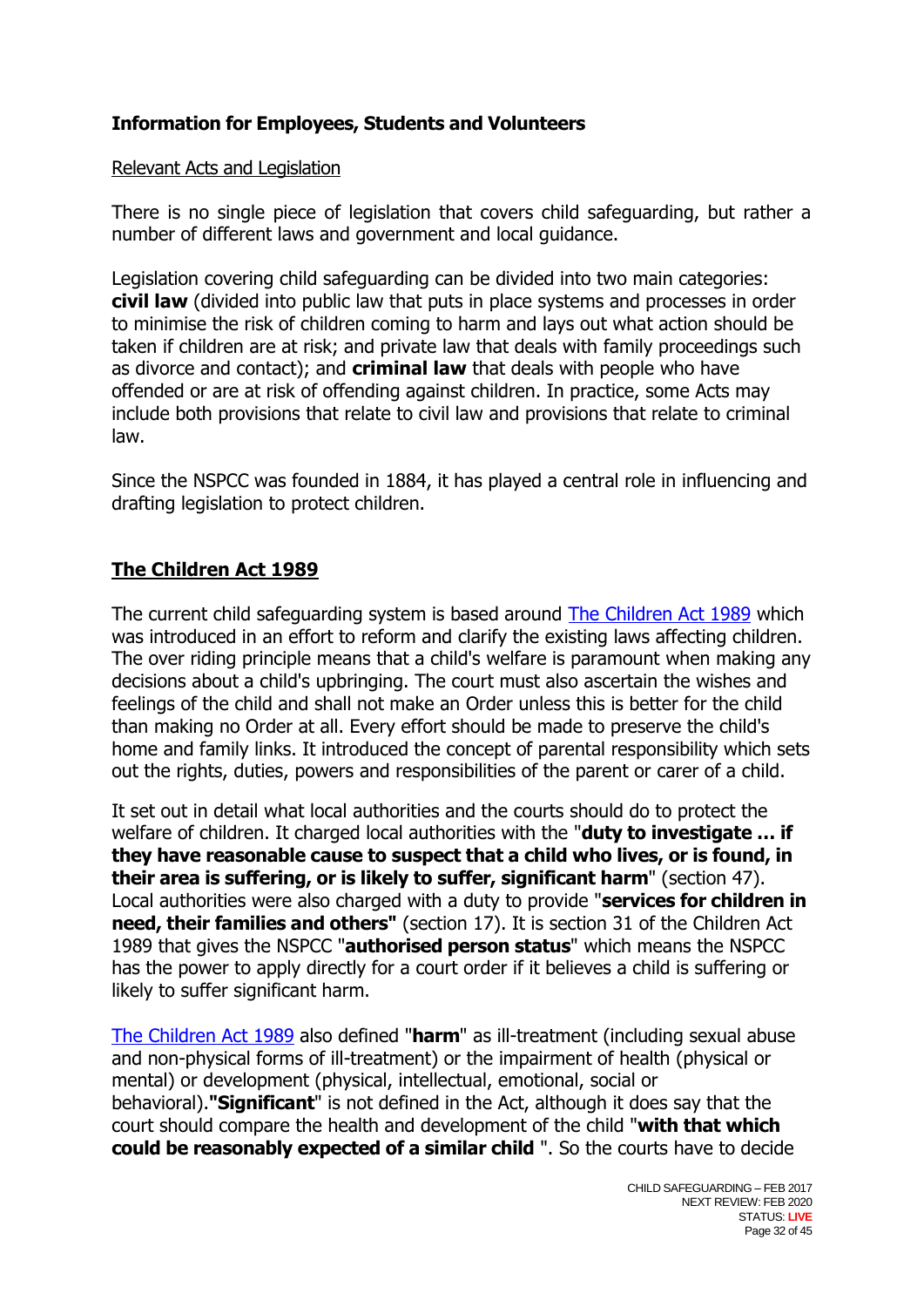for themselves what constitutes "**significant harm**" by looking at the facts of each individual case.

[The Children Act 1989](http://www.opsi.gov.uk/acts/acts1989/Ukpga_19890041_en_1.htm) legislates for England and Wales.

[The United Nations Convention on the Rights of the Child 1989](http://www.unhchr.ch/html/menu3/b/k2crc.htm) was ratified by the UK on 16 December 1991. Although the Government has said it regards itself bound by the demands of the Convention and refers to it in child safeguarding guidance, it has not become part of UK law (Lyon, 2003 p2). It includes the right to protection from abuse, the right to express their views and have them listened to and the right to care and services for disabled children or children living away from home.

[The Human Rights Act 1998](http://www.opsi.gov.uk/acts/acts1998/19980042.htm) incorporates the European Convention on Human Rights into UK law. Whilst it does not specifically mention children's rights, children are covered by this legislation as they are persons in the eyes of the law, just as adults are. The Act makes it unlawful for public authorities to act in a manner which is incompatible with the rights and freedoms contained in the Act. It also requires the Government and the courts to ensure that court rulings and new Bills are compatible with the Act wherever possible. These rights include the right to respect for private and family life.

[The Children's Commissioner for Wales Act 2001](http://www.opsi.gov.uk/acts/acts2001/20010018.htm) created the first children's commissioner post in the UK. The principal aim of the Commissioner is to safeguard and promote the rights and welfare of children. Subsequent legislation created a children's commissioner for England [\(The Children Act 2004\)](http://www.opsi.gov.uk/acts/acts2004/20040031.htm).

[The Education Act 2002](http://www.opsi.gov.uk/acts/acts2002/20020032.htm) included a provision (section 175) requiring school governing bodies, local education authorities and further education institutions to make arrangements to safeguard and promote the welfare of children.

Section 120 of the [Adoption and Children Act 2002](http://www.opsi.gov.uk/acts/acts2002/20020038.htm) amended The Children Act 1989 by expanding the definition of "harm" to include witnessing domestic abuse.

Children Act 2004 - The Government's response to the 2002 Victoria Climbie Inquiry report was the Every Child Matters programme, which in turn led to [The Children Act](http://www.opsi.gov.uk/acts/acts2004/20040031.htm)  [2004.](http://www.opsi.gov.uk/acts/acts2004/20040031.htm)

[The](http://www.opsi.gov.uk/acts/acts2004/20040031.htm) Act does not replace or even amend much of the Children Act 1989. Instead it sets out the process for integrating services to children so that every child can achieve the 5 outcomes laid out in the Every Child Matters policy: be healthy; stay safe; enjoy and achieve; make a positive contribution and achieve economic wellbeing.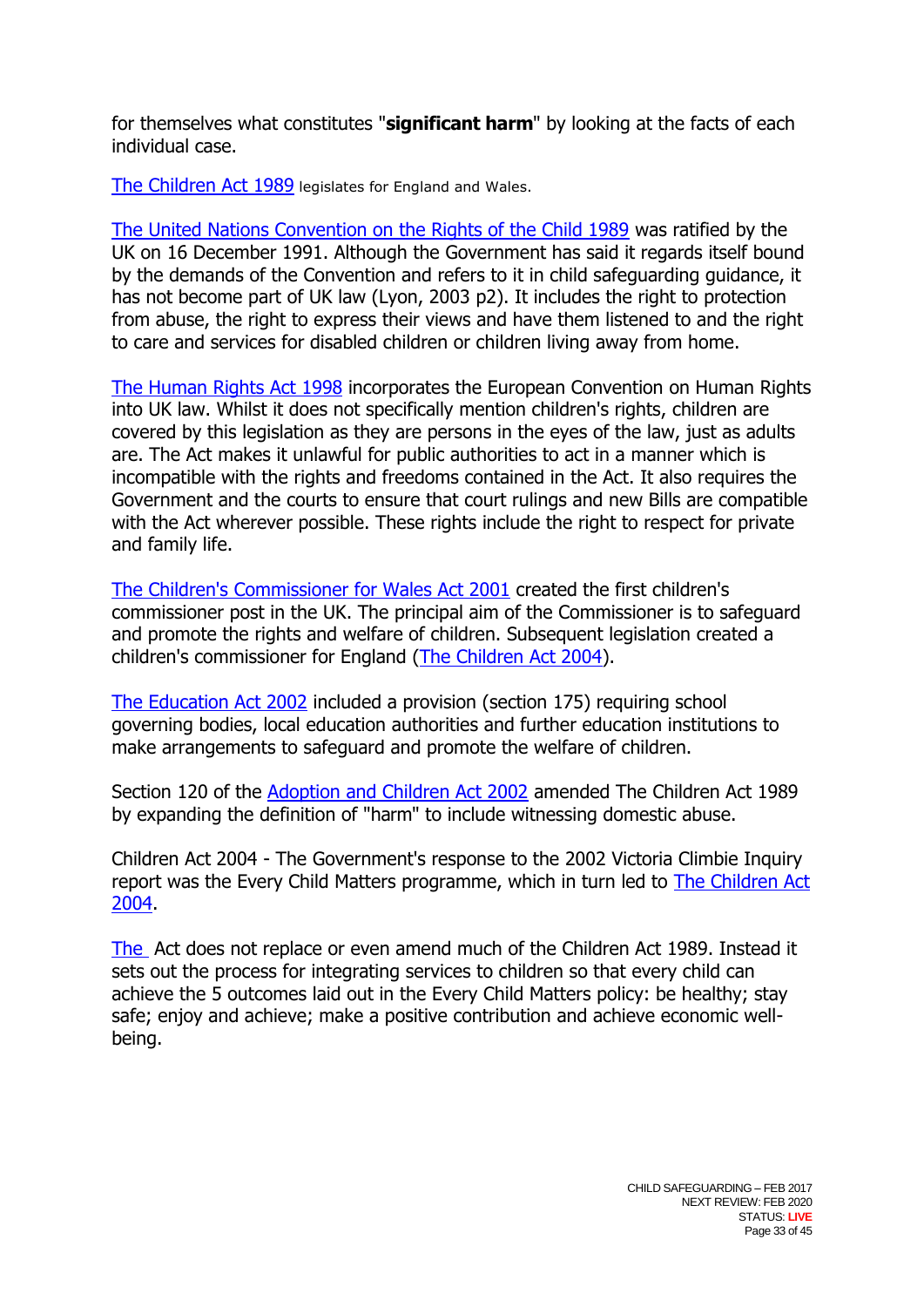The Children Act 2004 covers England and Wales in separate sections. Guidance for professionals in England is published on the [Every Child Matters](http://www.everychildmatters.gov.uk/) website [\(http://www.everychildmatters.co.uk/\)](http://www.everychildmatters.co.uk/).

Anti-Social Behaviour, Crime and Policing Act 2014

**This details safeguarding, partnership working, identifying vulnerability and information sharing as essential elements of good practice [\(https://www.gov.uk/government/uploads/system/uploads/attachment\\_d](https://www.gov.uk/government/uploads/system/uploads/attachment_data/file/352562/ASB_Guidance_v8_July2014_final__2_.pdf) [ata/file/352562/ASB\\_Guidance\\_v8\\_July2014\\_final\\_\\_2\\_.pdf\)](https://www.gov.uk/government/uploads/system/uploads/attachment_data/file/352562/ASB_Guidance_v8_July2014_final__2_.pdf)** 

Legislation to protect children from adults who pose a risk

The following laws are some of those which protect children by monitoring adults who pose a risk, creating offences with which they can be charged and stopping them from working with children.

[The Sex Offenders Act 1997](http://www.opsi.gov.uk/acts/acts1997/1997051.htm) requires sex offenders convicted or cautioned on or after 1 September 1997 to notify the police of their names and addresses and of any subsequent changes.

[The Protection of Children Act 1999](http://www.opsi.gov.uk/acts/acts1999/19990014.htm) created a single system for identifying people unsuitable to work with children (combining the previous Department of Health's "Consultancy Index List" and the Department of Education's List 99 with police criminal records). It made it mandatory for employers to check this list (administered by the Criminal Records Bureau) when employing someone in a post involving the care of children, and also made it an offence to employ anyone on this list.

The **Independent Safeguarding Authority** (ISA) was a [British](http://en.wikipedia.org/wiki/United_Kingdom) [non-departmental](http://en.wikipedia.org/wiki/Non-departmental_public_body)  [public body,](http://en.wikipedia.org/wiki/Non-departmental_public_body) that existed until 1 December 2012, when it merged with the [Criminal](http://en.wikipedia.org/wiki/Criminal_Records_Bureau)  [Records Bureau](http://en.wikipedia.org/wiki/Criminal_Records_Bureau) (CRB) to form the **[Disclosure and Barring Service](http://en.wikipedia.org/wiki/Disclosure_and_Barring_Service)** (DBS). CRB's have now been replaced by DBS checks.

[The Sexual Offences Act 2003](http://www.opsi.gov.uk/acts/acts2003/20030042.htm) was introduced to update the legislation relating to offences against children. It includes the offences of grooming, abuse of position of trust, trafficking, and covers offences committed by British citizens whilst abroad. It also updated the Sex Offenders Act 1997 to strengthen the monitoring of offenders on the sex offenders' register.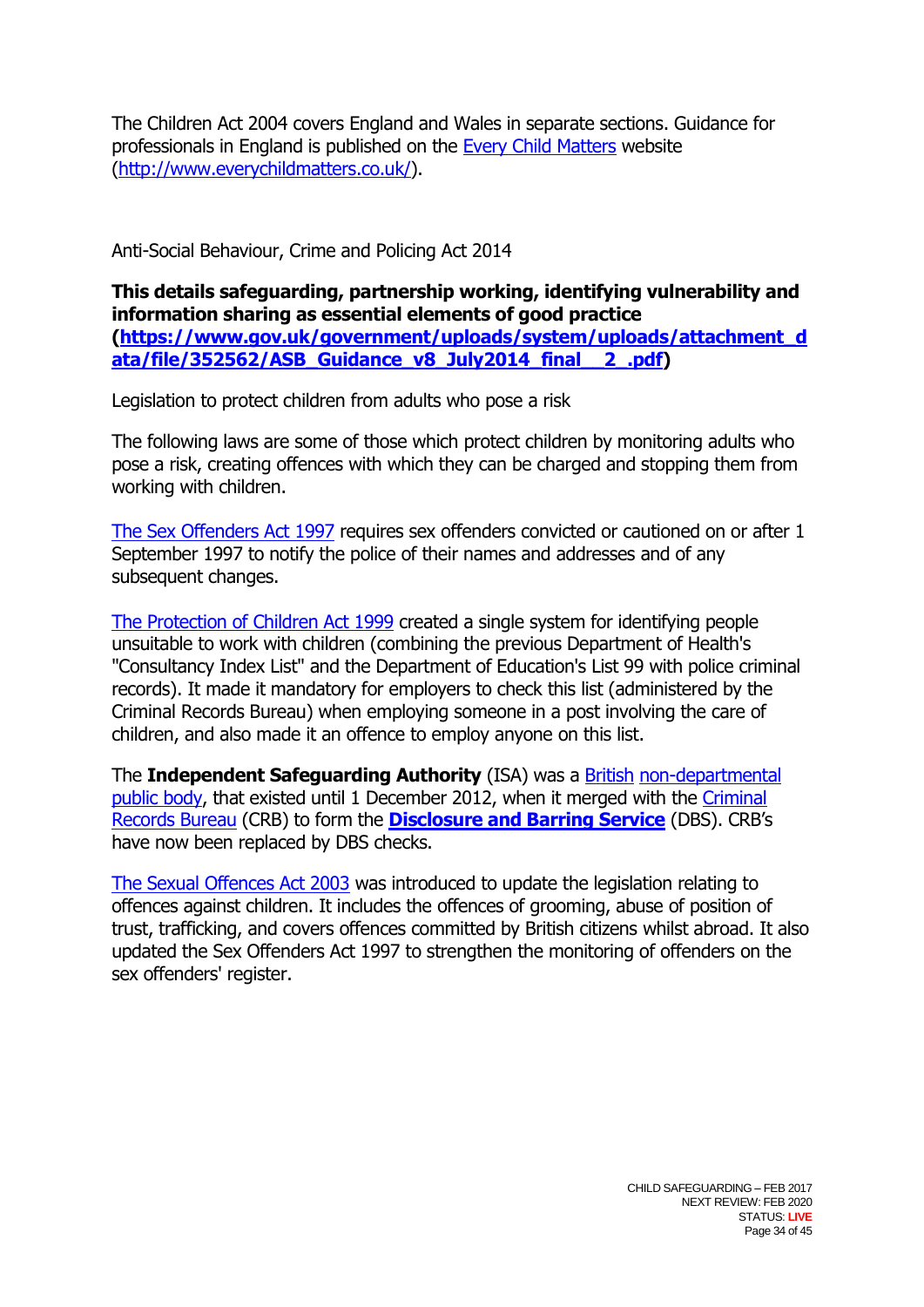**Female Genital Mutilation Act 2003** extended previous legislation by also making it illegal for UK nationals to perform [female genital mutilation](http://en.wikipedia.org/wiki/Female_genital_mutilation) outside the borders of the UK, and increased the maximum penalty from five to 14 years.

[The Domestic Violence, Crime and Victims Act 2004](http://www.opsi.gov.uk/acts/acts2004/20040028.htm) closed a legal loophole by creating a new offence of causing or allowing the death of a child or vulnerable adult. The offence established a new criminal responsibility for members of a household where they know that a child or vulnerable adult is at significant risk of serious harm.

[The Serious Organised Crime and Police Act 2005](http://www.opsi.gov.uk/acts/acts2005/20050015.htm) establishes the Serious Organised Crime Agency (section 1), to which the new Centre for Child Protection on the Internet will be attached. It also includes provisions to improve the vetting system to stop adults who pose a risk from working with children (section 163).

## **Every Child Matters**

In 2003, the Government published a green paper called Every Child Matters (ECM). This was published alongside the formal response to the report into the death of Victoria Climbie, the young girl who was horrifically abused and tortured, and eventually killed by her great aunt and the man with whom they lived.

Maria Colwell – Jasmine Beckford – Lauren Wright – Ainlee Walker all suffered abuse, showing this was a long standing problem. In each case a failure due to poor coordination; failure to share information; absence of anyone with a strong accountability frontline worker trying to cope with staff vacancies, poor management and lack of effective training.

ECM built on existing plans to strengthen preventative services by focusing on four key themes:

- Increasing the focus on supporting families and carers the most critical influence on children's lives.
- Ensuring necessary intervention takes place before children reach crisis point and protecting children from falling through the net.
- Addressing the underlying problems identified in the report into the death of Victoria Climbie – weak accountability and poor integration.
- Ensuring that the people working with children are valued, rewarded and trained.

Following consultation, the Children's Act 2004 was passed. This provided the legislative framework for 'Every Child Matters'; the aim being to transform children's services through maximising opportunities, while minimising risk, for every child and young person.

The Director of Children's Services in local authorities are leading local change, bringing together education and children's social services directorates. The role of the Children's Services Director includes leadership within the local authority to secure and sustain changes to culture and practices to improve outcomes for all.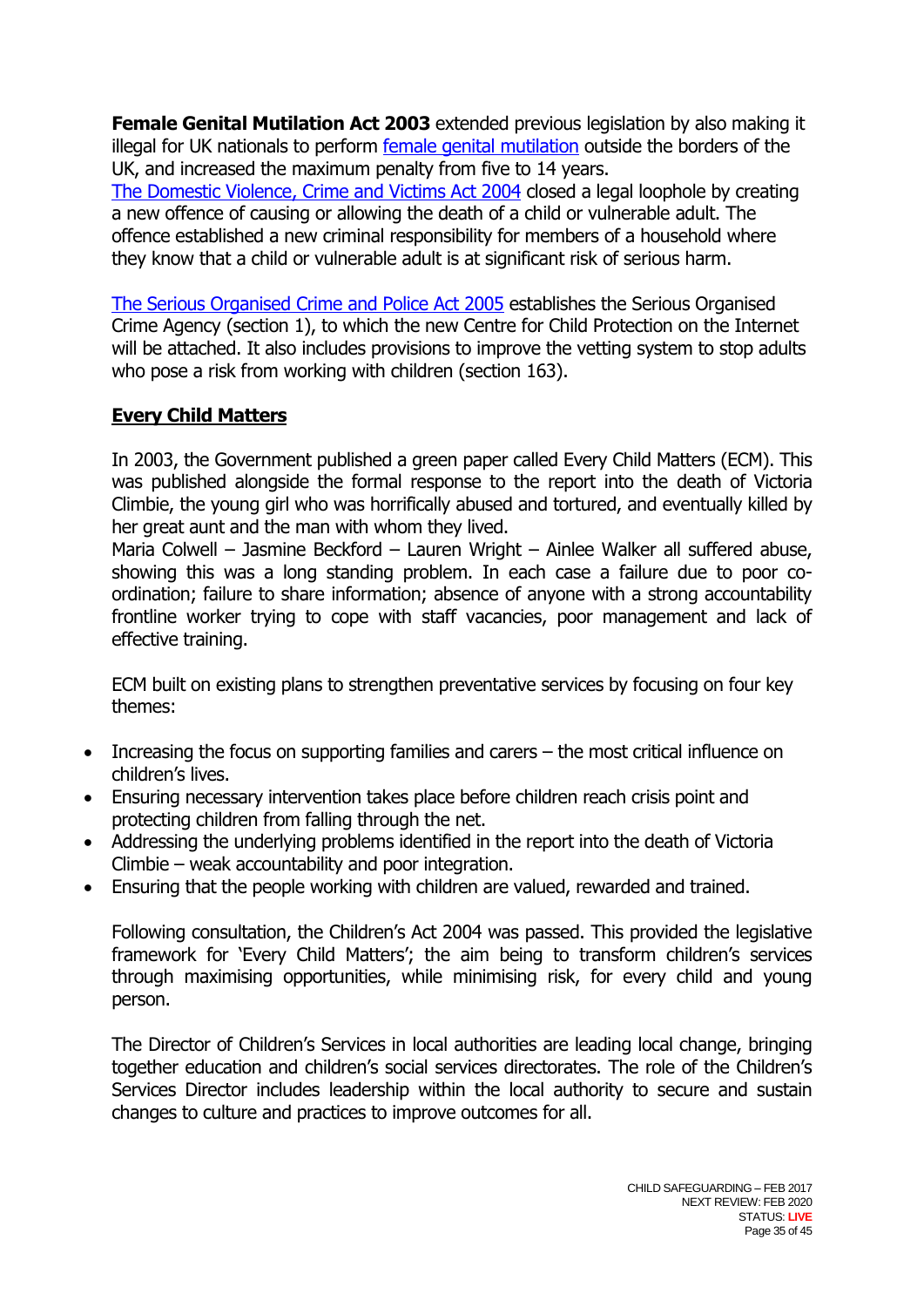A lead member for children is expected to provide political leadership within and beyond the Local Authority to involve local communities in the Change for Children Agenda.

Every local authority is charged to work with partners, including Primary Care Trusts, to find out what is needed to support children and young people and then act on it. The appointment of a Children's Commission in England, an independent advisor to the Government who will also hear specific complaints, will help to give children and young people a voice in this process.

The Local Authority, CCG's and others will be expected to pool budgets into Children's Trusts to support more joined up services on the ground.

## **Safeguarding**

Over recent years the term **safeguarding** has been introduced. Safeguarding is a wide concept which means promoting children's welfare and putting measures in place to improve children's safety and prevent abuse. Child is the part of the safeguarding process where it is necessary to intervene when there is a reasonable belief that a child is at risk of significant harm.

## **Common Assessment Framework**

The Common Assessment Framework (CAF) is a key part of delivering frontline services that are integrated and focused around the needs of children and young people. The CAF is a standardised approach to conducting an assessment of a child's additional needs and deciding how those needs should be met. It can be used by practitioners across children's services in England.

The CAF promotes more effective, earlier identification of additional needs, particularly in universal services. It provides a simple process for a holistic assessment of a child's needs and strengths, taking account of the role of parents, carers and environmental factors on their development. Practitioners are better placed to agree, with the child and family, about what support is appropriate. The CAF helps improve integrated working by promoting coordinated service provision.

Each local authority has different procedures when handling common assessment framework.

## **Inter-Agency Governance**

Working Together to Safeguard Children (HM Government, 2015) is quidance for interagency working to safeguard and promote the welfare of children. This guidance has been extended to cover CSE.

The Children Act (2004) requires local agencies to establish structures and processes that enable multi-agency governance of services for children, young people and their families.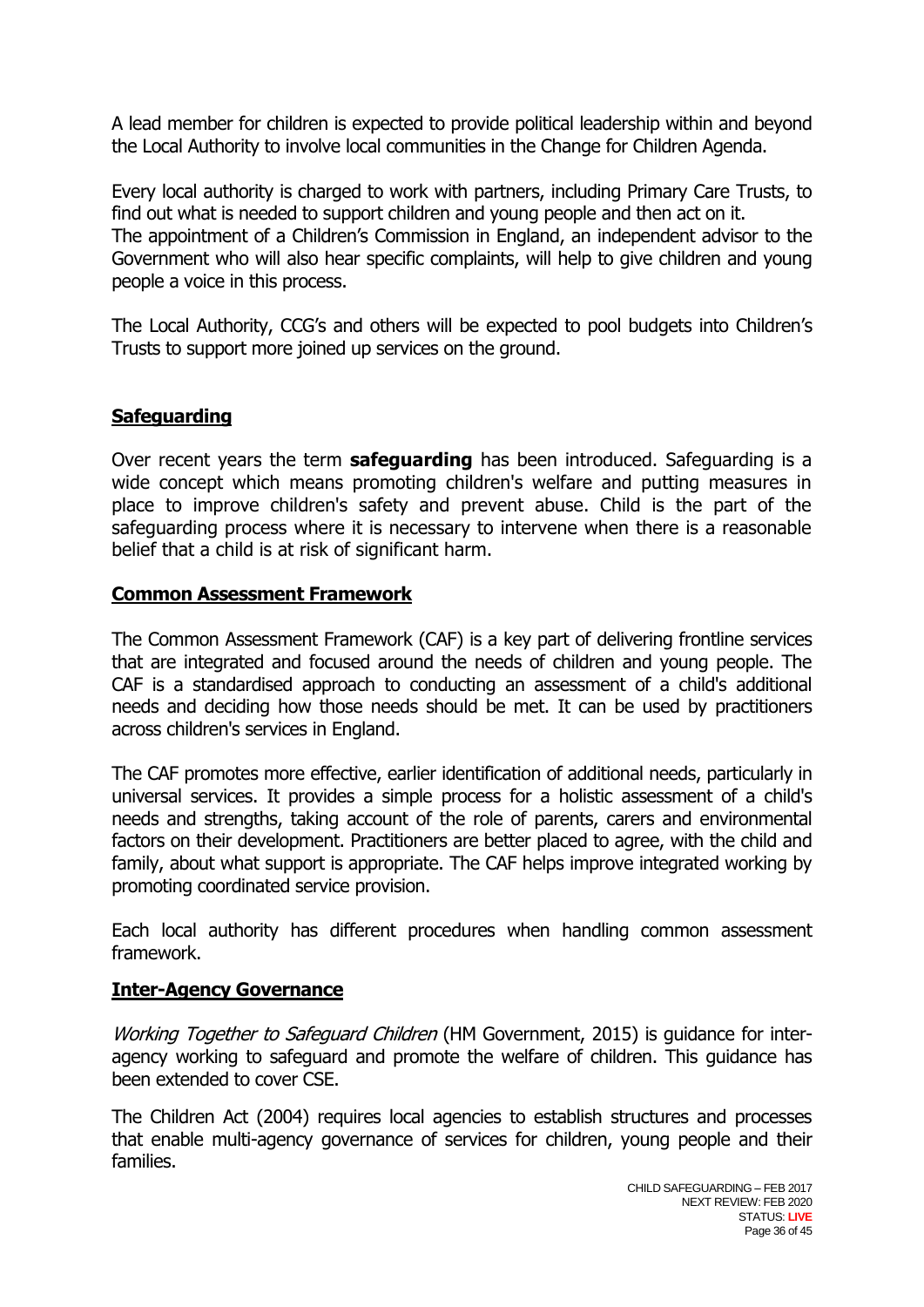Each local authority will have a director and a lead member for children's services. It is vital that these individuals exert strong leadership to drive this agenda forward.

New partnerships are being forged by local authorities working with partner organisations. The new Local Safeguarding Children Boards (LSCBs) will coordinate and monitor member agencies' efforts to safeguard and promote the welfare of children, and good practice dictates an independent chair in order to ensure impartiality. Section 11 toolkits are also being introduced in certain areas for quality assurance purposes and to allow scrutiny of local procedures.

The children's agenda will be owned by every organisation within a locality that works with children. Organisations that do not work directly with children but influence the lives of children, such as housing corporations, will also need to take ownership of this agenda.

The new performance and regulation measures have been designed to measure a local authority's ability to work with partners and achieve the five outcomes laid down in 'Every Child Matters.

The key purposes of multi-agency governance are to:

- Promote co-operation and integration at all levels of partnership working and to facilitate this where necessary.
- Agree the priorities for children and young people and to present these within the Children and Young People's strategic plan.
- Direct resources to deliver these priorities and overcome any barriers to delivery.
- Monitor improvement in outcomes for children and young people, identify areas where this is slow and agree appropriate recovery plans.

Influence policy makers, other key people and bodies to ensue that children and young people remain a high priority.

## **POLICY REVIEW**

This policy is valid for 3 years and will be reviewed in February 2020, in accordance with broader guidance and legislation, and taking into account feedback from staff and service users.

The Tuntum Housing Association Board will ultimately be responsible for ensuring that the policy is reviewed, although they may wish to delegate the review process.

Any changes to the policy will need the authorisation of the Tuntum Housing Association Board. Until such authorisation is given the existing policy will continue to apply unless the existing policy contradicts any new legal requirements or responsibilities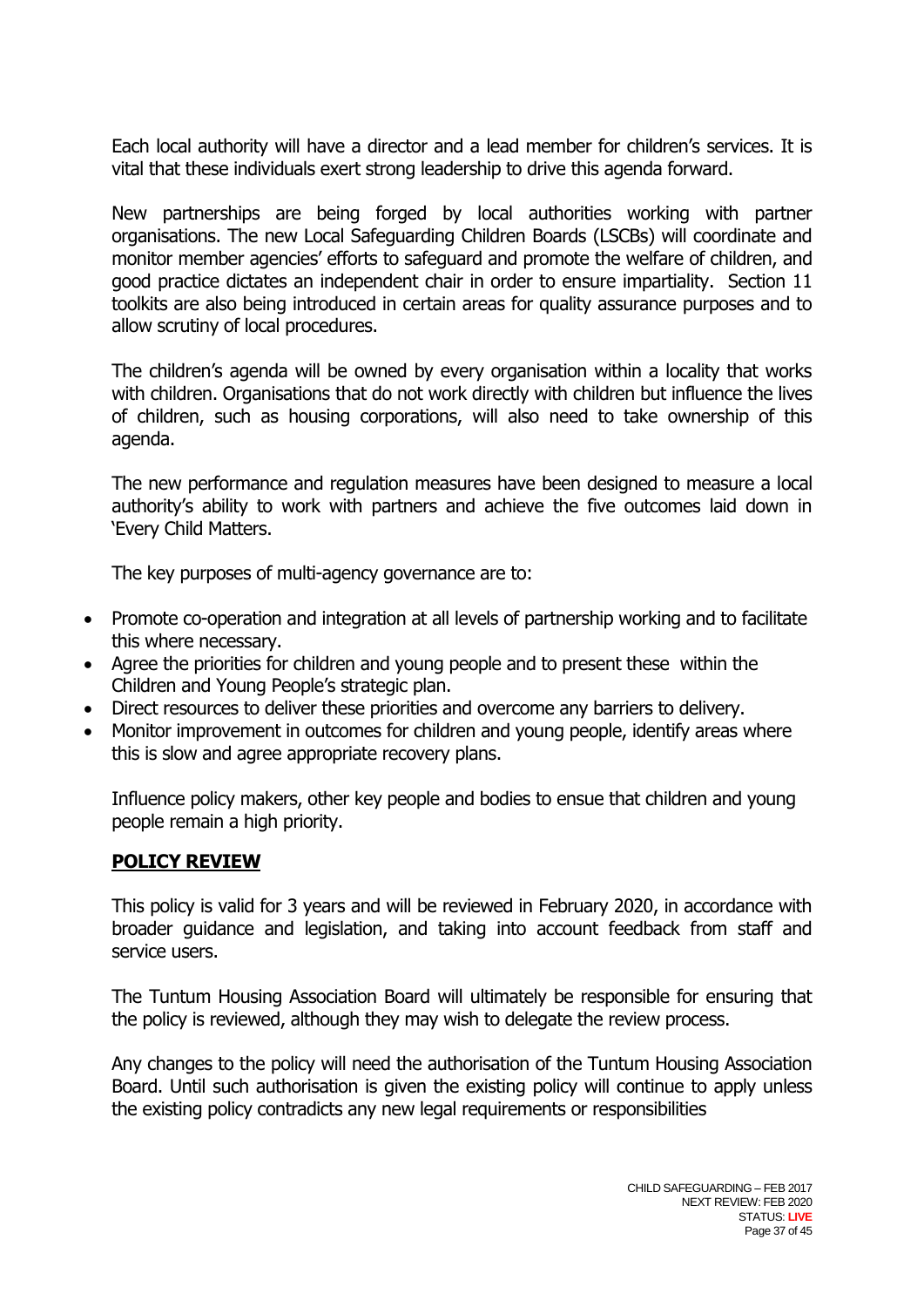## **Confidentiality**

Every effort should be made to ensure that confidentiality is maintained for all concerned. Information should be handled and disseminated on a need to know basis only, i.e. Designated Person, Children's Services, or Police. It is extremely important that allegations or concerns are not discussed, as any breach of confidentiality could be damaging to the child or young person, their family, those who are the subject of allegations and any child safeguarding investigations that may follow.

Informing the parents of a child or young person of concerns you may have should be done in consultation with Children's Services. Parents will not be informed if they are the subject of the allegation. Any individual against whom an allegation has been made has the right to be notified about the cause for concern. This should be done in joint consultation with Children's Services and the Police. It is important that the timing of this does not prejudice the investigation.

Recorded information should be stored in a secure place with limited access to Designated Persons, in line with data safeguarding laws (e.g. that information is accurate, regularly updated, relevant and secure). If enquiries arise from the public or any branch of the media, it is vital that all staff, Board members and volunteers are briefed so that they **do not** make any comments regarding the situation. Staff, Board members and volunteers should make no comment and direct all enquiries to the Chief Executive.

## **Whistle-blowing**

Tuntum Housing Association recognises that children cannot be expected to raise concerns in an environment where staff fail to do so.

Where staff or volunteers reasonably believe that safeguarding concerns exist, or where they have concerns regarding the management of safeguarding issues, it is their duty to raise concerns.

The member of staff or volunteer should bring their concerns to the attention of the Senior Worker, or in a case where the concerns relate to the actions or inaction of the Senior Worker, to the Head of Specialist Housing.

## **Photography**

Staff, Board members and volunteers should be vigilant at all times regarding people using cameras or videos within Tuntum Housing Association services and at events or activities which involve children and young people. Consent must be sought from parents when cameras and other image recorders are used to picture children and young people. All services must follow the guidance set out in the Tuntum Housing Association's Photography Policy and consent forms should be obtained and completed. Professional photographers or invitations to the press to cover Tuntum Housing Association services, events and activities should be done through the Chief Executives office.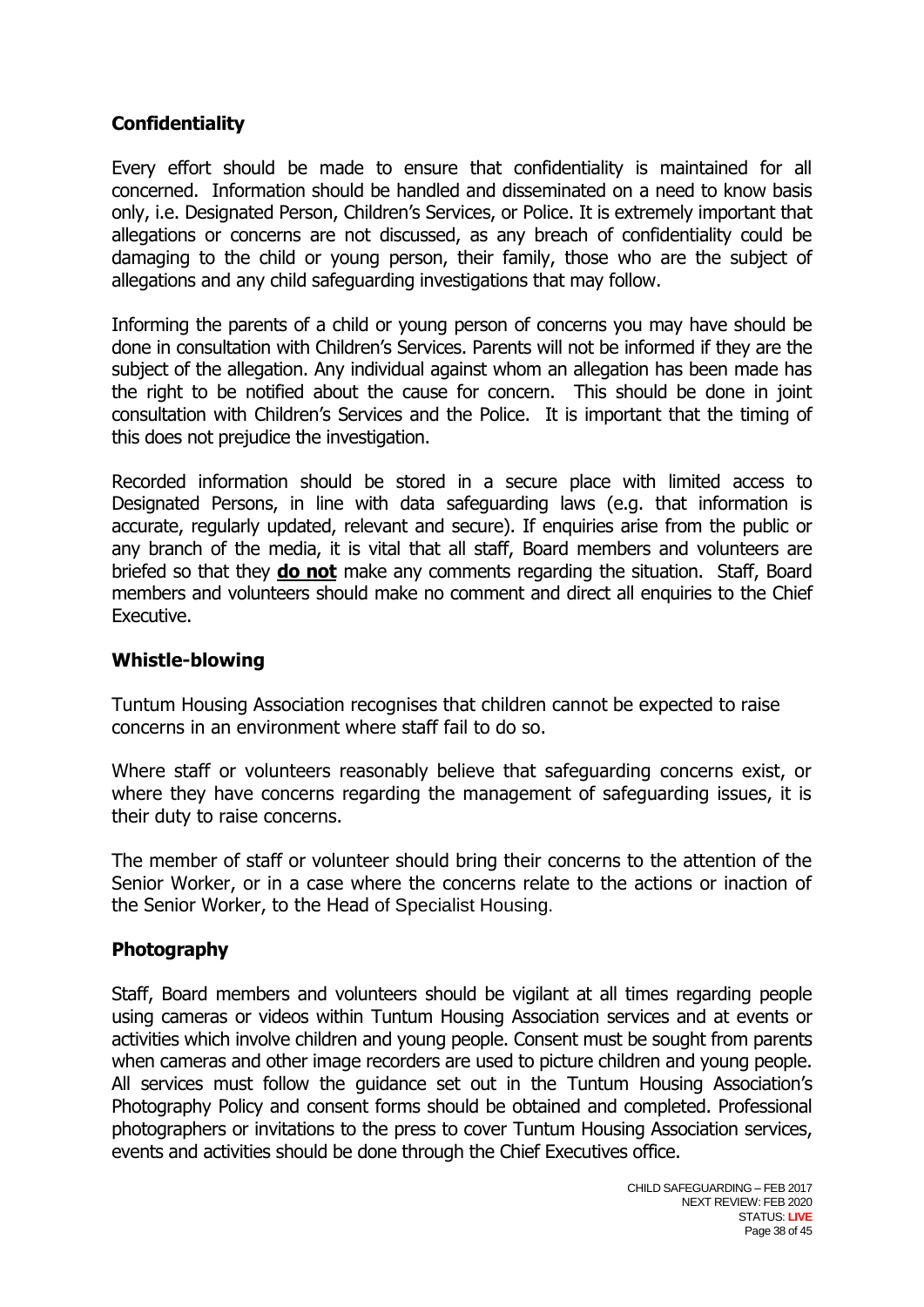Other guidelines are:

- $\geq$  Do not allow unsupervised access to children or young people or one to one photographic sessions.
- $\triangleright$  Do not allow photographic sessions outside of the activities or services, or at a child's or young person's home.
- $\triangleright$  The Child or young Person should be happy with having their picture taken
- $\triangleright$  Parents must be informed that photographs of their child or young person may be taken during Tuntum Housing Association services, activities or events, and parental consent forms need to be signed agreeing to this. This must include information about how and where these photographs will be used
- > The names of children or young people should not be used in photographs or video footage, unless with the express permission of the child or young person's parent.

Staff are expected to attend Child Safeguarding Training and Conferences when requested to do so.

## **The Role of the Designated Person**

The designated person will be the Senior Worker within each respective service in conjunction with the Head of Specialist Housing.

At present these are:

Rose Slacks – Senior Worker (Specialist Housing) Amanda Taylor – Senior Worker (Specialist Housing) Sharon Teeling – Senior Worker (Specialist Housing) Laverne Whyte – Senior Worker (Sheltered Housing)

Where information is reported that a person has reasonable cause to suspect that a child is suffering or is at risk of suffering significant harm, or otherwise believed to be a child in need the concerns will be referred to Nottingham Children's Services by the designated person following the Area Child Safeguarding Committee's Multi-Agency Code of Practice.

This Code contains the following advice:

"While professionals should seek, in general, to discuss any concerns with the family and, where possible, seek their agreement to make a referral, this should only be done where such discussion and (such referral) agreement seeking, **will not** place a child at increased risk of significant harm."

Where the circumstances of the referral indicate the possible commission or attempted commission of a criminal offence, the matter will also be referred to the Nottingham Police Family Safeguarding Unit. This will enable the police and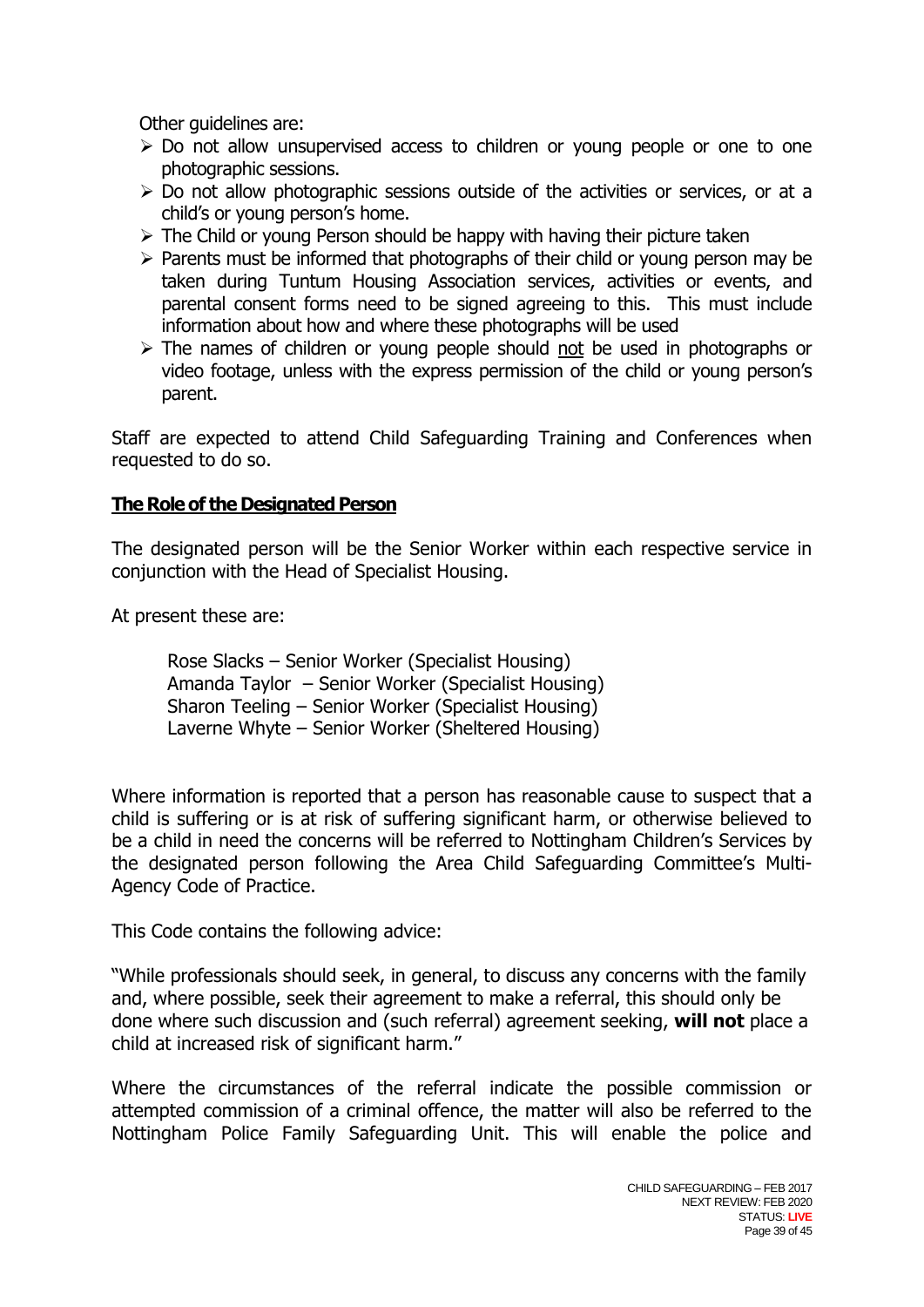Children's Services to consider jointly how to proceed in the best interests of the child.

In general the Designated Person:

- Will keep the records of reports in a secure place,
- Be responsible for making the referral to Children's Services and ensuring any follow up action is taken
- Establish with the reporting person whether Parents' permission should be sought. The code of practice states: Parents' permission should normally be sought before discussing a referral about them with other agencies, unless permission seeking may itself place a child at risk of significant harm and a S.47 enquiry has started.
- Personal information about referrers, including identifying details, will only be disclosed to third parties (including subject families and other agencies) with the consent of the referrer.
- Will be responsible for ensuring that any follow up reports that may be required for case conferences are prepared and submitted to Children's Services in a timely manner as well as attending case conferences if requested to do so. (see appendix 4)

# **Safeguarding through Service Provision**

Managers must make an assessment of the following and update them on an annual basis:

- The extent to which people under their responsibility have contact with children and young people
- The risk to the safety of children and young people in specific activities or situations
- The likelihood of lone workers encountering lone or young, vulnerable children or young people

# **Monitoring and Evaluation**

- The Senior Worker will conduct an annual review of our Safeguarding and Child Protection systems and policies. This will include consideration of specific cases dealt with by staff in the last year. The resulting information – including feedback from staff, will be used by the designated person to inform any improvements necessary in consultation with the Head of Specialist Housing.
- Attendance at the District and Area Child Protection Committees are an additional way of monitoring our systems and procedures, and keeping up to date with developments.
- The Senior Worker will ensure Action Plans resulting from serious case reviews and any other areas highlighted as in need of improvement during a serious case review are addressed and implemented.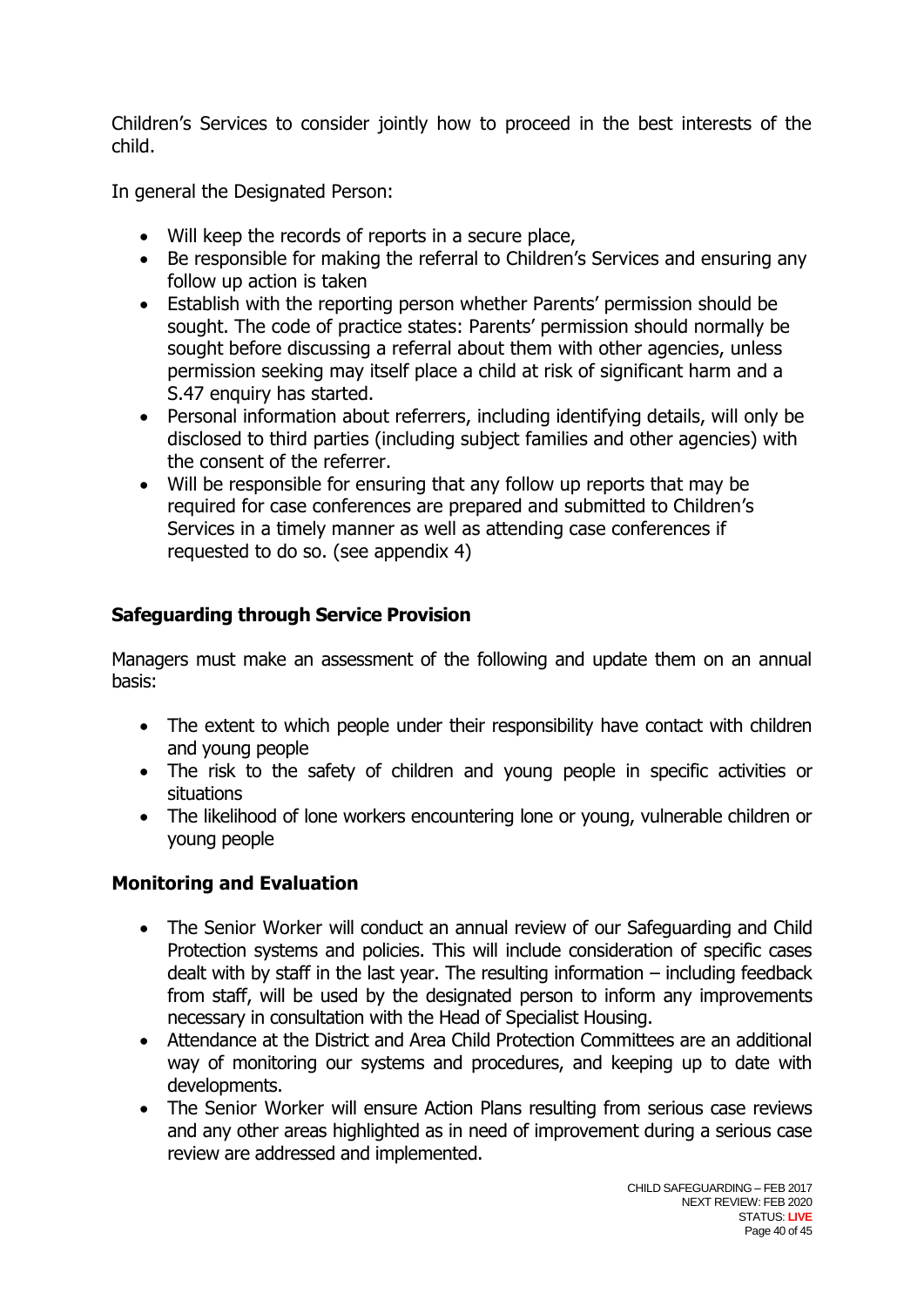Although the primary responsibility for the protection of children rests with parents or carers, Tuntum Housing Association staff, along with other agencies working with children, have a **professional and personal** responsibility for the identification and reporting of child abuse and for safeguarding the welfare of children.

## **Sources of information / Support**

Central Duty Point 0115 9151005 or 9151006 or 9151132

Emergency Duty Team 0115 9151299

Nottingham City Local Safeguarding Children Board 0115 9159311

Child Protection Register 0115 9159300 / 9159305 (Nottingham City)

Derbyshire Children's Social Care 08456 058 058

Derbyshire Police 0345 123 3333

Derbyshire Health 01246 515700 or 01332 888080 ext: 8383

ChildLine - Phone 0800 1111 free helpline for children and young people in the UK. children and young people can call to talk about any problem [www.childline.org.uk](http://www.childline.org.uk/)

NSPCC – Phone 0808 800 5000 Information for children and adults [www.nspcc.org.uk/html/home/needadvice/needadvice.htm](http://www.nspcc.org.uk/html/home/needadvice/needadvice.htm)

Samaritans - Phone 08457 909090 [www.samaritans.org](http://www.samaritans.org/)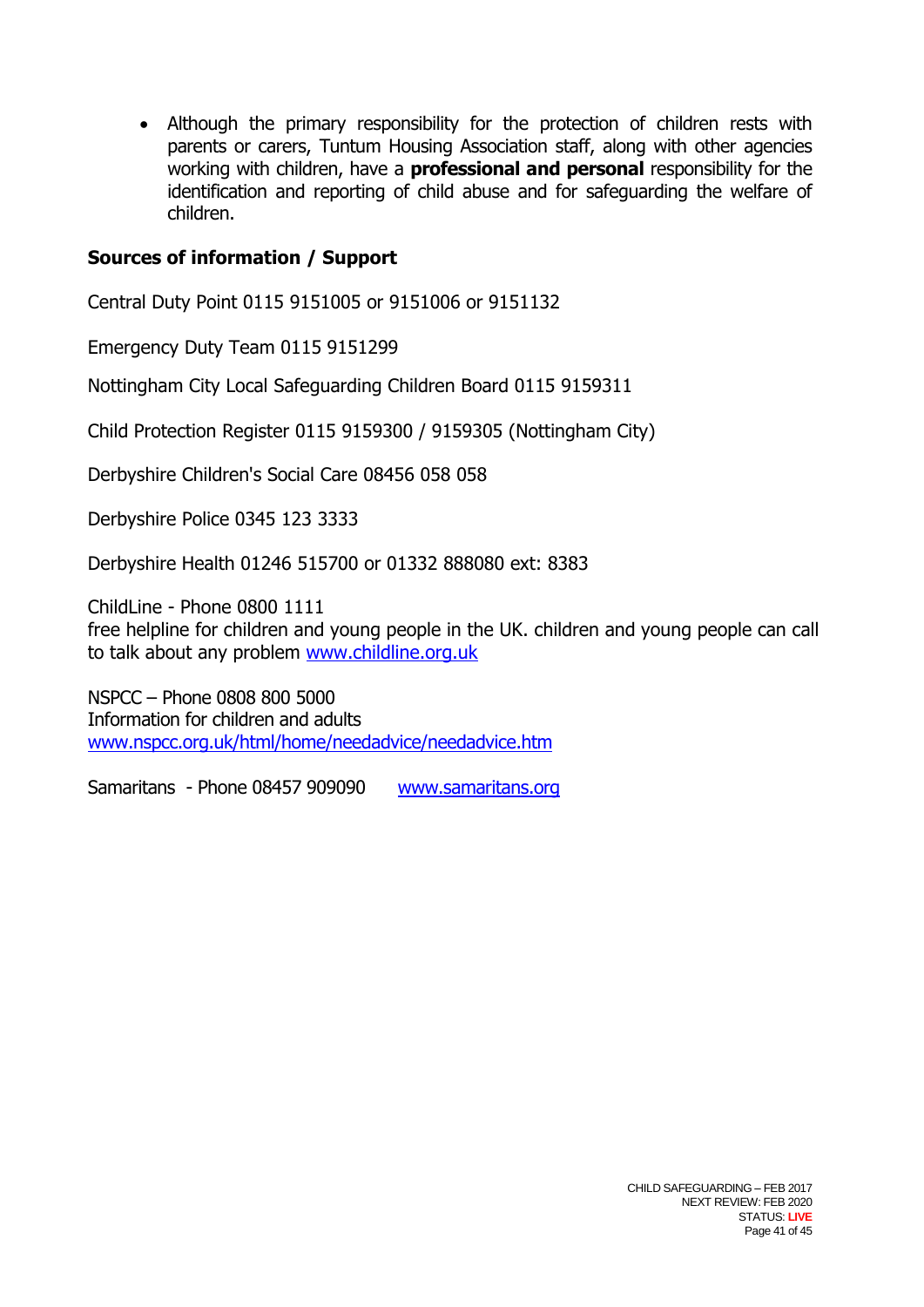## A**ppendix 1: A part of Section 1**

## **The Concept of Significant Harm**

Some children may be suffering, or at risk of suffering, significant harm, either as a result of a deliberate act, or of a failure on the part of a parent or carer to act or to provide proper care, or both. These children need to be made safe from harm, alongside meeting their other needs.

The Children Act 1989 introduced the concept of significant harm as the threshold that justifies compulsory intervention in family life in the best interests of children. The local authority is under a duty to make enquiries, or cause enquiries to be made, where it has reasonable cause to suspect that a child is suffering, or likely to suffer significant harm (S.47). A court may only make a care order (committing the child to the care of the local authority) or supervision order (putting the child under the supervision of a social worker, or a probation officer) in respect of a child if it is satisfied that:

a) The child is suffering, or is likely to suffer, significant harm; and

b) That the harm or likelihood of harm is attributable to a lack of adequate parental care or control (S.31).

There are no absolute criteria on which to rely when judging what constitutes significant harm. However, to understand and establish significant harm, it is necessary to consider:

- The family context and the child's development within the context of their family,
- wider social and cultural environment;
- Any special needs, such as a medical condition, communication difficulty or
- disability that may affect the child's development and care within the family;
- The nature of harm, in terms of ill-treatment or failure to provide adequate care;
- The impact on the child's health and development; and,
- The adequacy of parental care.

For those children who are suffering, or at risk of suffering significant harm, joint working is essential, to safeguard the children and  $-$  where necessary  $-$  to help bring to justice the perpetrators of crimes against children. All agencies and professionals must:

- Be alert to potential indicators of abuse or neglect;
- Be alert to the risks which abusers, or potential abusers, may pose to children;
- Share and help to analyse information so that an informed assessment can be made of the child's needs and circumstances;
- Contribute to whatever actions are needed to safeguard the child and promote his or her welfare;
- Regularly review the outcomes for the child against specific shared objectives; and,
- Work co-operatively with parents unless this is inconsistent with the need to ensure the child's safety.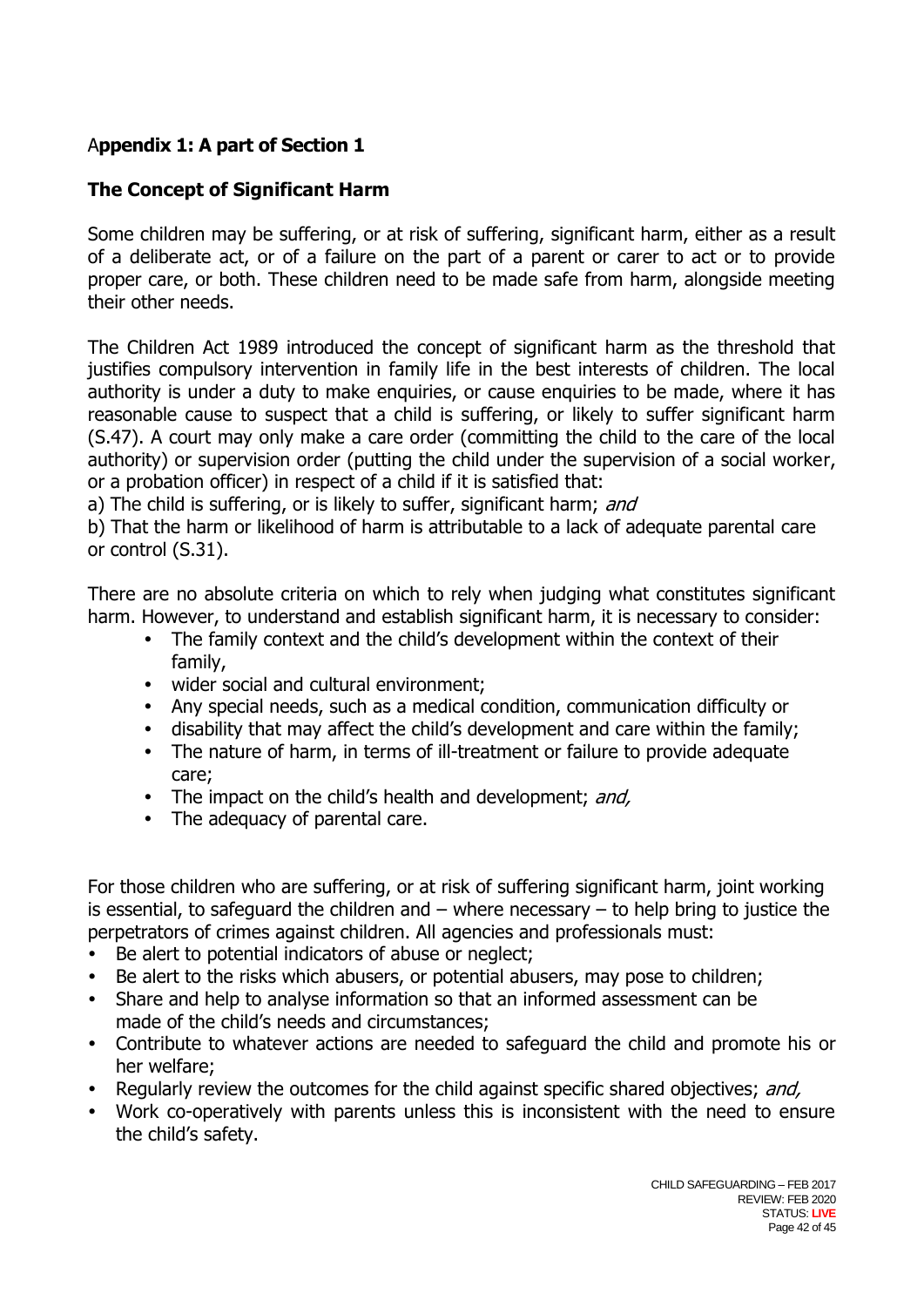Appendix 3



## **CONFIDENTIAL**

## **CHILD CONCERN FORM**

This form should be completed where there is a concern about a child's welfare, but no referral has been made to Children's Services as yet.

| Parents/Guardians/Carers                           |  |              |  |                 |  |
|----------------------------------------------------|--|--------------|--|-----------------|--|
| Name $(s)$                                         |  |              |  |                 |  |
| Is the child "Looked After" by the Local Authority |  | $YES$ $\Box$ |  | NO <sub>0</sub> |  |
| Does the child have any Special Needs?             |  | YES          |  | NO <sub>0</sub> |  |
| If yes, please specify                             |  |              |  |                 |  |
|                                                    |  |              |  |                 |  |
|                                                    |  |              |  |                 |  |
|                                                    |  |              |  |                 |  |
|                                                    |  |              |  |                 |  |
|                                                    |  |              |  |                 |  |
|                                                    |  |              |  |                 |  |
|                                                    |  |              |  |                 |  |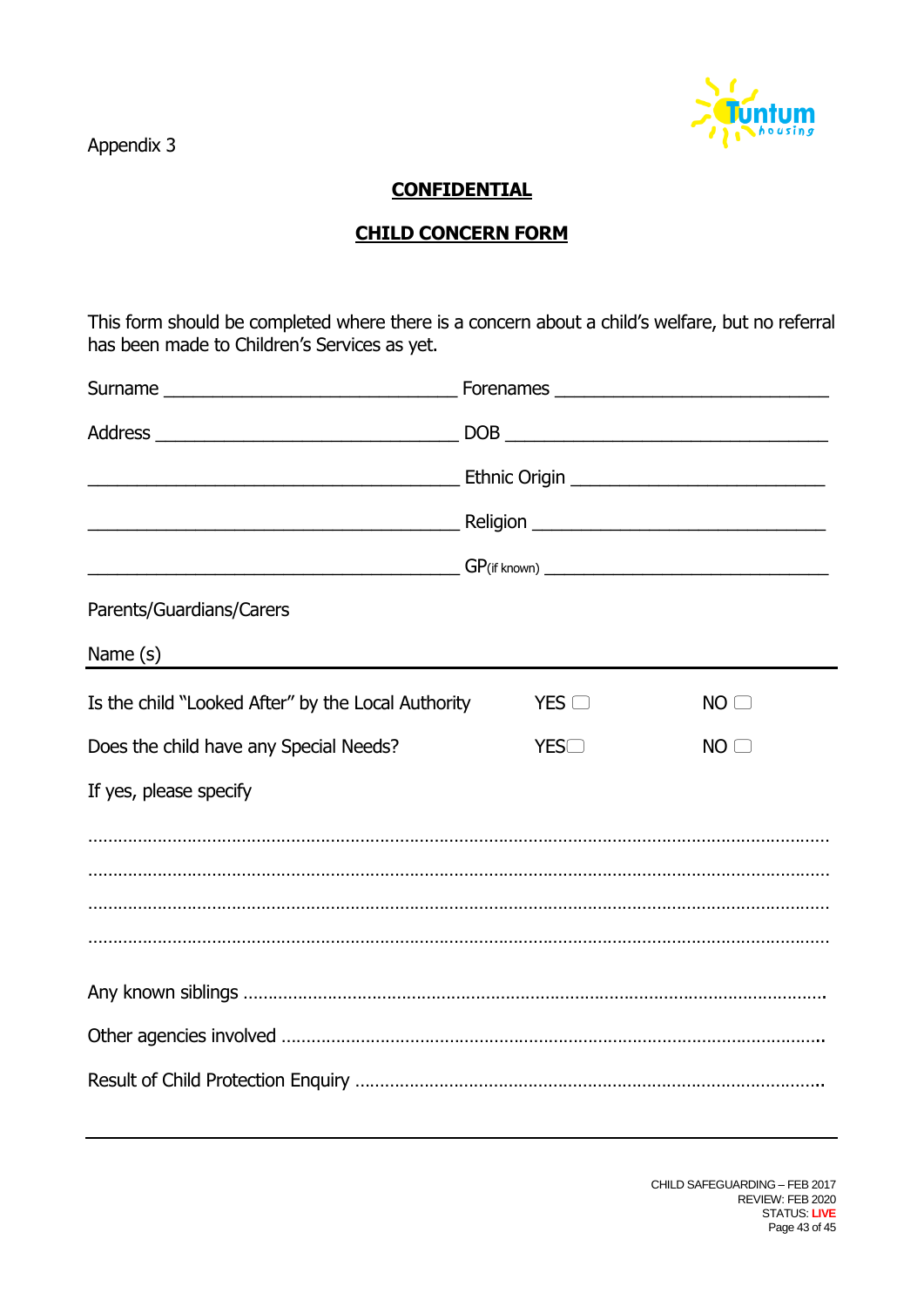# Nature of Concern

| Why referral has not been made                                                                         |  |
|--------------------------------------------------------------------------------------------------------|--|
|                                                                                                        |  |
|                                                                                                        |  |
|                                                                                                        |  |
|                                                                                                        |  |
| Any follow up action required                                                                          |  |
|                                                                                                        |  |
|                                                                                                        |  |
|                                                                                                        |  |
|                                                                                                        |  |
|                                                                                                        |  |
| <b>Checklist</b>                                                                                       |  |
| Appropriate people informed, ie, Senior Worker / Head of Specialist Housing<br>YESO<br>NO <sub>2</sub> |  |
|                                                                                                        |  |
|                                                                                                        |  |
|                                                                                                        |  |
| CHILD SAFEGUARDING - FEB 2017                                                                          |  |